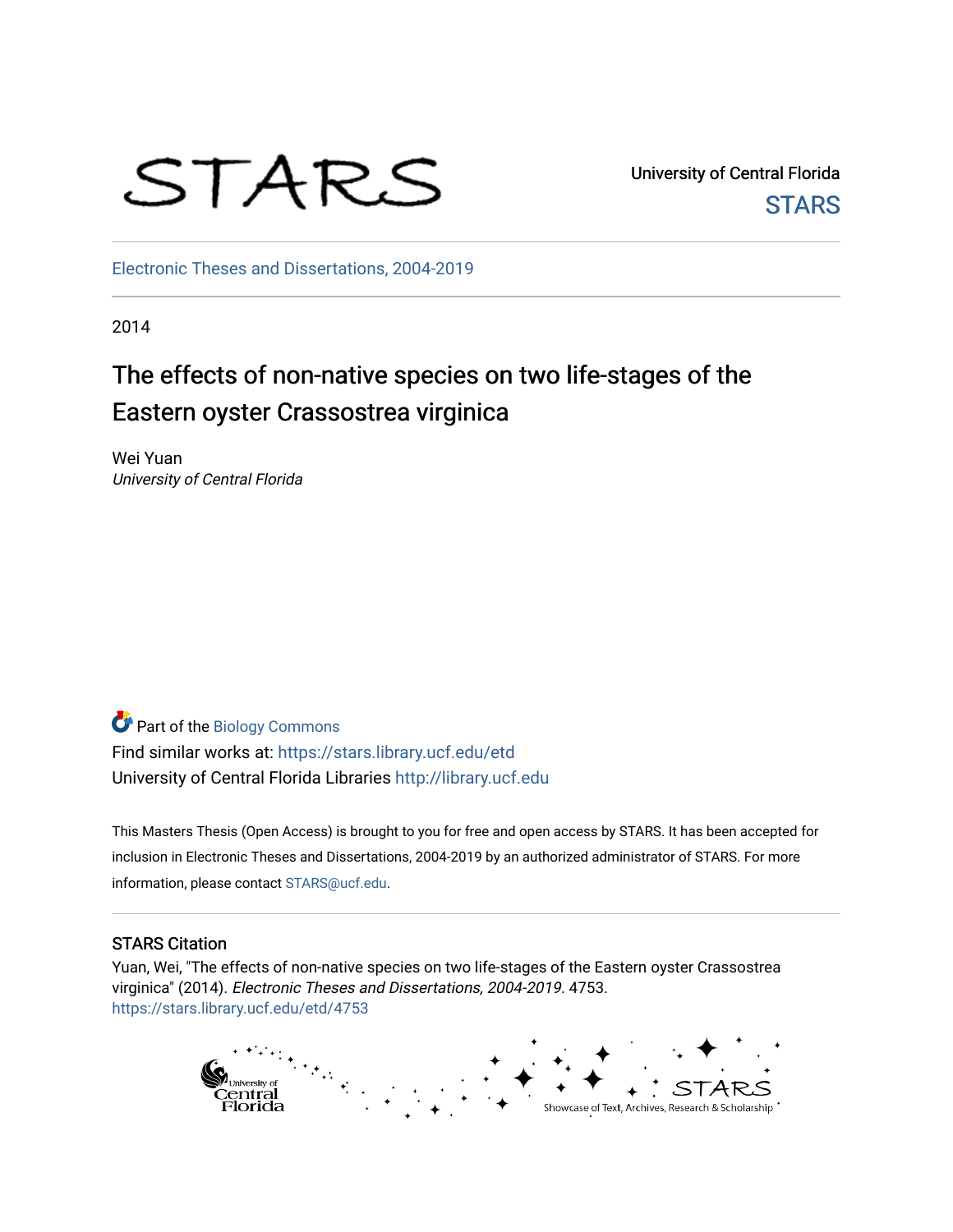# EFFECTS OF NONNATIVE SPECIES ON TWO LIFE STAGES OF THE EASTERN OYSTER *CRASSOSTREA VIRGINICA*

by

# WEI SAMANTHA-WRIGHT YUAN

B.S. University of Central Florida, 2008

A thesis submitted in partial fulfillment of the requirements for the degree of Master of Science in the Department of Biology in the College of Sciences at the University of Central Florida Orlando, Florida

> Summer Term 2014

Major Professor: Linda J. Walters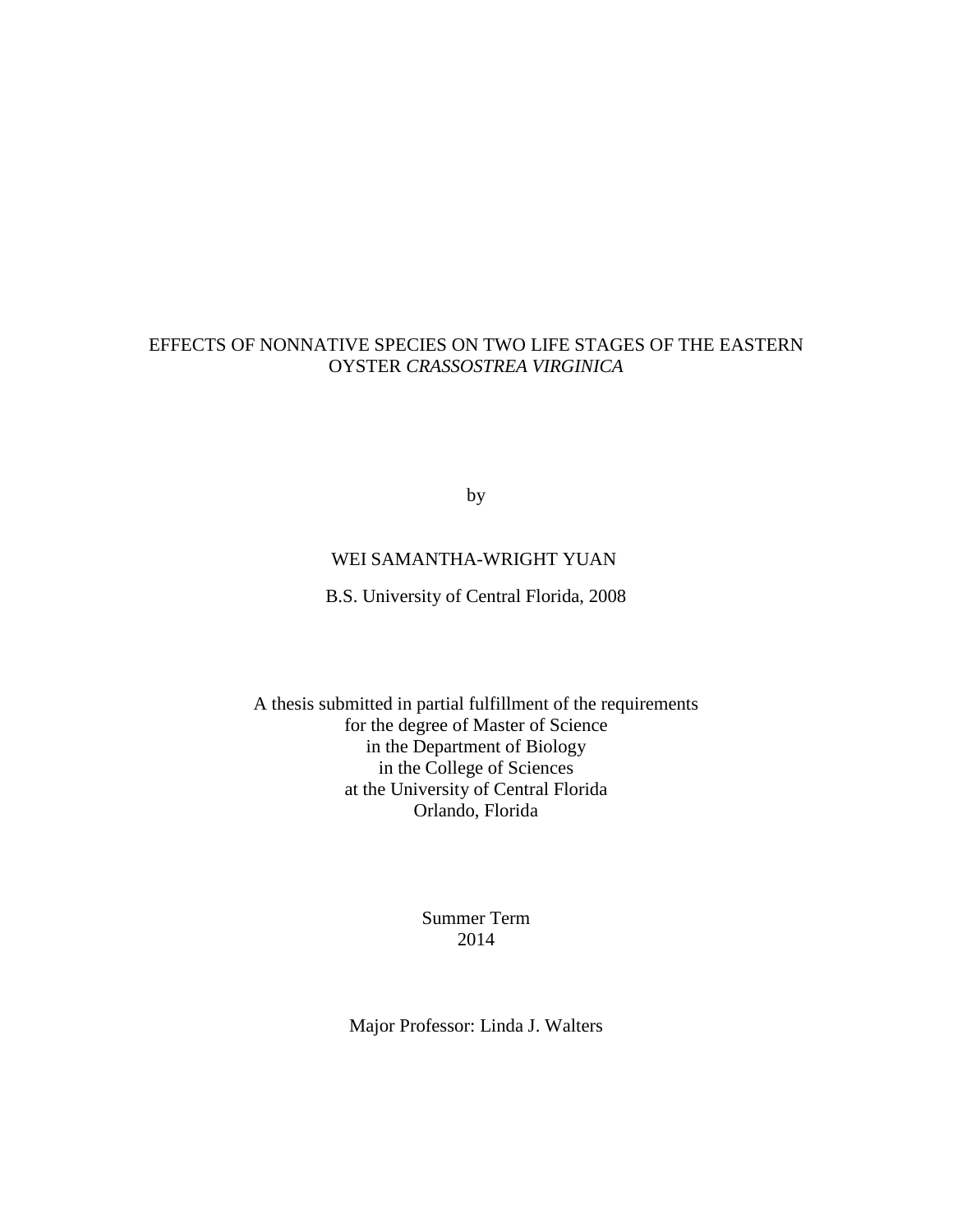#### **ABSTRACT**

Since their recent introductions into Florida waters, three nonnative species [*Perna viridis* Linnaeus, 1758 (Asian green mussel), *Mytella charruana* d'Orbigny, 1846 (charru mussel) and *Megabalanus coccopoma* Darwin, 1854 (pink titan acorn barnacle)] have expanded both north and south along the Atlantic coast. Very little research has been done to understand how these nonnative species interact with the native eastern oyster (*Crassostrea virginica* Gmelin, 1791), which is a keystone species that provides important ecological services and economic benefits. To test the potential effects of *P. viridis, M. charruana* and *M. coccopoma* on *C. virginica,* I addressed the following questions: 1a) Does the presence of nonnative species decrease oyster larval settlement? 1b) Do oyster larvae avoid settling on oyster shells to which nonnative species are attached? 2a) Do nonnative species decrease survival of juvenile oysters (spat)? and 2b) Do nonnative species hinder spat growth? My manipulative experiments showed that the tested nonnative species influenced settlement, growth and survival of *C. virginica* in unique ways. *Megabalanus coccopoma* decreased the total number of settled oyster larvae, but did not influence larval preference or survival and growth of spat. *Perna viridis* negatively influenced larval settlement and oyster larvae avoided settling on shells of *P. viridis*. *Mytella charruana* had no influence on the total number of settled larvae but oyster larvae avoided settling on oyster shell with *M. charruana* or on the mussel shells themselves. Furthermore, both nonnative mussels negatively affected the survival of juvenile oysters, but only *M. charruana* reduced spat growth. These three nonnative species should be classified as invasive species because all had negative effects on the native oyster *C. virginica*.

ii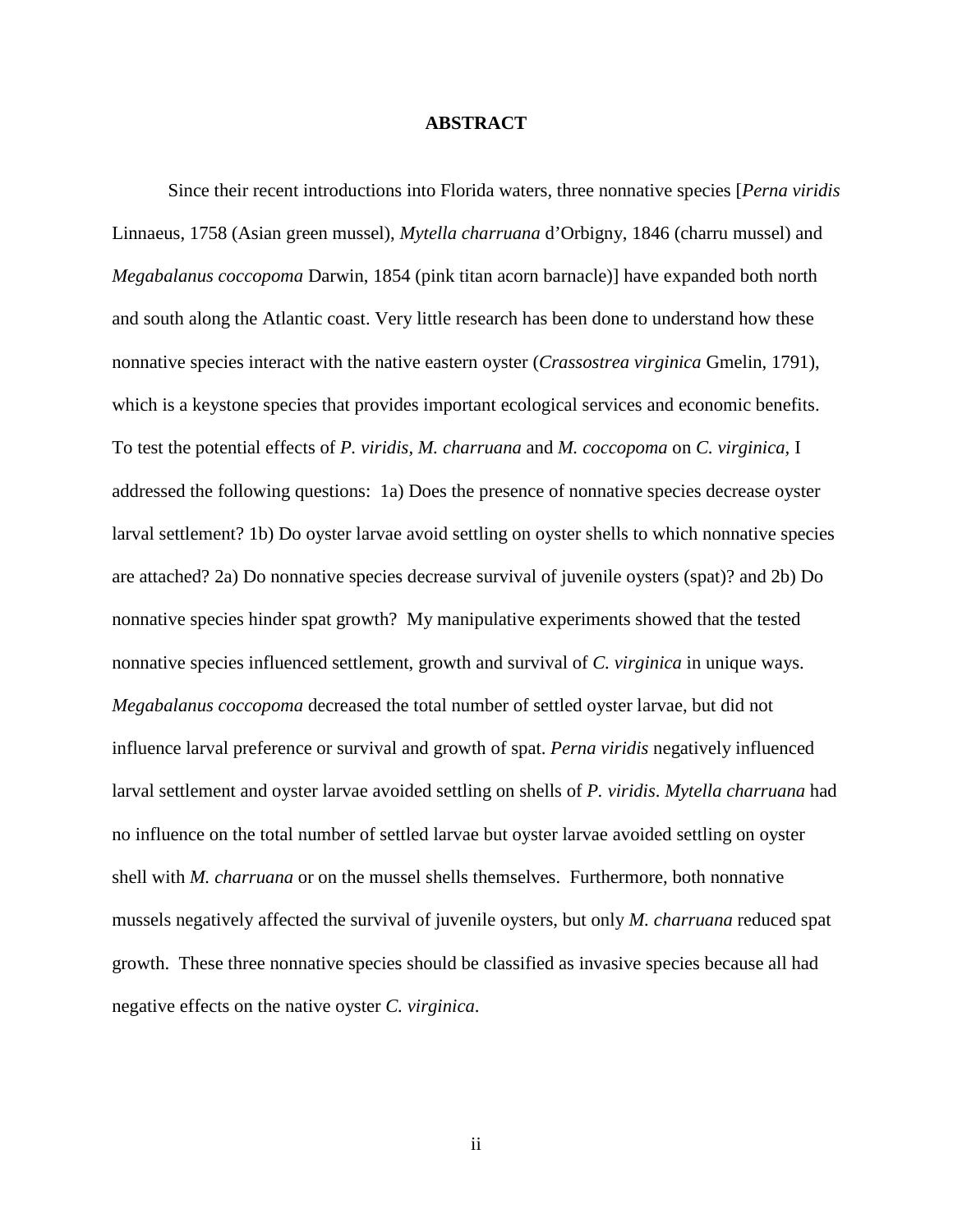For Julia J. Leissing, who inspired me to take a chance and always believed in me.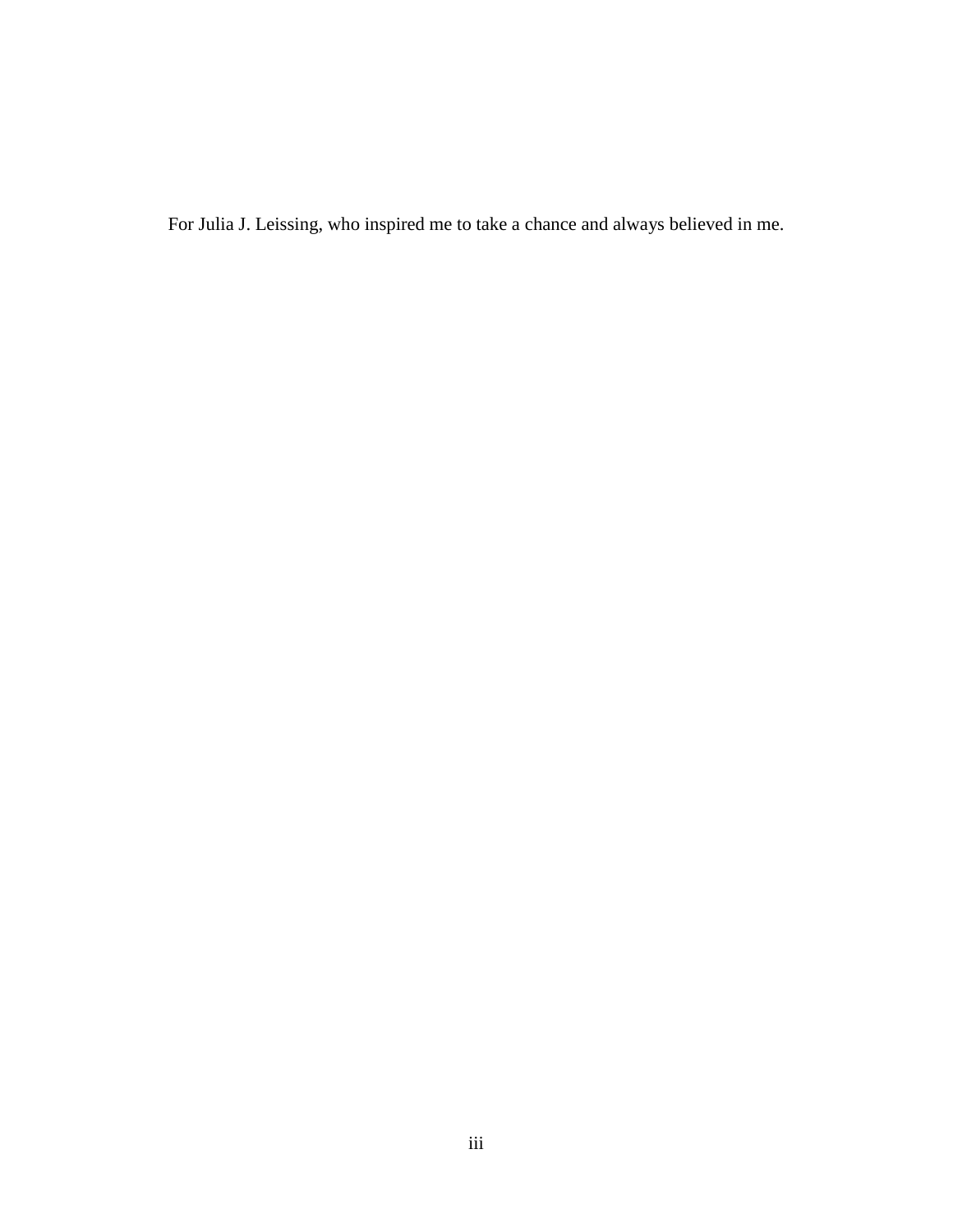### **ACKNOWLEDGMENTS**

There are so many people to thank who helped me over the last few years. I would not have been able to finish without you. Thank you to my thesis committee Dr. Linda Walters, Dr. Eric Hoffman, Dr. John Fauth and Dr. John Scarpa for all their guidance and support on this project.

I thank all CEElab members, past and present. You are the best lab mates ever. Thank you to everyone who helped me in the field and the lab. Especially those who stayed up all night helping me set up and run my experiments.

To J. Leissing, A. Zak, M. Achenie, M. Gittings, and everyone else who listened to me talk about oysters, mussels and barnacles, thank you!

Funding was provided by USDA NIFA, the Indian River Lagoon National Estuary Program and the University of Central Florida.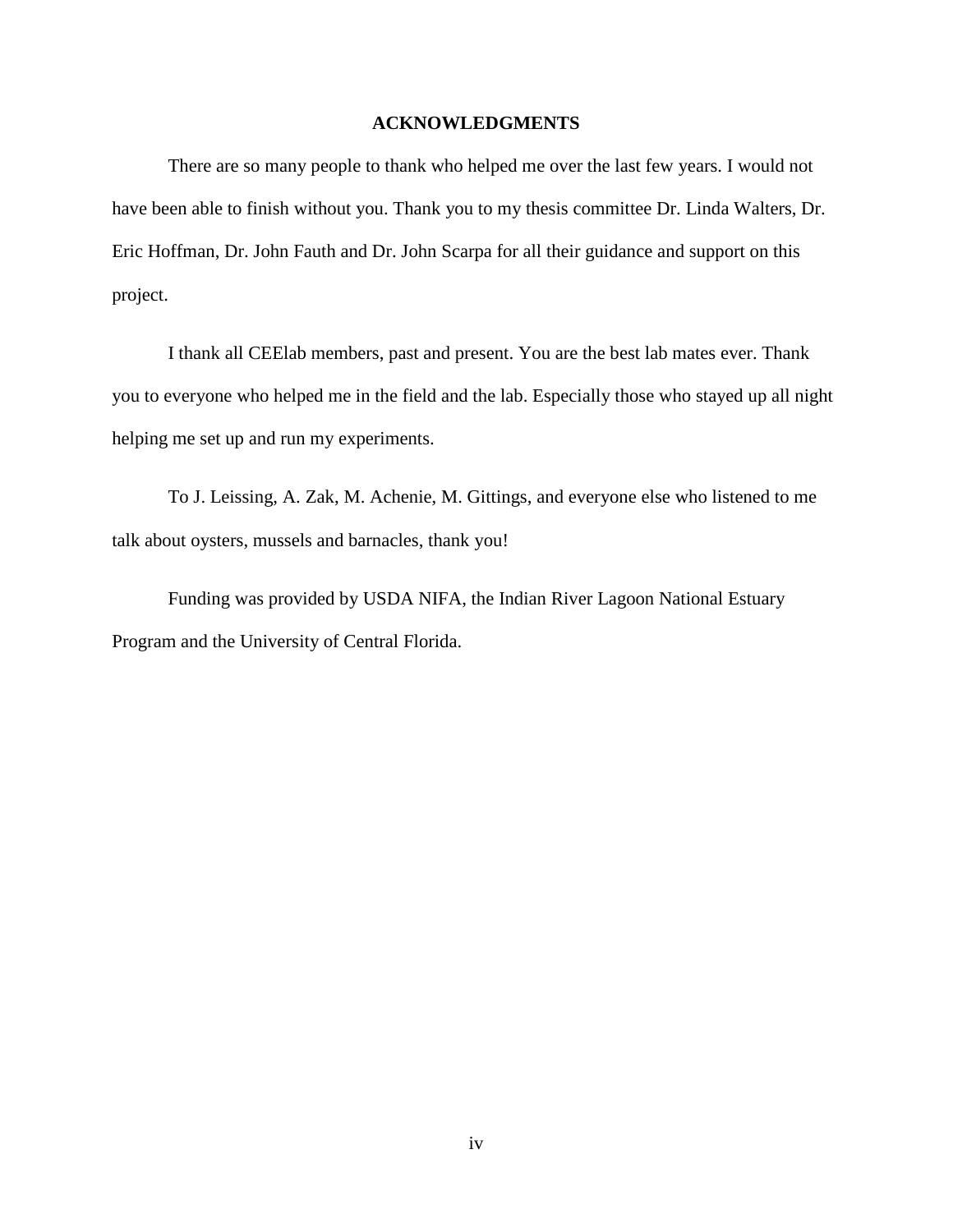# **TABLE OF CONTENTS**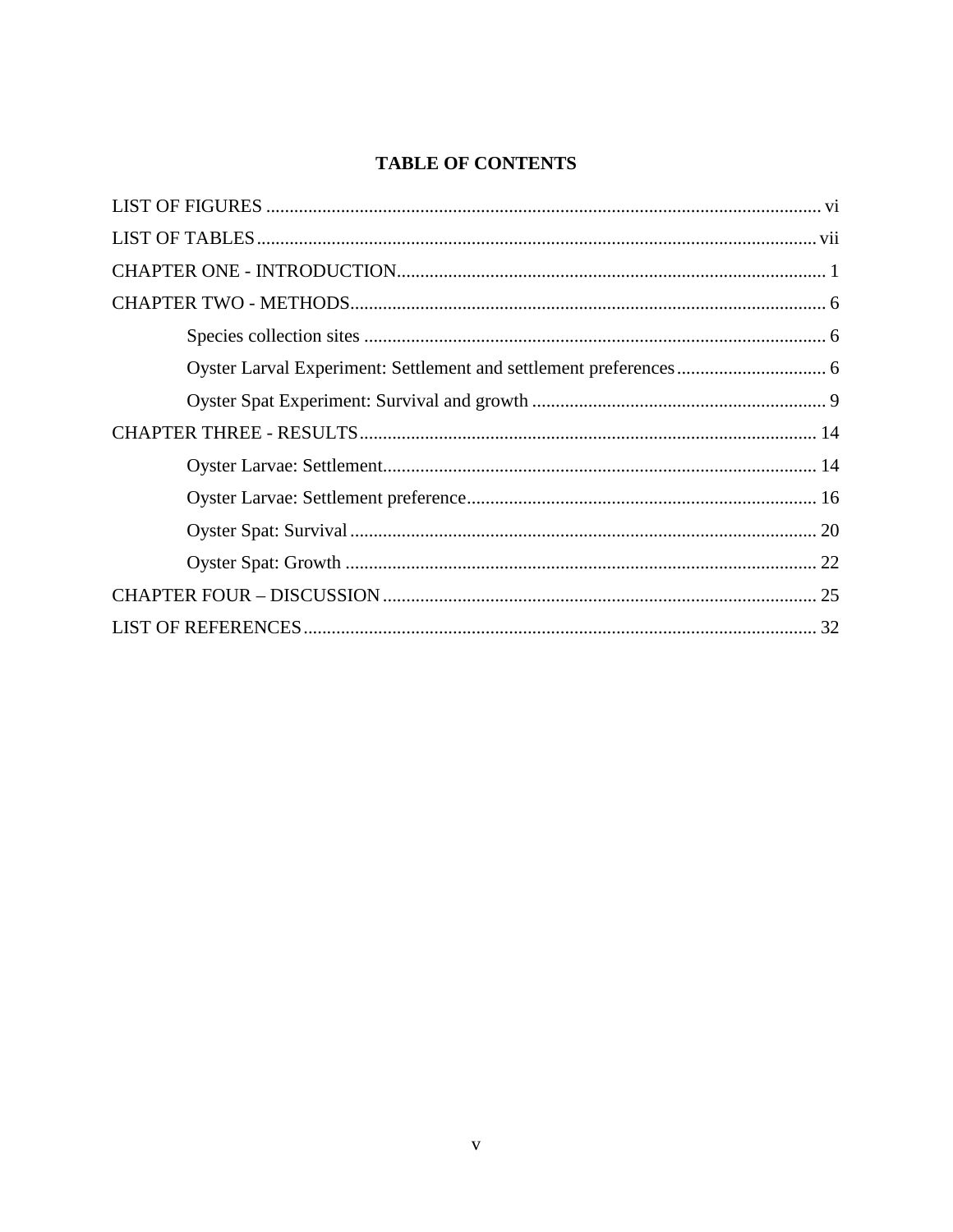# **LIST OF FIGURES**

<span id="page-6-0"></span>[Fig. 1. Flume layout of oyster larvae settlement for each trial](#page-14-0) ....................................................... 7

| Fig. 2. Experimental design of oyster spat survival and growth in 2012 experiment. Total of 6<br>treatments ( $n = 20$ ). One treatment of uncaged oyster spat and five caged treatments consisting of<br>oyster spat, oyster spat with four adult M. charruana, oyster spat with four adult M. coccopoma,<br>oyster spat with four adult P. viridis, and oyster spat with four adult G. demissa.  11                                                                                                                                                                                           |
|-------------------------------------------------------------------------------------------------------------------------------------------------------------------------------------------------------------------------------------------------------------------------------------------------------------------------------------------------------------------------------------------------------------------------------------------------------------------------------------------------------------------------------------------------------------------------------------------------|
| Fig. 3. Example of a frame design for 6 treatments in 2012 experiment for oyster spat survival                                                                                                                                                                                                                                                                                                                                                                                                                                                                                                  |
| Fig. 4. Average number of settled larvae per $cm2$ on shells of C. virginica alone (control) or<br>attached to oyster shells with nonnative species attached. a) 2011 mean number of settled larvae<br>$(n=3)$ , b) 2011 mean number of settled larvae for each block, c) 2012 mean number of settled<br>larvae (n=5), and d) 2012 mean number of settled larvae for each block. Capitalized letters in<br>graphs indicates significant differences at $\alpha = 0.05$ as determined by Tukey's <i>a posteriori</i> tests                                                                       |
| Fig. 5. Larval settlement preferences of nonnative species for a) 2011: Megabalanus coccopoma<br>and Perna viridis, b) 2012: P. viridis, M. coccopoma, Mytella charruana and native Geukensia<br>demissa. Positive values indicate oyster larvae settled more on disarticulated oyster shells with<br>attached sessile species, while negative values indicate oyster larvae settled more on<br>disarticulated oyster shells without attached sessile species (i.e., control) 17                                                                                                                |
| Fig. 6. Settlement location of oyster larvae on oyster shells with native or nonnative species<br>attached to the shell. The number of settled larvae on nonnative species is shown for a) 2011:<br>Perna viridis, b) 2011: Megabalanus coccopoma, c) 2012: P. viridis, d) 2012: M. coccopoma, e)<br>2012: Mytella charruana and f) 2012: native Geukensia demissa. Native/nonnative shell<br>indicates number of oyster larvae settled on the shells of attached invertebrates. Oyster shell<br>indicates number of oyster larvae settled on the oyster shell with invertebrates attached.  19 |
| Fig. 7. Survival over time of oyster spat (Crassostrea virginica) exposed to native or nonnative<br>species a) 2011: Megabalanus coccopoma and Perna viridis and b) 2012: M. coccopoma. P.<br>viridis, Mytella charruana and Geukensia demissa. Cage control treatment was added in 2012.<br>Treatments were compared using Kaplan-Meier multiple pairwise comparisons for survival over                                                                                                                                                                                                        |
| Fig. 8. Oyster spat growth of <i>Crassostrea virginica</i> after exposed to different nonnative species.<br>a) 2011: Megabalanus coccopoma and Perna viridis. The treatments were analyzed with<br>ANCOVA. The regression lines show best fit lines for each treatment. b) 2012: M. coccopoma,<br>P. viridis, Mytella charruana and native Geukensia demissa. The treatments were analyzed with<br>one-way ANOVA. Cage treatment for control was added in 2012. Treatments with different                                                                                                       |

letters indicate significant differences at  $\alpha$  = 0.05 as determined by pairwise comparisons in 2011 and Tukey's *a posteriori* [tests with Bonferroni corrections in 2012.](#page-30-0) ........................................... 23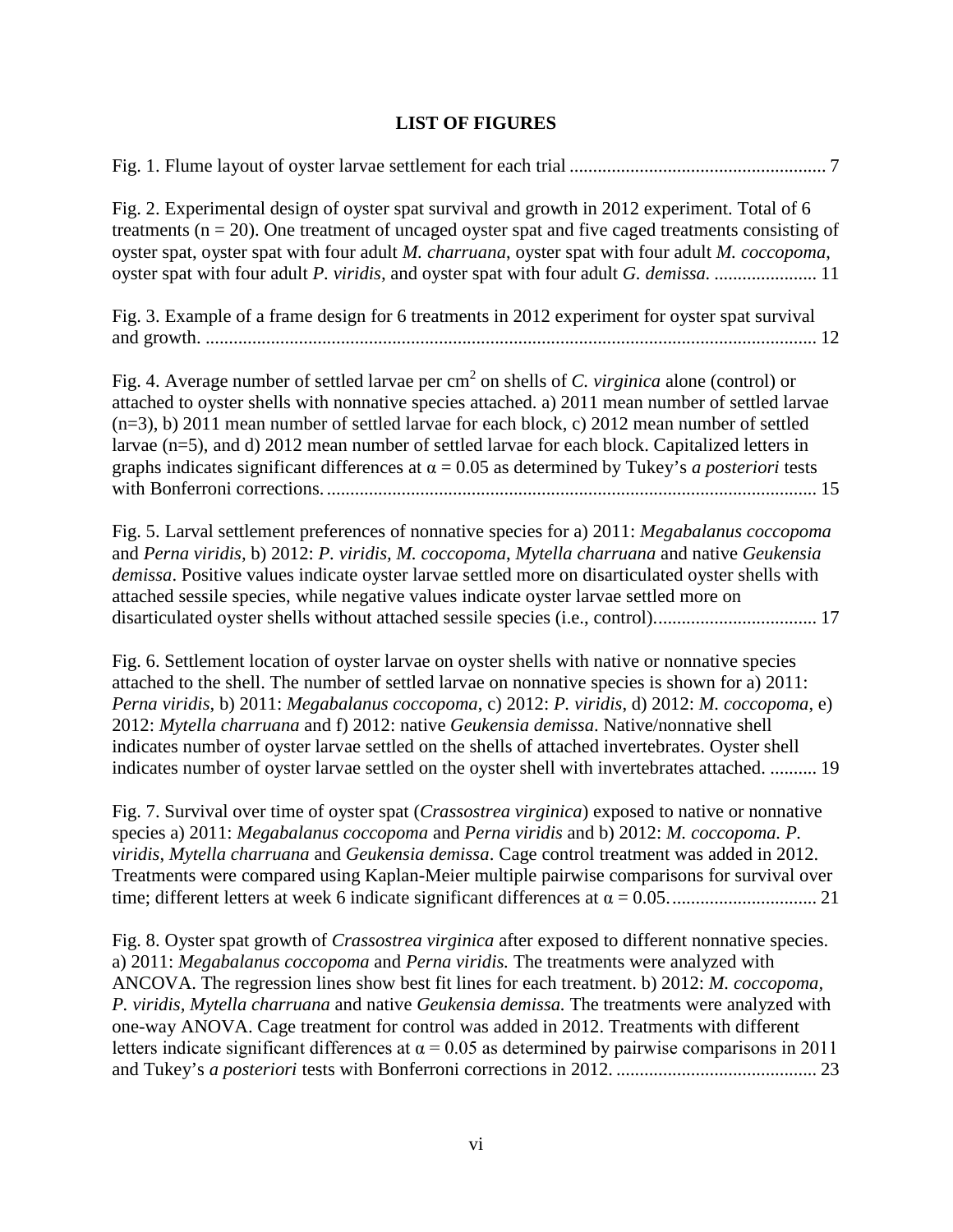# **LIST OF TABLES**

<span id="page-7-0"></span>

| Table 1. Experimental blocks for larval settlement trials in (a) 2011 and (b) 2012. All treatment<br>used oyster shell as substratum. Control: C. virginica shells alone. Nonnative species: Perna<br>viridis, Megabalanus coccopoma, and Mytella charruana. Native mussel: Geukensia demissa 8 |
|-------------------------------------------------------------------------------------------------------------------------------------------------------------------------------------------------------------------------------------------------------------------------------------------------|
| Table 2. ANOVA comparison of oyster larval settlement in 2011. Bold and * indicates a                                                                                                                                                                                                           |
| Table 3. ANOVA comparison of oyster larval settlement in 2012. Bold and * indicates a                                                                                                                                                                                                           |
|                                                                                                                                                                                                                                                                                                 |
| Table 5. ANOVA comparison for oyster settlement preference in 2012. Bold and * indicates a                                                                                                                                                                                                      |
| Table 6. ANOVA comparison for oyster spat growth in 2011. Bold and * indicates a significant                                                                                                                                                                                                    |
|                                                                                                                                                                                                                                                                                                 |
| Table 8. ANOVA comparison for oyster spat growth in 2012. Bold and * indicates a significant                                                                                                                                                                                                    |
| Table 9. Summary of results for oyster larval and spat experiment. Settlement refers to larval<br>choice to settle or not settle. Settlement preference refers to any location preference made by                                                                                               |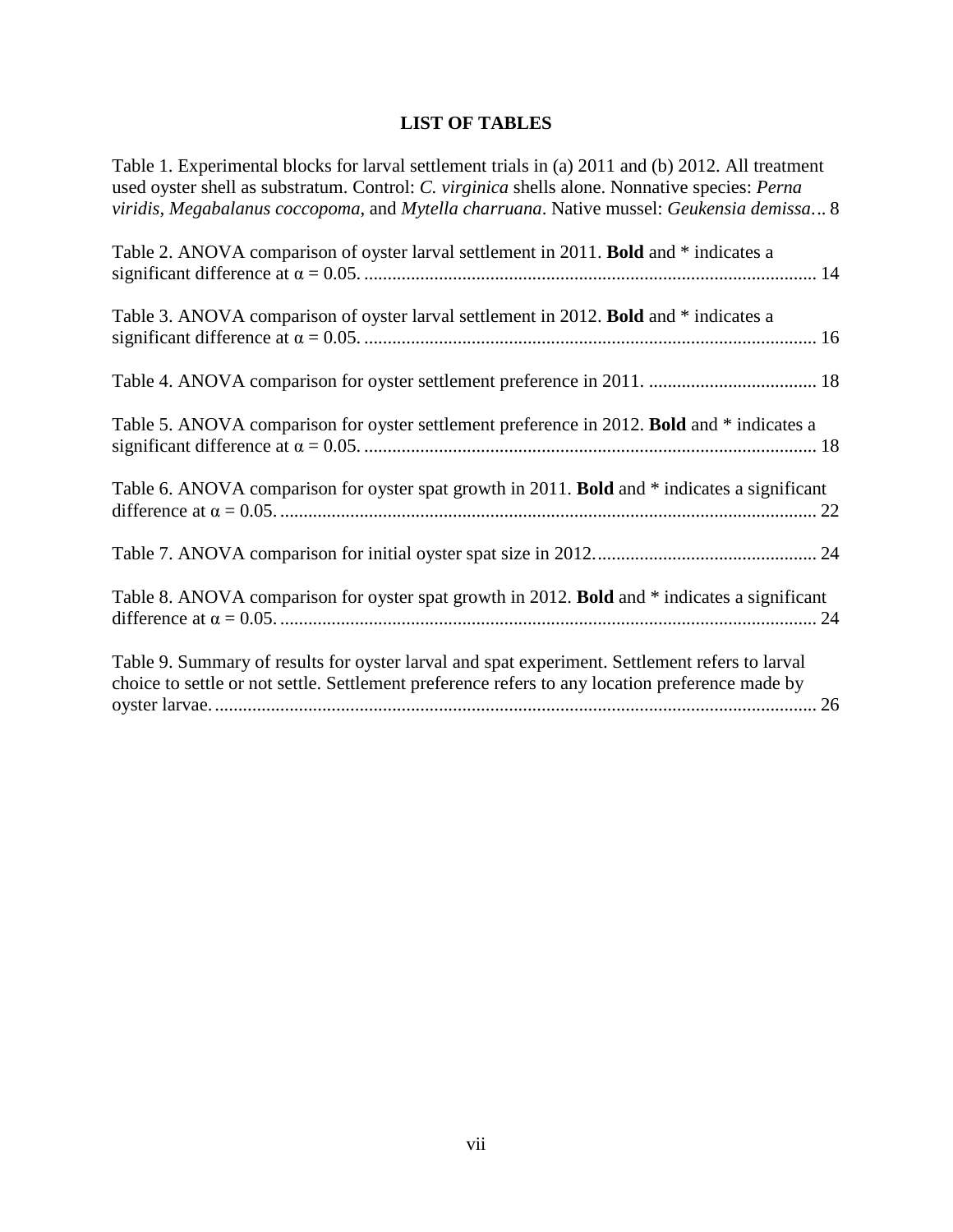#### **CHAPTER ONE - INTRODUCTION**

<span id="page-8-0"></span>The introduction of nonnative species is a major threat to marine ecosystems (Ruiz et al. 1997; Molnar et al. 2008; Lewis and Coutts 2010; Thomas and Ohlemüller 2010). Nonnative marine species can directly affect native species by altering biodiversity, community structure, food availability and predator-prey interactions (Pimentel et al. 2005; Lewis and Coutts 2010), and indirectly affect native species by altering water clarity, transporting diseases, and aiding in the success of other invaders (Pimentel et al. 2005; Molnar et al. 2008; Perrings et al. 2010). In addition to ecological threats, marine invaders cause economic problems to the fishing and aquaculture industries, foul ships and boats, and clog intake pipes of power plants (Ruiz et al. 1997; Ruiz and Carlton 2003; Rajagopal et al. 2006; Lewis and Coutts 2010; Perrings et al. 2010; Galil et al. 2011).

Mussels and barnacles are infamous sessile marine invaders (Pimentel et al. 2005; Lockwood et al. 2007; Perrings et al. 2010). These nonnative organisms are problematic because they can be hard to identify, difficult to eradicate, and are continuously transported globally (Ruiz et al. 1997). Their invasions date back to the 1880s, but are more common in the past 60 years due to increased maritime transport (Pimentel et al. 2005; Lewis and Coutts. 2010; Galil et al. 2011). One example of a well-documented invasive bivalve is the mussel *Mytilus galloprovincialis* (e.g., Branch and Steffani 2004)*. Mytilus galloprovincialis*, native to the Mediterranean, has been repeatedly introduced to South Africa since 1979 and now accounts for approximately 74% of the mussel biomass on rocky shores (Hockey and van Erkom Schurink 1992; Branch and Steffani 2004). *Mytilus galloprovincialis* has also become established along the east and west coasts of North America (McDonald and Koehn 1988; Vario et al. 1988; Heath et al. 1995; Ramirez and Ca'ceros-Martinez 1999; Wonham 1999; Anderson et al. 2002), Hawaii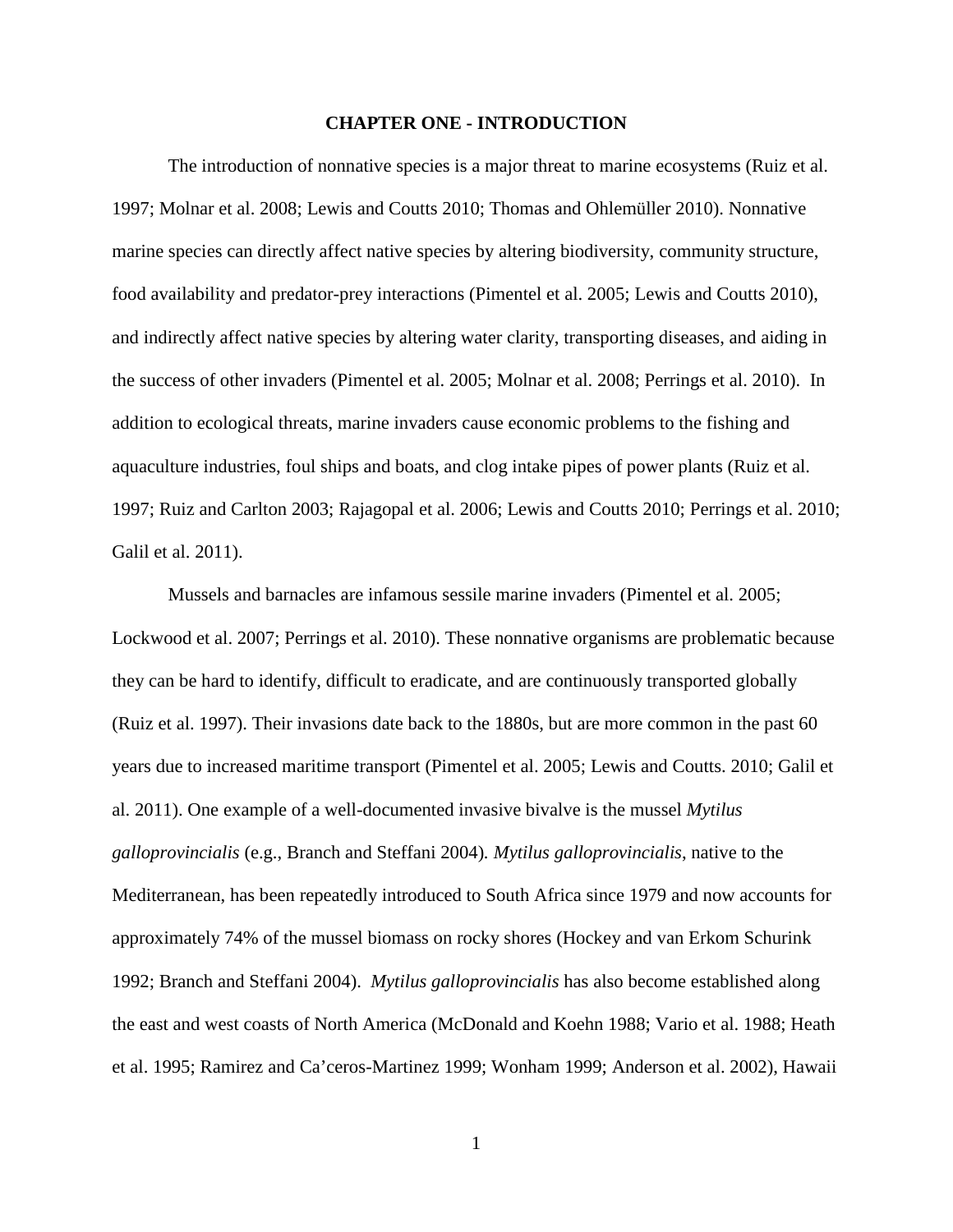(Apte et al. 2000), Australia (McDonald et al. 1991) and northeastern Asia (Wilkins et al. 1983; Lee and Morton 1985; McDonald et al. 1990; Branch and Steffani 2004). Additionally, *M. galloprovincialis* out-competes and hybridizes with two native blue mussels, *M. trossulus* and *M. edulis* (Branch and Steffani 2004), where their ranges are sympatric. An example of an invasive barnacle is *Chthamalus proteus* (e.g., Zabin and Altieri 2007). *Chthamalus proteus* is native to the Caribbean and western Atlantic (Southward et al. 1998), but was introduced to Hawaii in 1973 and has since displaced most species in the intertidal zone (Zabin and Altieri 2007; Zabin 2009). Very few individuals can coexist with *C. proteus* on rocky shorelines (Zabin 2009). This invasive barnacle has also been found in Guam, the Mariana Islands, and French Polynesia (Zabin 2009). *Chthamalus proteus* not only displaced native species but has also out-competed other nonnative barnacles, including *Amphibalanus reticulatus, Balanus amphitrite* and *Balanus reticulatus* (Zardus and Hadfield 2005; Zabin and Altieri 2007).

Marine sessile invaders can have an impact on larval and juvenile stages of native invertebrates, which can consequently affect the native species through adulthood (Diederich 2005; Diederich 2006). One example is the native blue mussel *Mytilus edulis* in the Wadden Sea*. Mytilus edulis* was predominantly found in dense beds at intertidal and subtidal zones; these mussel beds have been replaced by oyster reefs composed of invasive *Crassostrea gigas* (Reise 1998; Diederich 2006). Diederich (2005) found that *C. gigas* recruited twice as much in number of larvae as *M. edulis*. Another study found that survival of juvenile mussels was 15% less when invasive *C. gigas* was present as compared to *M. edulis* alone (Markert et al. 2010).

Within the last thirteen years, the pink titan acorn barnacle, *Megabalanus coccopoma*  (Darwin, 1854), the Asian green mussel *Perna viridis* (Linnaeus, 1758) and the charru mussel *Mytella charruana* (d'Orbigny, 1846) have all been introduced into the southeastern Atlantic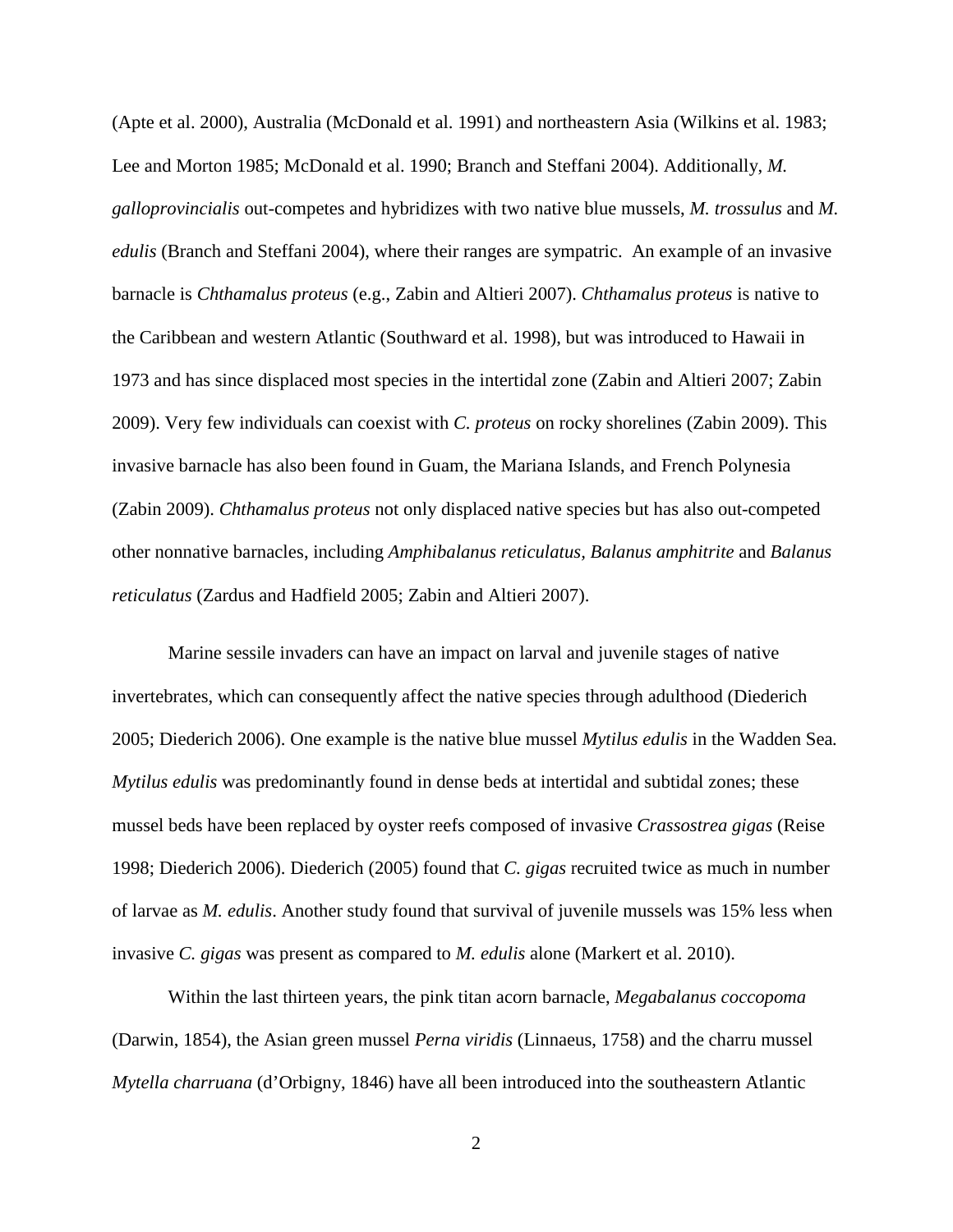coastline of the United States (Power et al. 2004; Boudreaux and Walters 2006; Spinuzzi et al. 2013). A brief history of these invasions follows: The barnacle *M. coccopoma* is native to North and Central America's Pacific coast from southern California to Ecuador (Newman and McConnaughey 1987). The first documented introduction was to Brazil in the 1970s where this barnacle displaced existing barnacles (Lacombe and Monteiro 1974; Newman and McConnaughey 1987; Kerckhof 2002). A few decades later, *M. coccopoma* was found along the coasts of Japan and Belgium (Kerckhof 2002; Yamaguchi et al. 2009; Gilg et al. 2010; Kerckhof et al. 2010). In 2006, *M. coccopoma* was documented along the Atlantic coastline of central Florida, and is now established from Georgia to central Florida (Spinuzzi et al. 2013).

The mussel *P. viridis* is native to the Indo-Pacific region from the Arabian Gulf to southern China and southern Japan (Sidall 1980). *Perna viridis* has been globally introduced through aquaculture and ballast water (Vakily 1989; Rajapopal et al. 2006; Baker et al. 2007). These invasions have resulted in unintentional harm in many marine ecosystems in Asia and have led to local economic losses (Vakily 1989; Rajapopal et al. 2006). *Perna viridis* was first observed in the United States in Tampa Bay, Florida in 1999, where it was observed attached to the cooling system of an electrical power plant (Power et al 2004; Baker et al. 2007). This nonnative mussel can now be found along the Atlantic coastline from northern Georgia to central Florida, and along the Gulf of Mexico from Florida to Texas (Baker et al. 2007; Spinuzzi et al. 2013; V. Encomio, pers. comm.).

The mussel *Mytella charruana* is native to the Atlantic coast of South America and the Pacific coast of Central America from Mexico to Ecuador (Lee 1987; Boudreaux and Walters 2006). The first U.S. report of *M. charruana* was at the Northside Generator Power Plant in Jacksonville, FL in 1987 (Lee 1987). This mussel clogged the intake pipes until it disappeared in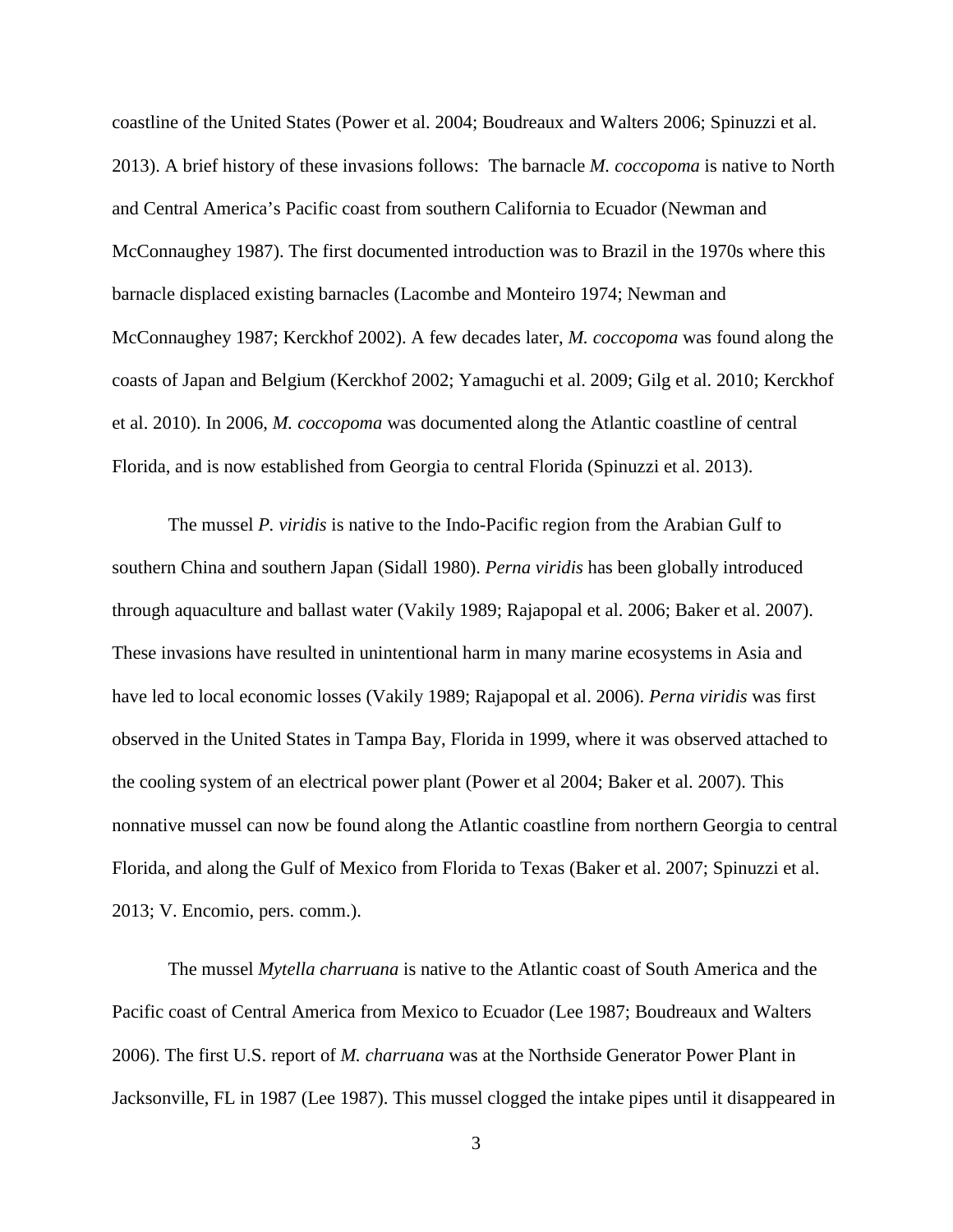the spring of 1987 (Lee 1987). *Mytella charruana* was next found on intertidal oyster reefs in Mosquito Lagoon in 2004, 212 km south of Jacksonville (Boudreaux and Walters 2006). Currently, *M. charruana*, which has a broad salinity tolerance, can be found along the Atlantic coastline from northern Georgia to central Florida (Yuan et al. 2010; Spinuzzi et al. 2013).

One concern related to the recent invasions of *M. coccopoma, P. viridis*, and *M. charruana* to the southern United States, is whether or not these nonnative species negatively impact the native eastern oyster *Crassostrea virginica* (Gmelin, 1791). The eastern oyster is a keystone species and ecosystem engineer that creates three-dimensional habitats used by numerous species that depend on oysters for food, refuge, and water filtration (Kennedy et al. 1996). In light of research on other marine invaders, it is likely that one, two, or all three of these recent nonnative species are negatively impacting larvae or juvenile stages of native oysters. We know from other studies how detrimental invasive species can be on oysters (Kimbro et al. 2009; Sanford et al. 2014). Therefore, I examined potential effects of *P. viridis, M. coccopoma* and *M. charruana* on larval and juvenile (spat) stages of *C. virginica* in two manipulative experiments.

In the first experiment, I investigated the effects of nonnative species on the larval stage of oysters. This larval stage experiment had two objectives. First, I sought to determine whether oyster settlement was altered by the presence of any of these nonnative species. I hypothesized that the introduced species would negatively influence oyster larval settlement. This prediction was based on space availability (Zabin 2009), as the nonnative species will decrease the available area for oyster settlement. Second, I investigated whether there were any settlement location preferences for the oyster larvae that did indeed settle. Here, I hypothesized that a reduction of larval settlement would occur on oyster shells with attached introduced species and on the shells of the introduced species themselves. This prediction was based on similar studies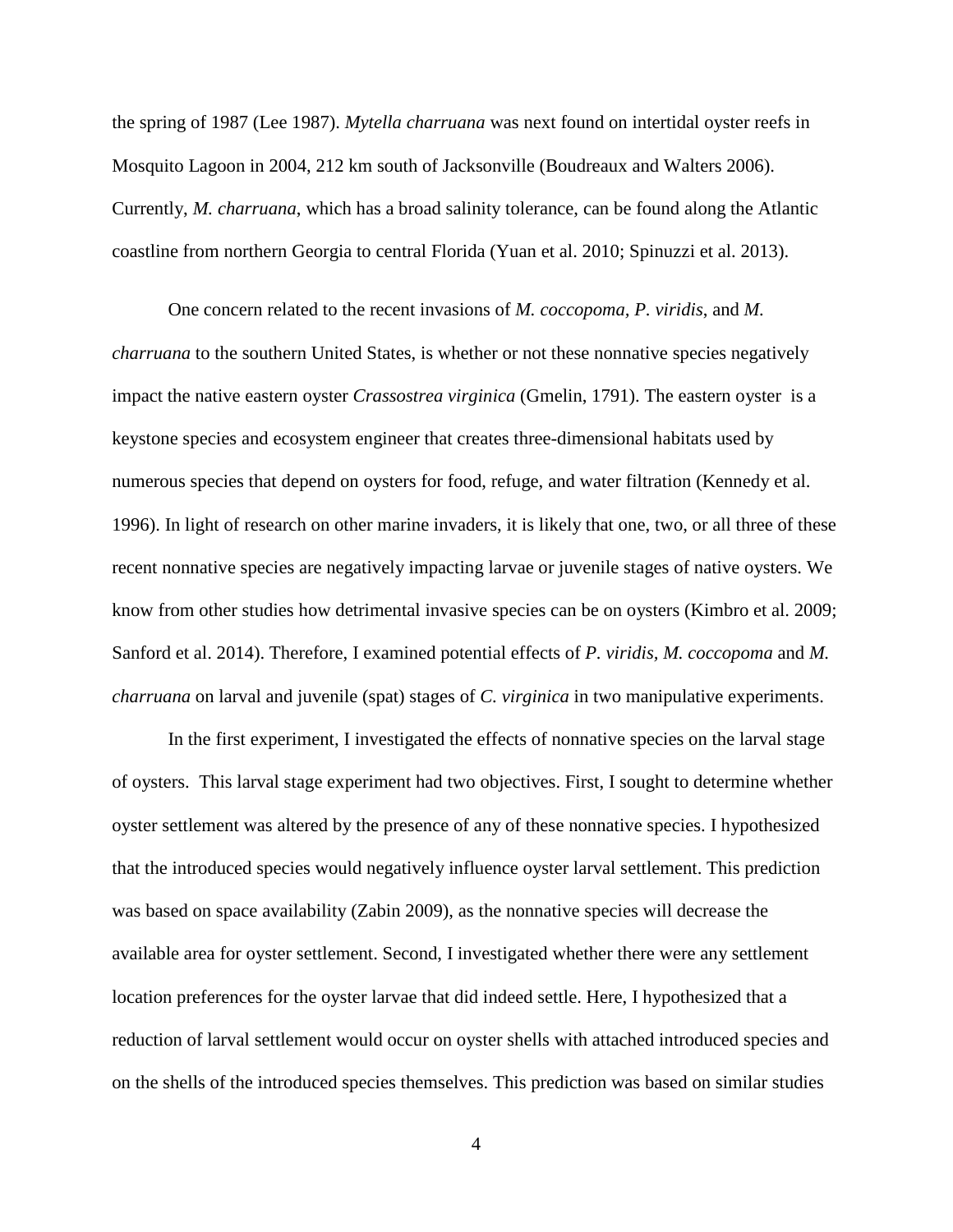of barnacle larvae (Denley and Underwood 1979; Underwood and Denley 1984). Some barnacle species prefer to settle near conspecifics but would avoid settling if crowded conditions occur (Crisp 1961; Denley and Underwood 1979; Underwood and Denley 1984; Minchinton and Scheibling 1993).

For the second experiment, I investigated how oyster spat would be impacted by the presence of the three nonnative species. Specifically, I investigated how spat survival and growth were impacted by the presence of the nonnative species. I hypothesized that the presence of introduced species would physically limit the resources and, thus, have a negative effect on survival and growth of oyster spat. This prediction was based on observed detrimental effects that the zebra mussel *Dreissena polymorpha* has on the native species upon which they colonize (Nalepa et al. 1995). For example, the weight of epibiont zebra mussels prevents native clams from opening their shells to feed, eventually leading to death of the clams (Schloesser and Nalepa 1994). The present study will provide basic understanding how specific nonnative species interact with the native *Crassostrea virginica* and whether these nonnative species should be considered invasive species.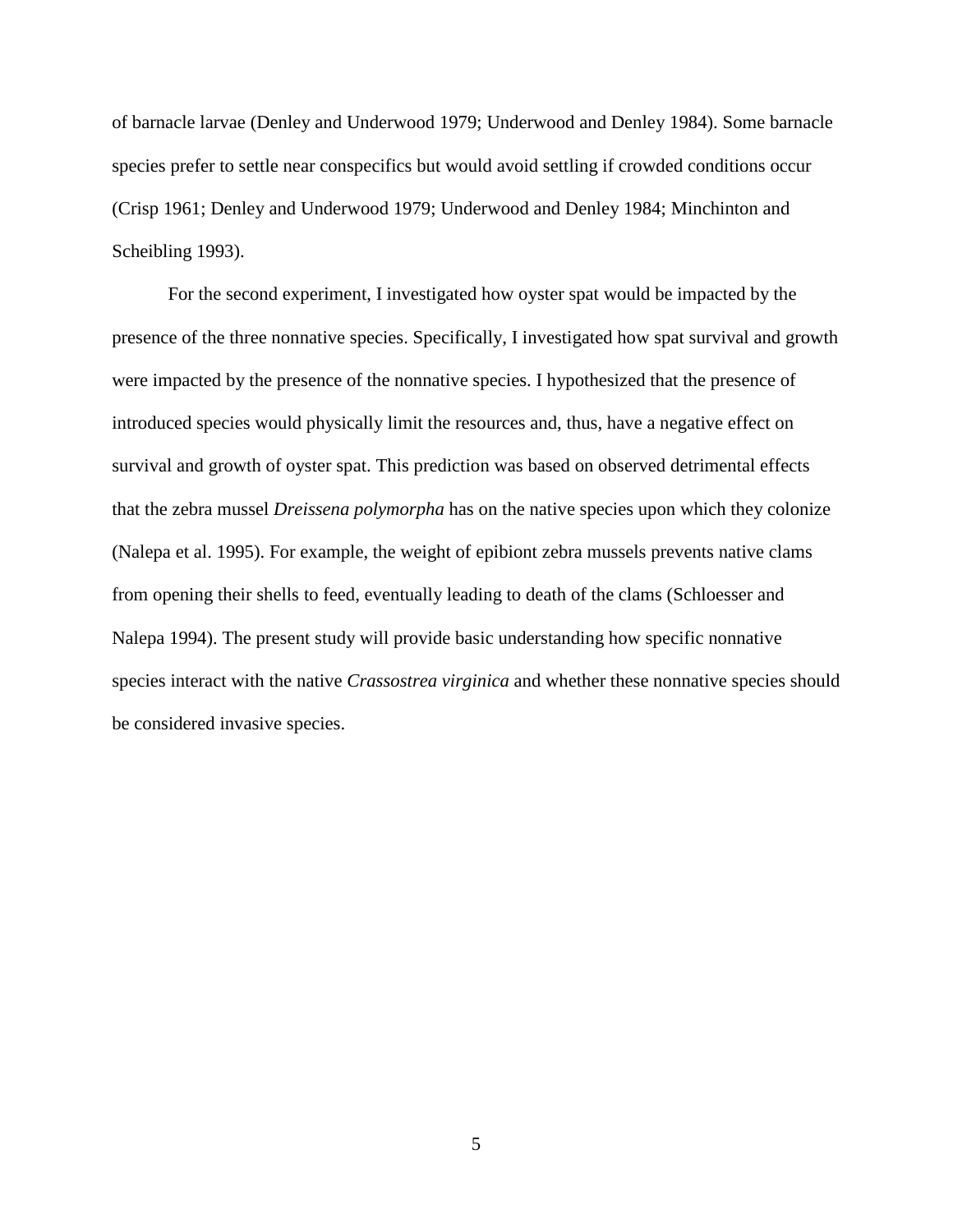#### **CHAPTER TWO - METHODS**

#### <span id="page-13-1"></span><span id="page-13-0"></span>**Species collection sites**

For all experiments, *Megabalanus coccopoma* Darwin, 1854 (pink titan acorn barnacle) were collected from Sea Love Marina at Ponce Inlet, FL (28.083082 N, 80.935111 W). *Perna viridis* Linnaeus, 1758 (Asian green mussel) were collected from two floating docks at Euclid Avenue in St. Augustine, FL in 2011 (29.949781 N, 81.310227 W) and Sea Love Marina in 2012. Due to low numbers of *Mytella charruana* d'Orbigny, 1846 (charru mussel), this species was not included in any of the 2011 experiments. In 2012, *M. charruana* were collected from a floating dock at Arlington Marina, Jacksonville, FL (30.334568 N, 81.612135 W). The native *Geukensia demissa* Dillwyn, 1817 (ribbed mussel) was added as a treatment in 2012 to test for the biotic effect of native neighbors. This mussel was collected off rocks in Mosquito Lagoon adjacent to the Marine Discovery Center in New Smyrna Beach, FL (29.030700 N, 80.917042 W).

All experiments used disarticulated shells of *Crassostrea virginica* Gmelin, 1791 collected from Mosquito Lagoon. All fouling organisms and biofilm were scrubbed from the oyster shells and the shells were returned to the lagoon for at least one month to establish a natural biofilm. All oyster shells were randomly checked with the aid of a dissecting microscope for any new live macro-organisms one day before the experiment; any new macro-organisms were removed with forceps.

### <span id="page-13-2"></span>**Oyster Larval Experiment: Settlement and settlement preferences**

Settlement experiments were conducted at the University of Central Florida Marine Field Laboratory (Fellers House Field Station) in Canaveral National Seashore (28.906818 N, 80.821216 W). All oyster settlement experiments were conducted within a 24 h period in 2011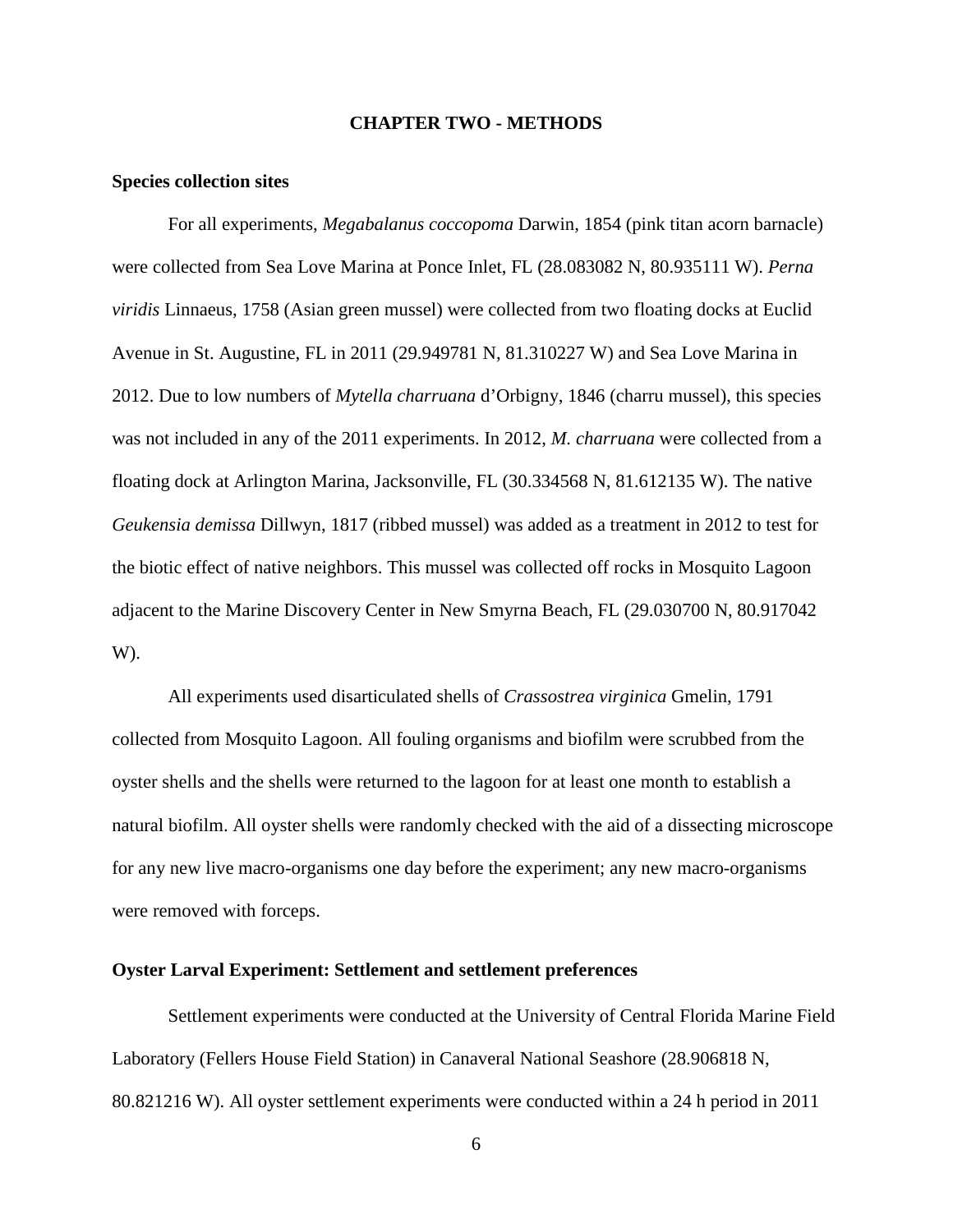and 2012. Each experiment was performed using a recirculating, raceway flume (20 cm wide, 120 cm long with two semicircular ends as described in Tamburri et al. 1996, Fig. 1) with an overall flow rate of 5 cm  $s^{-1}$ , which is the mean average mainstream flow rate in Mosquito Lagoon, FL (Boudreaux et al. 2009). A motor-driven paddle wheel was used to create the flow in the flume. Water was collected from Mosquito Lagoon and filtered through a plankton collector with nominal 25 μm opening (Aquarium Pro). Water depth was 10 cm for each experiment. Water salinity for each experiment was matched to the salinity in which oyster hatchery larvae were received. For the summer 2011 experiment, oyster larvae were obtained from the Virginia Institute of Marine Science in Gloucester Point, VA, at salinities ranging from 16 to 18. For the 2012 experiment, oyster larvae were obtained from Research Aquaculture, Inc. in Stuart, Florida, at a salinity of 27. All treatment species were acclimated to the experimental salinities for a minimum of 12 hours.

One batch of oyster larvae  $($  ~ 150,000 eyed larvae in 2011,  $\sim 2,500,000$  eyed larvae in 2012) was used for each block of trials. A total of three trials per block were conducted in 2011 and five trials per block in 2012 (Table 1). Oyster larvae were observed using a dissecting microscope to ensure larval activity before each trial.



<span id="page-14-0"></span>Fig. 1. Flume layout of oyster larvae settlement for each trial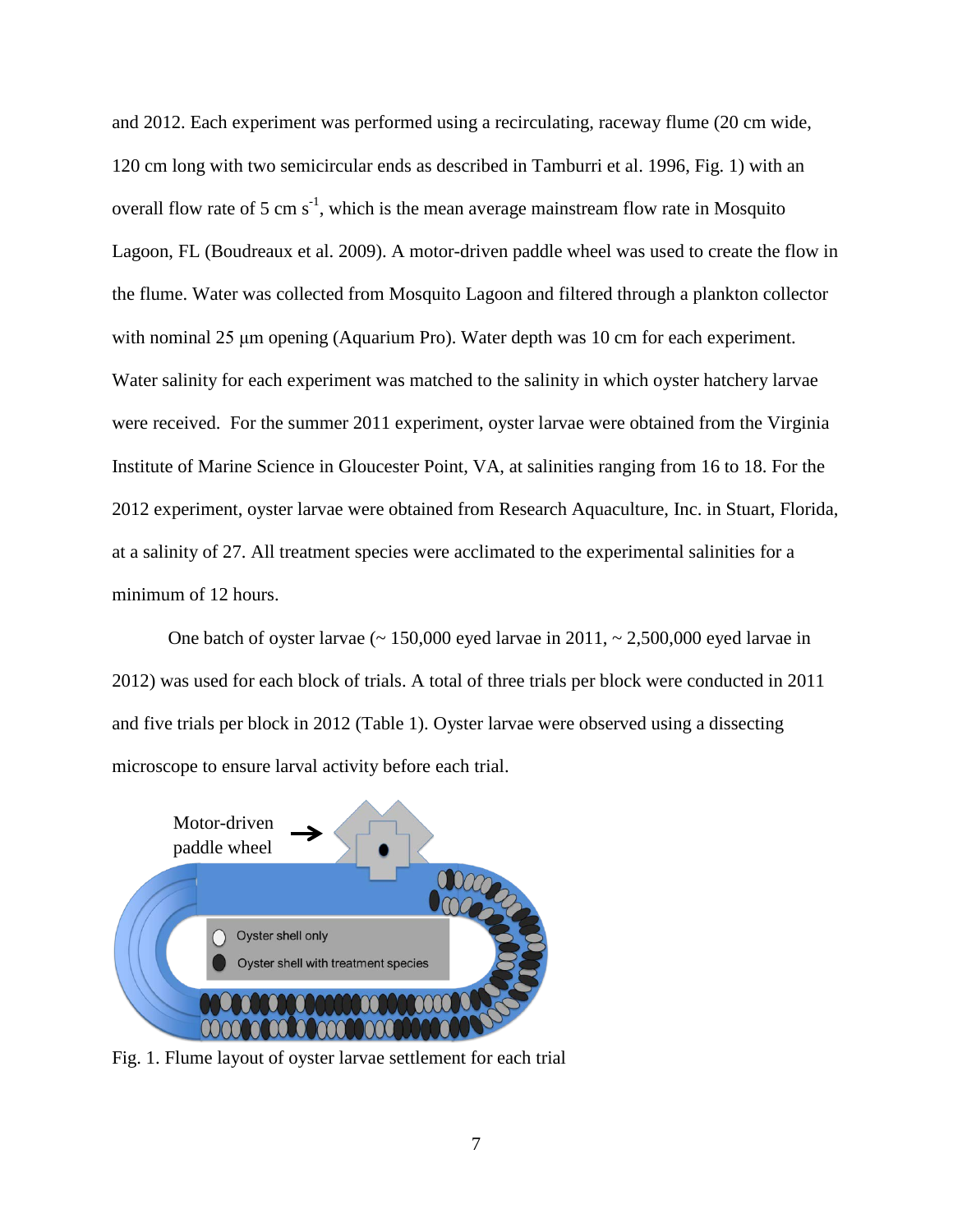<span id="page-15-0"></span>Table 1. Experimental blocks for larval settlement trials in (a) 2011 and (b) 2012. All treatment used oyster shell as substratum. Control: *C. virginica* shells alone. Nonnative species: *Perna viridis, Megabalanus coccopoma*, and *Mytella charruana*. Native mussel: *Geukensia demissa*.

| a) 2011        |                                  |              |                |                                  |            |                |                |
|----------------|----------------------------------|--------------|----------------|----------------------------------|------------|----------------|----------------|
| <b>Trial</b>   | <b>Block 1</b>                   |              | <b>Block 2</b> |                                  |            | <b>Block 3</b> |                |
|                | Control                          |              |                | М. соссорота                     |            |                |                |
| 2              | М. соссорота                     |              | P. viridis     |                                  |            | Control        |                |
| 3              | P. viridis                       |              | Control        |                                  |            | М. соссорота   |                |
| b) $2012$      |                                  |              |                |                                  |            |                |                |
| <b>Trial</b>   | <b>Block 1</b><br><b>Block 2</b> |              |                | <b>Block 4</b><br><b>Block 3</b> |            |                | <b>Block 5</b> |
|                | P. viridis                       | G. demissa   |                | М. соссорота                     |            | M. charruana   | Control        |
| $\overline{2}$ | G. demissa                       | P. viridis   |                | Control                          |            | М. соссорота   | M. charruana   |
| 3              | М. соссорота                     | M. charruana |                | G. demissa<br>Control            |            |                | P. viridis     |
| 4              | M. charruana                     | Control      |                | P. viridis                       |            | G. demissa     | М. соссорота   |
| 5              | Control                          | M. coccopoma |                | M. charruana                     | P. viridis |                | G. demissa     |

Each trial within a block was comprised of a mix of 50 disarticulated oyster shells and 50 disarticulated oyster shells with one attached live sessile invertebrate treatment (i.e., *M. coccopoma*, *P. viridis*, *M. charruana*, or *G. demissa*), with the exception of the control trials. Each control trial consisted of 100 oyster shells with nothing attached. The position and orientation of each oyster shell in the flume and the order of each shell (i.e., control or treatment) within a trial were randomized. Each trial was run for 1 h.

For treatments with *M. coccopoma,* one barnacle was attached to each oyster shell using Gorilla Glue<sup>TM</sup>. Gluing was necessary because *M. coccopoma* cannot naturally re-attach to substrates after they have been removed from their original substrate. Excess glue was removed after drying with a scalpel. A preliminary test of the effect of Gorilla Glue<sup>TM</sup> on survival of M. *coccopoma*  $(n = 6)$  found 100% survival after 2 weeks (W. Yuan, pers. obs.).

For all mussel treatments, I placed individual mussels onto oyster shells for a minimum of 2 h in separate tanks. This allowed each mussel to naturally attach to the oyster shell via byssal thread production. The orientation of mussels was not accounted for because the mussels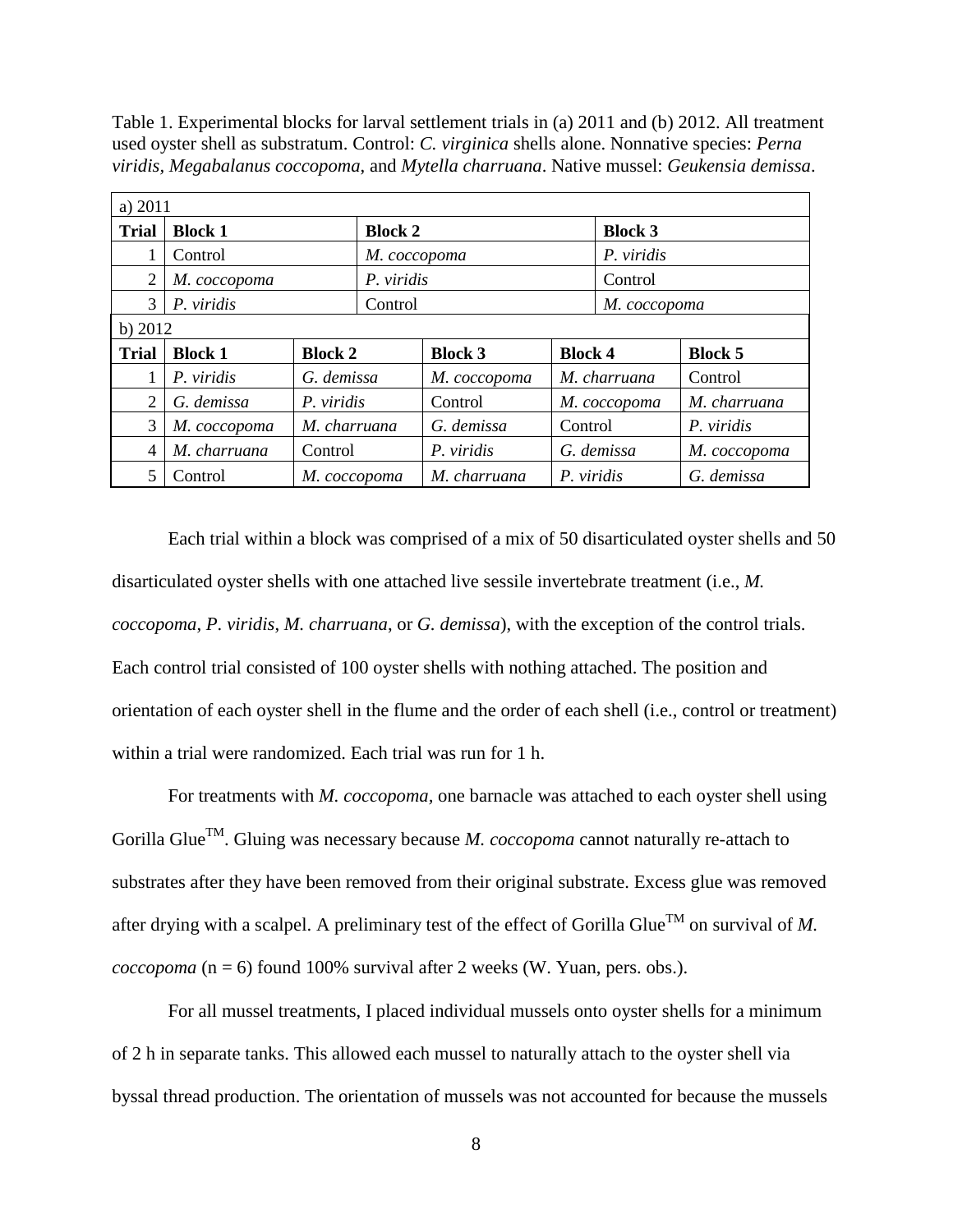move using their foot and repeatedly attach/re-attach with their byssal threads. Mussels remained attached to oyster shells throughout each trial.

After each trial ended, all oyster shells and the shells of attached species were examined with the aid of a dissecting microscope (LEICA EZ4) for newly settled oysters. The surface area of all oyster shells and all attached invertebrate shells were traced using a permanent ultra-fine point marker onto plastic transparency sheets. The tracings were digitized using ImageJ software (Abramoff et al. 2004) to calculate surface areas. This process standardized total surface area among treatments and blocks. To calculate the number of settled larvae per  $\text{cm}^2/\text{trial}$ , I first found total number of larvae that settled in each trial and then divided by the total surface area of oyster shells and shells of treatment species in that trial.

Total oyster settlement data was analyzed using randomized-block ANOVA in JMP statistical software (SAS Institute 2009). Multiple comparisons among treatments were analyzed using Tukey's *a posteriori* tests with Bonferroni corrections with  $\alpha = 0.002$ . As no block effects were found for either the 2011 and 2012 oyster settlement preference experiments [Random block ANOVA: 2011 (F  $_{2,4}$  = 0.4, p = 0.6817); 2012 (F  $_{4,16}$  = 0.3, p = 0.8849)], these data were analyzed with one-way ANOVA. Additionally, t-tests were used to analyze the difference between the number of settled larvae on oyster shells and shells of the treatment species barnacles and mussels.

#### <span id="page-16-0"></span>**Oyster Spat Experiment: Survival and growth**

The survival and growth experiment evaluated whether nonnative species negatively impacted oyster spat. Oyster spat and all live species were prepared in the laboratory and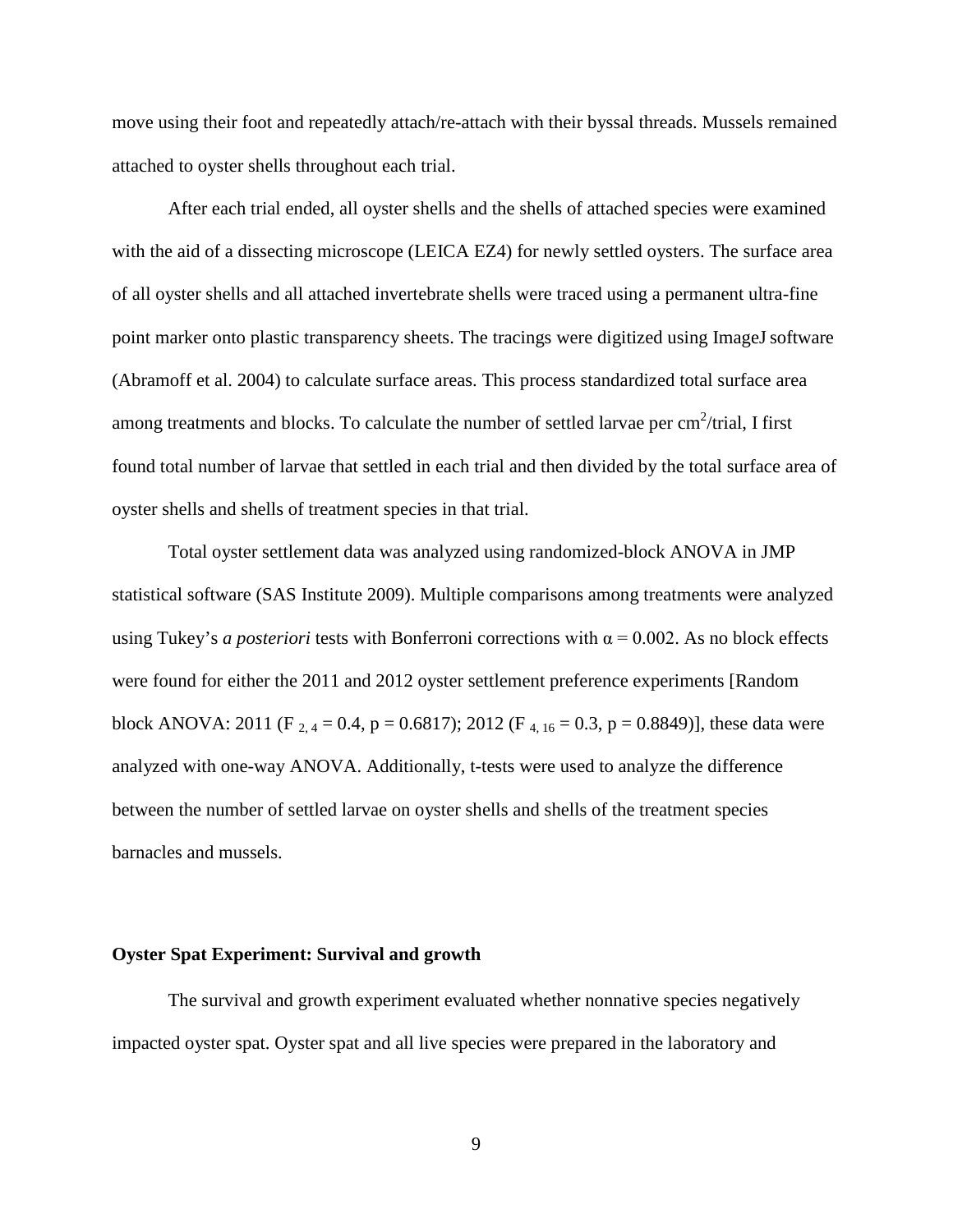transferred to floating docks at the New Smyrna Beach Marine Discovery Center. All three nonnative species were already present at this study site (Spinuzzi et al. 2013).

Spat of *Crassostrea virginica* used in this experiment came from different sources in 2011 and 2012. In 2011, I used spat that were naturally attached to disarticulated oyster shells collected in Mosquito Lagoon. In 2012, I used spat reared by Research Aquaculture, Inc. (Stuart, FL) using oysters spawned from St. Augustine, FL. Hatchery spat were used due to the low number of spat found in Mosquito Lagoon in 2012. The 2012 spat were cultchless (i.e., unattached to any substrate) and were glued to oyster shells using Gorilla Glue<sup>TM</sup>. All excess glue was removed to prevent confounding factors such as bumps or ridges. Prior to my trials, all spat were acclimated to field salinity for 5 days. I tested whether glued spat had different growth and survival as compared to naturally attached spat. Glued spat were placed in the field for one week. No significant differences (t-test,  $N = 20$ ,  $p = 0.6874$ ) were found for growth and survival (100%), indicating that the glue was not negatively influencing the glued spat as compared to naturally attached spat.

In 2011, I conducted the trial between 25 June and 6 August. There were three treatments: 1) oyster spat, 2) oyster spat with four adult *M. coccopoma*, and 3) oyster spat with four adult *P. viridis*. For the 2012 experiment, I conducted the trial between 28 July and 8 September. The experiment conducted in 2012 consisted of six treatments, one treatment of uncaged oyster spat and five caged treatments consisting of: 1) oyster spat, 2) oyster spat with four adult *M. charruana*, 3) oyster spat with four adult *M. coccopoma*, 4) oyster spat with four adult *P. viridis,* and 5) oyster spat with four adult *G. demissa* (Fig. 2).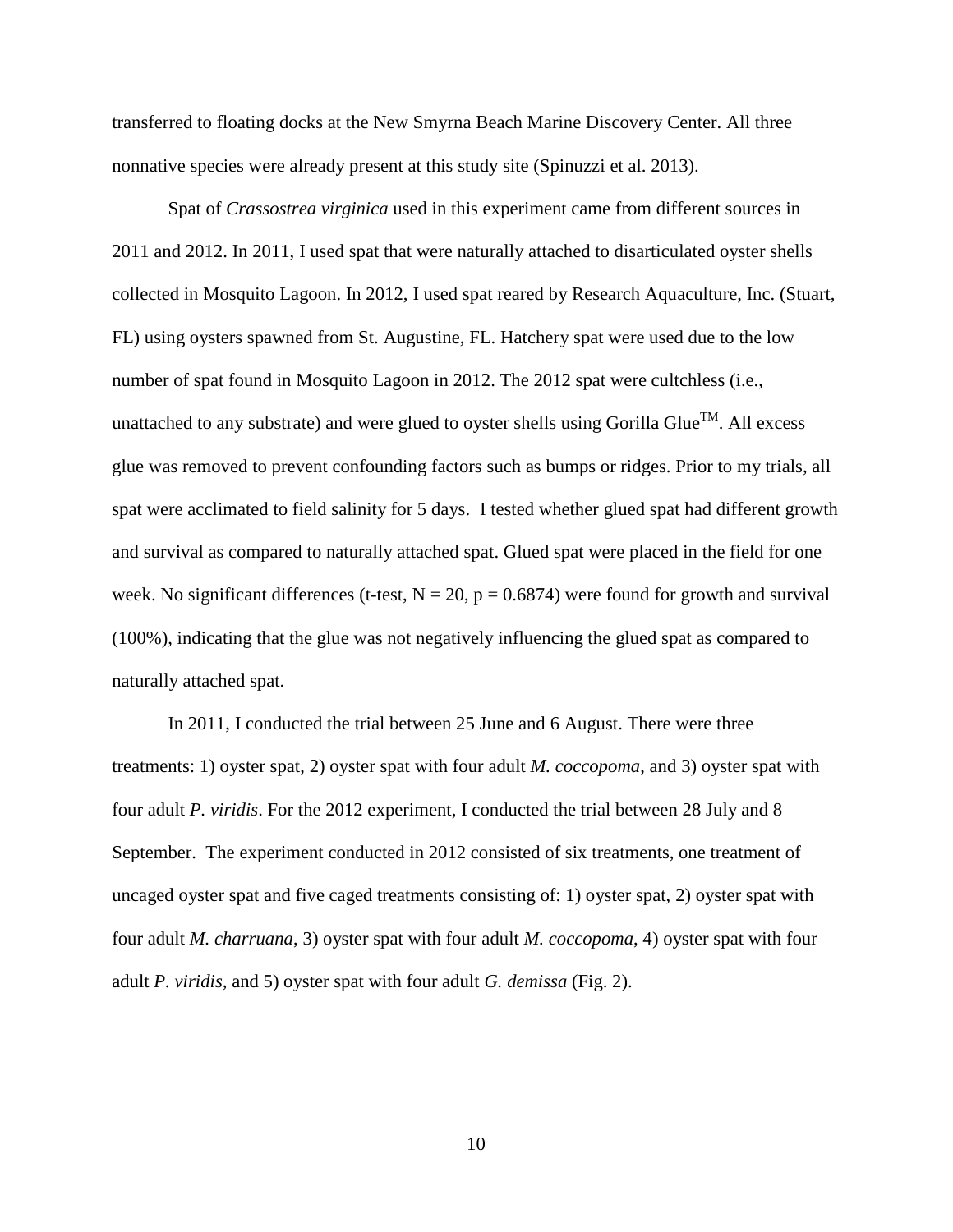

Fig. 2. Experimental design of oyster spat survival and growth in 2012 experiment. Total of 6 treatments  $(n = 20)$ . One treatment of uncaged oyster spat and five caged treatments consisting of oyster spat, oyster spat with four adult *M. charruana*, oyster spat with four adult *M. coccopoma*, oyster spat with four adult *P. viridis,* and oyster spat with four adult *G. demissa.*

<span id="page-18-0"></span>Mussels are gregarious; therefore, I used clusters of four mussels in both 2011 and 2012, as this was a better representation of the natural environment than a solitary mussel (Bayne et al. 1976). For each mussel treatment, mussels were allowed to attach via byssal threads to a disarticulated oyster shell with one oyster spat. The mussels all attached within 1 cm of the spat. Mean shell lengths and standard deviation of mussels used in these trials were: *M. charruana* (n  $= 20, 48 \pm 7$  mm), *P. viridis* (n = 40, 113  $\pm$  28 mm), and *G. demissa* (n=20, 54  $\pm$  12 mm). Similarly, the *M. coccopoma* ( $n = 20$ , mean height:  $68 \pm 8$  mm) treatment consisted of a cluster of four barnacles glued onto a disarticulated oyster shell within 5 mm of the previously settled or glued oyster spat.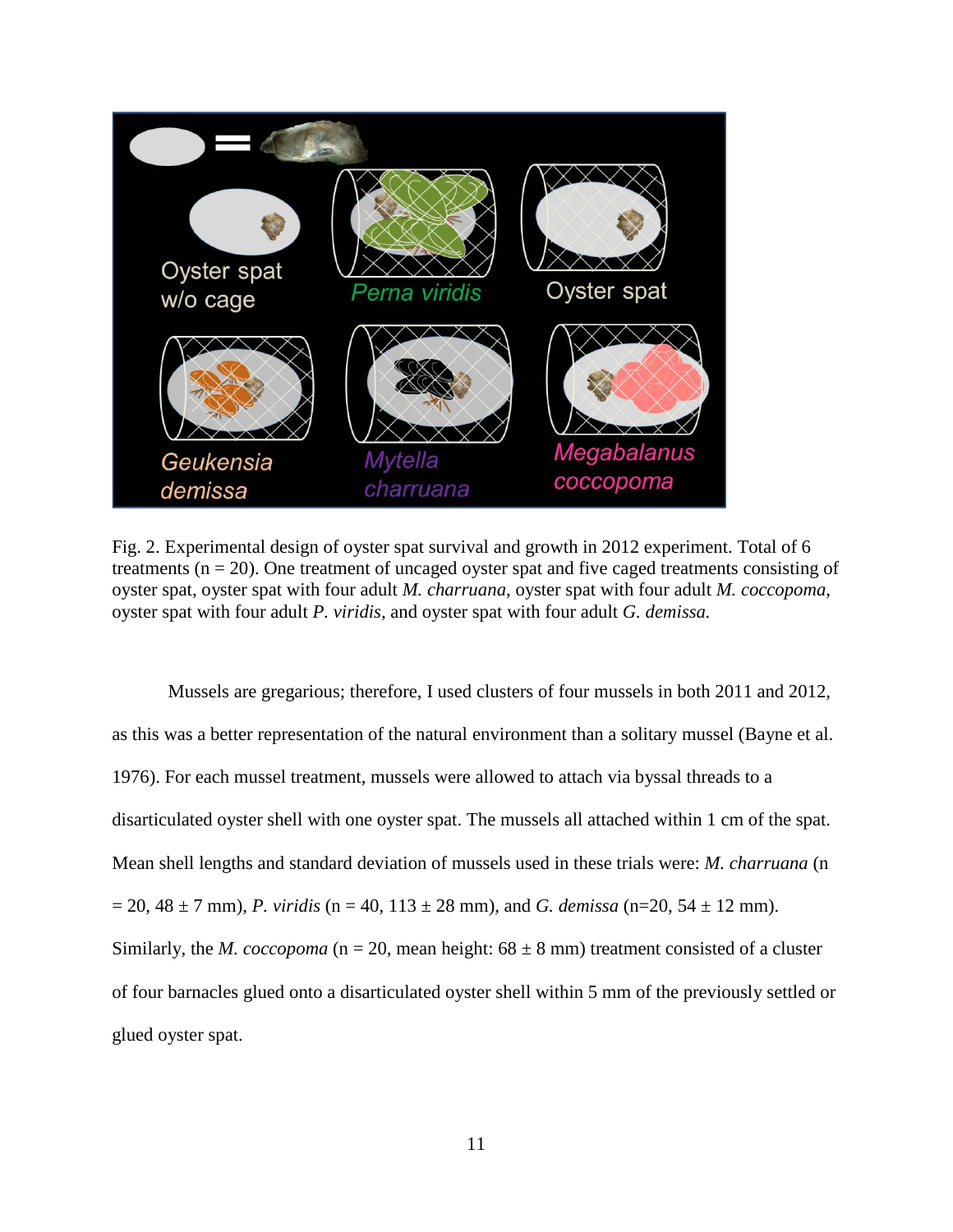Cages were added in 2012 to reduce crab predation after a juvenile stone crab was found in the 2011 experiment. These cages were made of aquaculture grade Vexar<sup>TM</sup> mesh with 1.5 cm openings and constructed to fit within the experimental mesh bags. Oyster shells of each treatment were placed individually in aquaculture grade, 1.5 cm opening diamond-oriented-mesh bags (bag dimensions: 16 x 16 x 19 cm). One bag of each treatment was placed in a randomized order on PVC frames (50 x 50 cm) hung under a floating dock in New Smyrna Beach. Each PVC frame was  $0.5 \text{ m}^2$  and all bags were attached to the PVC pipe that bisected the frame; bags were separated by 5 cm (Fig. 3). A total of 20 PVC frames floated on the surface with all experimental bags hanging at a depth of 25 cm. Oyster spat survival was recorded weekly for 6 weeks. Any dead barnacles and mussels were replaced once a week thoughout the 6-week experimental period.



<span id="page-19-0"></span>Fig. 3. Example of a frame design for 6 treatments in 2012 experiment for oyster spat survival and growth.

Growth was calculated for surviving oysters using the difference between the initial and final surface areas for each individual. I traced surface areas at the start and end of each experiment with a permanent, ultra-fine point marker onto plastic transparency sheets. The initial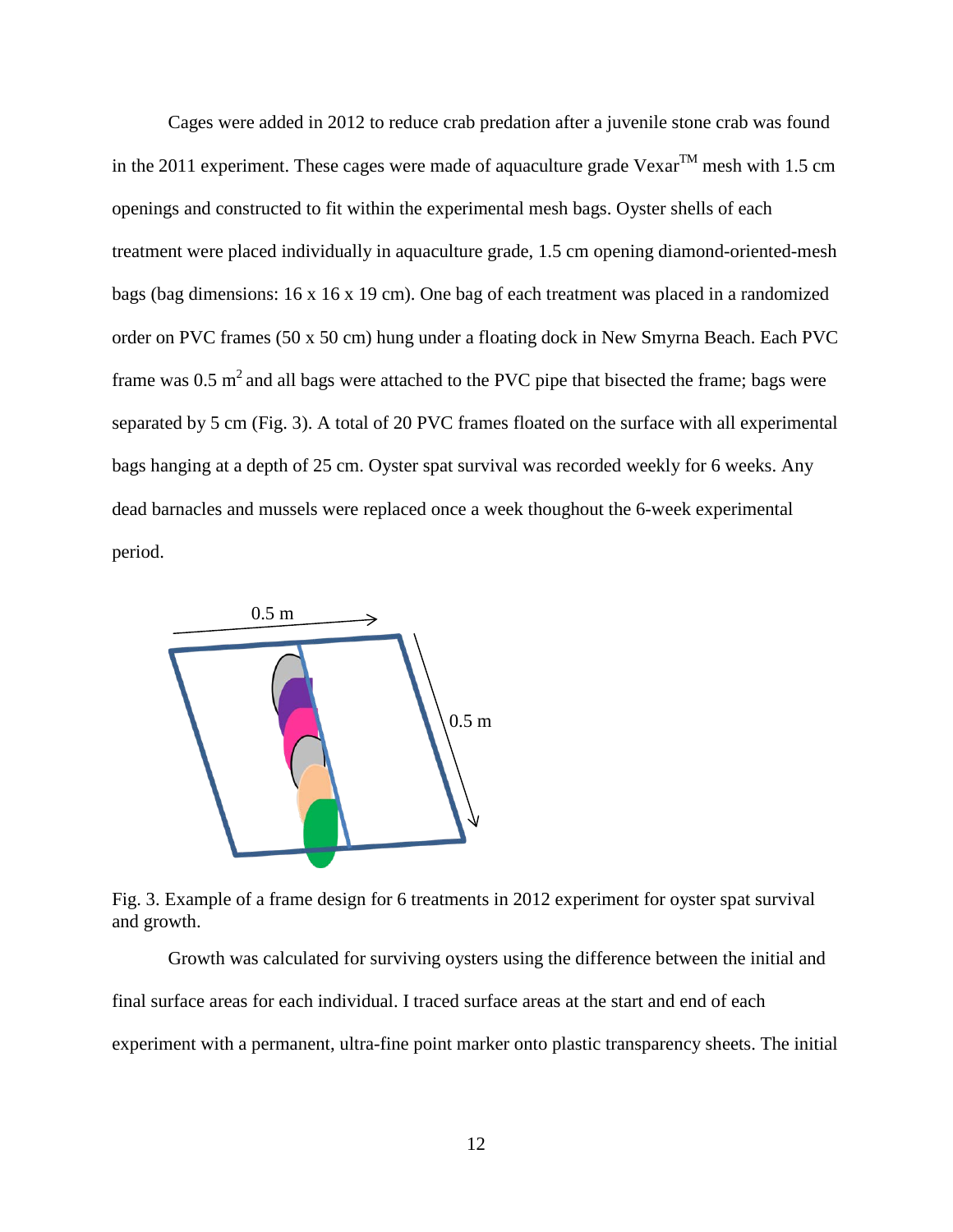and final surface area of each oyster spat were then digitized and calculated using ImageJ software (Abramoff et al. 2004).

Survival and growth data were analyzed in JMP statistical software (SAS Institute 2009). Kaplan-Meier survival analysis was used to compare survivorship (slopes of weekly survival over 6 weeks) and pairwise comparisons were performed to determine if significant differences were present in slopes among treatments (SAS Institute 2009). Final survival data at week 6 were analyzed with logistic regression. I analyzed the oyster spat growth data in the 2011 experiment with ANCOVA. This analysis incorporated the significant variation among the initial spat sizes (i.e., covariate). In the 2012 experiment, initial spat size was not significantly different among treatments (one-way ANOVA,  $F_{2,41} = 0.8401$ ,  $p = 0.439$ ). Therefore, one-way ANOVA was used to analyze the growth. Growth data was log transformed to meet test assumptions.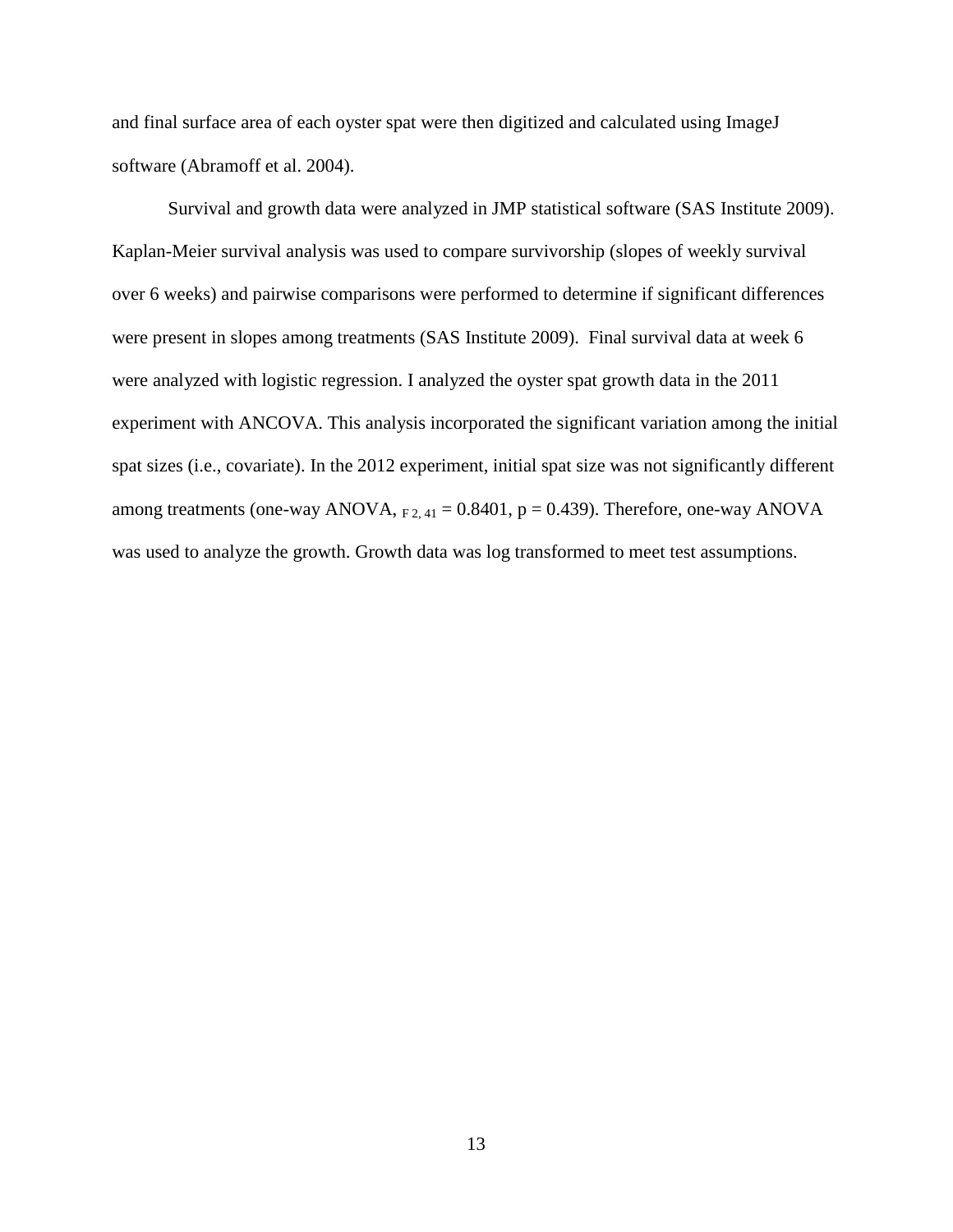#### **CHAPTER THREE - RESULTS**

#### <span id="page-21-1"></span><span id="page-21-0"></span>**Oyster Larvae: Settlement**

In 2011, oyster settlement was significantly affected by the presence of nonnative species in the flume (randomized-block ANOVA:  $F_{2,4} = 7.5$ ,  $p = 0.0445$ ; Fig 4a; Table 2). Tukey's *a posteriori* tests showed the number of settled larvae was significantly reduced in treatments with the Asian green mussel *Perna viridis* (Linnaeus, 1758) and the pink titan acorn barnacle, *Megabalanus coccopoma* (Darwin, 1854) when compared to control shells of the eastern oyster, *C. virginica* (Germin, 1791). A difference among blocks was also found in the 2011 experiment (randomized-block ANOVA:  $F_{2,4} = 34.0$ ,  $p = 0.0031$ ), coinciding with differences in batches of larvae received (Fig. 4b).

<span id="page-21-2"></span>Table 2. ANOVA comparison of oyster larval settlement in 2011. **Bold** and \* indicates a significant difference at  $\alpha = 0.05$ .

|              | DF                          | <b>SS</b> | <b>MS</b> | F-ratio | Prob > F  |
|--------------|-----------------------------|-----------|-----------|---------|-----------|
| Treatment    | $\mathcal{D}_{\mathcal{L}}$ | 24.0      | 12.0      | 7.5     | $0.0445*$ |
| <b>Block</b> | $\mathcal{D}_{\mathcal{L}}$ | 109.4     | 54.7      | 34.0    | $0.0031*$ |
| Error        |                             | 6.4       | 1.6       |         |           |
| Total        | 8                           | 139.8     |           |         |           |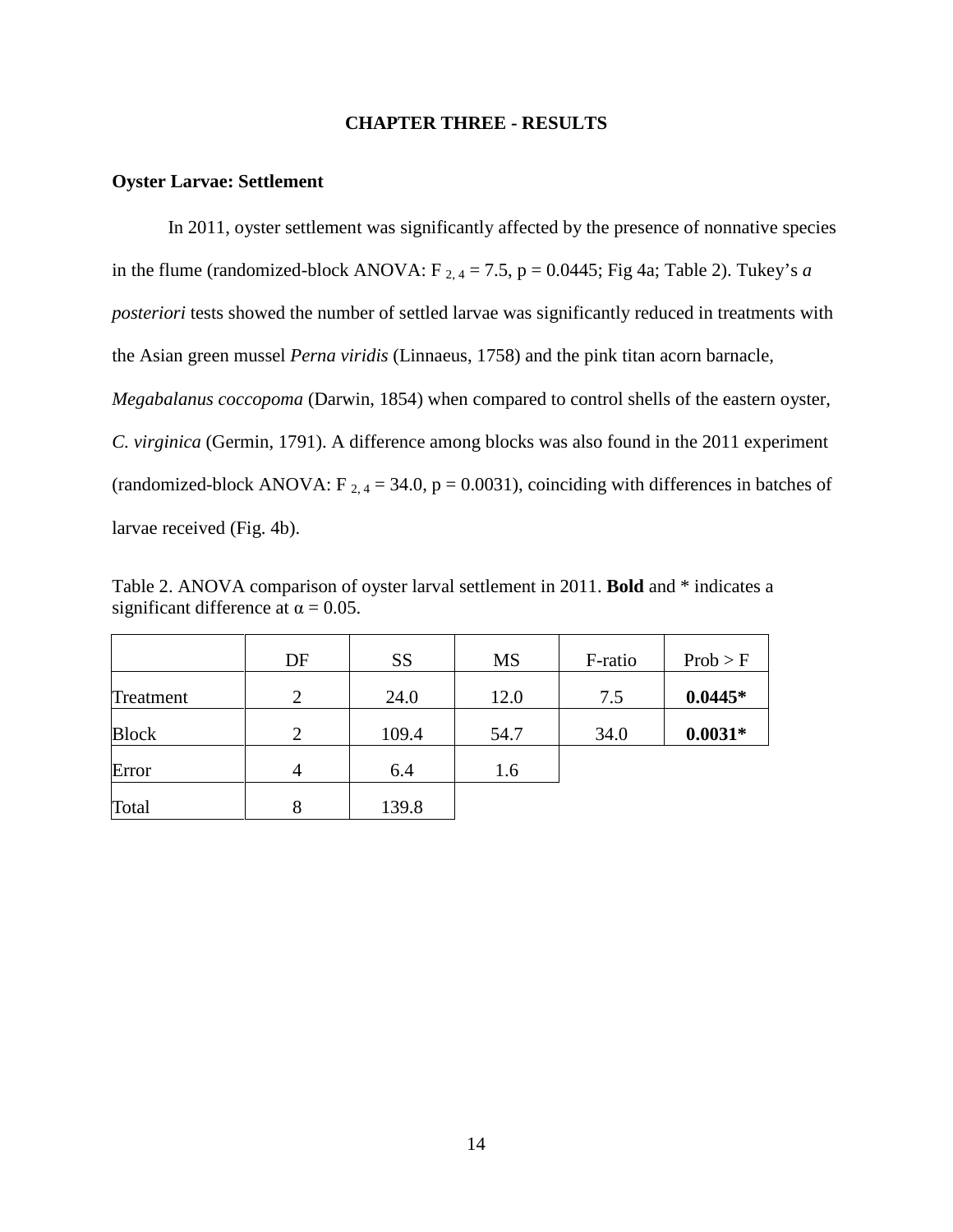

<span id="page-22-0"></span>Fig. 4. Average number of settled larvae per cm<sup>2</sup> on shells of *C. virginica* alone (control) or attached to oyster shells with nonnative species attached. a) 2011 mean number of settled larvae (n=3), b) 2011 mean number of settled larvae for each block, c) 2012 mean number of settled larvae (n=5), and d) 2012 mean number of settled larvae for each block. Capitalized letters in graphs indicates significant differences at  $\alpha = 0.05$  as determined by Tukey's *a posteriori* tests with Bonferroni corrections.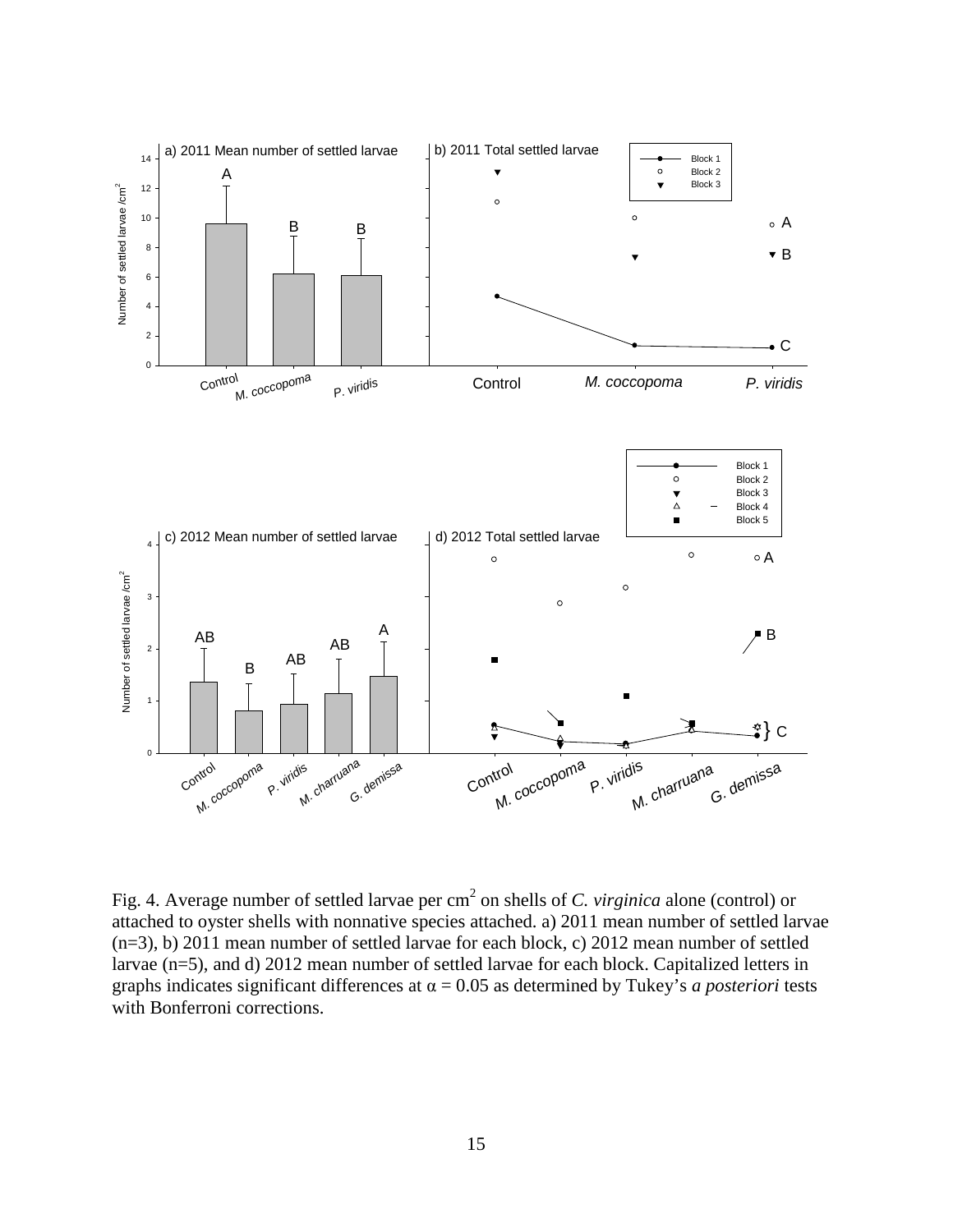Similarly, in the 2012 experiment, oyster settlement was significantly affected by the presence of nonnative species in the flume (randomized-block ANOVA:  $F_{4, 16} = 3.3$ , p = 0.0364; Table 3, Figs. 4c). Tukey's *a posteriori* tests showed the number of settled larvae was significantly reduced by *M. coccopoma* as compared to *Geukensia demissa* (Dillwyn, 1817), but not as compared to the charru mussel *Mytella charruana* (d'Orbigny, 1846), *P. viridis* or the control shells of *C. virginica* only. A difference among blocks was also found in the 2012 experiment (randomized-block ANOVA:  $F_{4, 16} = 80.1$ , p = 0.0001; Table 3, Figs. 4d).

<span id="page-23-1"></span>Table 3. ANOVA comparison of oyster larval settlement in 2012. **Bold** and \* indicates a significant difference at  $\alpha = 0.05$ .

|              | DF             | <b>SS</b> | <b>MS</b> | F-ratio | Prob > F  |
|--------------|----------------|-----------|-----------|---------|-----------|
| Treatment    | $\overline{4}$ | 1.5       | 0.4       | 3.3     | $0.0364*$ |
| <b>Block</b> | $\overline{4}$ | 36.4      | 9.1       | 80.1    | $0.0001*$ |
| Error        | 16             | 1.8       | 0.1       |         |           |
| Total        | 24             | 39.7      |           |         |           |

#### <span id="page-23-0"></span>**Oyster Larvae: Settlement preference**

For larvae that settled, there was no preference or avoidance of shells of *C. virginica* with attached mussels or barnacles in the 2011 experiment (One-way ANOVA:  $F_{2, 6} = 3.3$ , p = 0.1100; Fig. 5a; Table 4). However, in the 2012 experiment a significant difference was found among treatments in the number of settled oysters on control shells and shells with attached native or nonnative invertebrates (One-way ANOVA:  $F_{4, 20} = 2.9$ ,  $p = 0.0490$ ; Table 5]. Tukey's *a posteriori* test showed that shells with *M. charruana* had significantly less settlement than shells with attached *G. demissa* (Fig. 5b).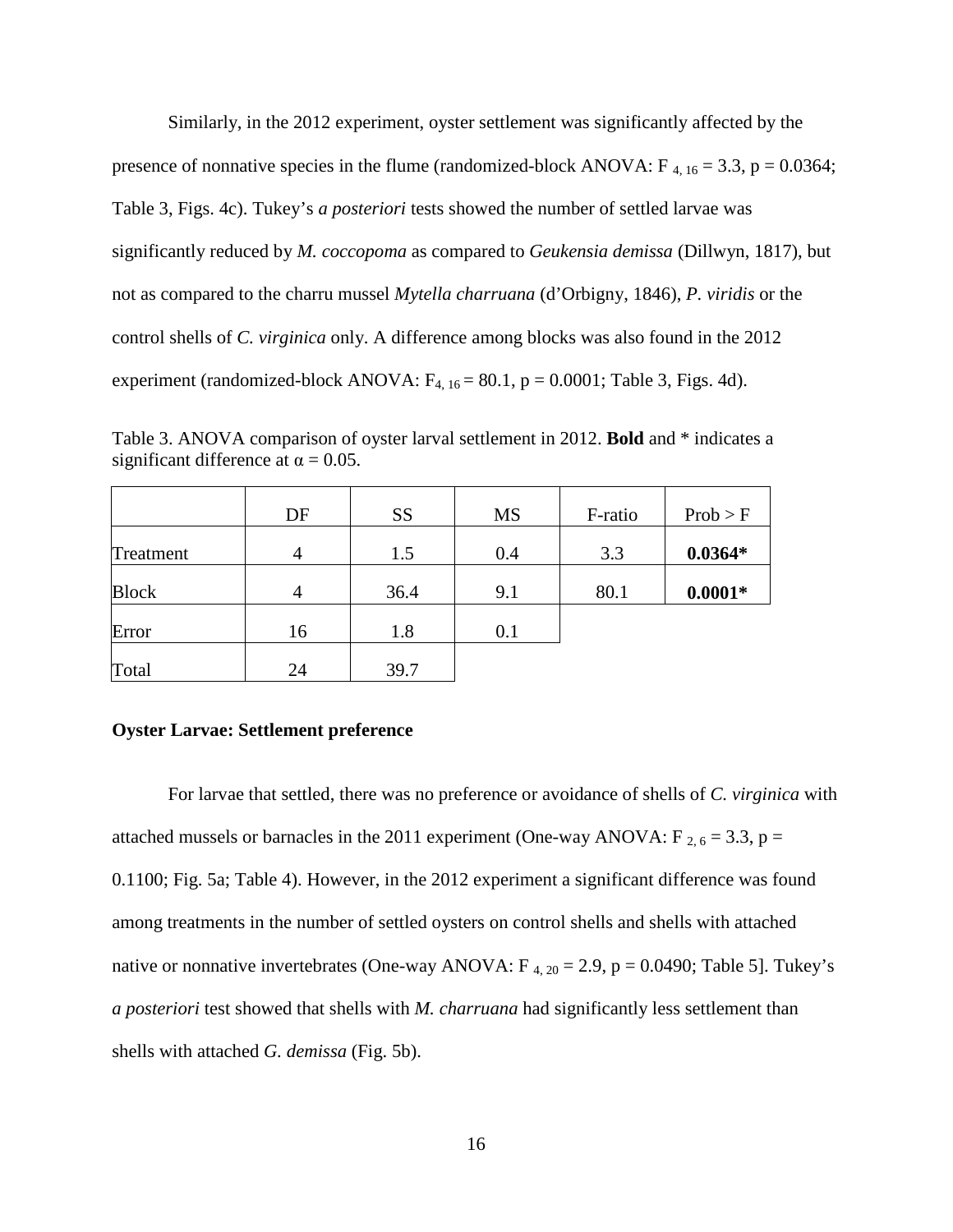

<span id="page-24-0"></span>Fig. 5. Larval settlement preferences of nonnative species for a) 2011: *Megabalanus coccopoma*  and *Perna viridis,* b) 2012: *P. viridis, M. coccopoma*, *Mytella charruana* and native *Geukensia demissa*. Positive values indicate oyster larvae settled more on disarticulated oyster shells with attached sessile species, while negative values indicate oyster larvae settled more on disarticulated oyster shells without attached sessile species (i.e., control).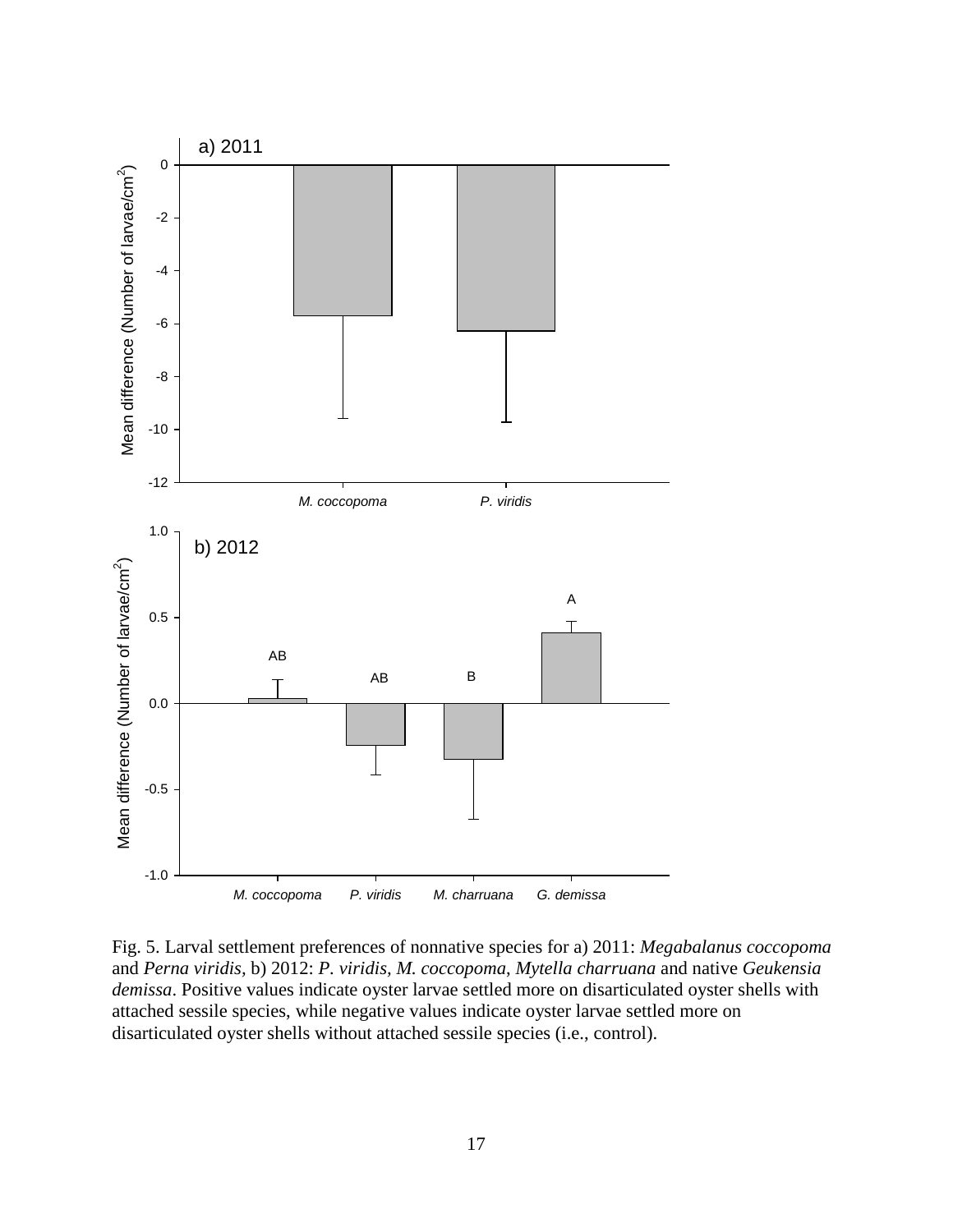|           | DF | <b>SS</b> | <b>MS</b> | F-ratio | Prob > F |
|-----------|----|-----------|-----------|---------|----------|
| Treatment | 2  | 72.1      | 36.1      | 3.3     | 0.1100   |
| Error     | h  | 64.8      | 11.0      |         |          |
| Total     |    | 137.9     |           |         |          |

<span id="page-25-0"></span>Table 4. ANOVA comparison for oyster settlement preference in 2011.

<span id="page-25-1"></span>Table 5. ANOVA comparison for oyster settlement preference in 2012. **Bold** and \* indicates a significant difference at  $\alpha = 0.05$ .

|           | DF | <b>SS</b> | <b>MS</b> | F-ratio | Prob > F  |
|-----------|----|-----------|-----------|---------|-----------|
| Treatment | 4  | 1.7       | 0.4       | 2.9     | $0.0490*$ |
| Error     | 20 | 2.9       | 0.1       |         |           |
| Total     | 24 | 4.5       |           |         |           |

Further analyses were conducted on oyster shells with attached invertebrates by comparing the number of larvae settled on the oyster shell versus the shell of the barnacles and mussels (Fig. 6). In the 2012 experiment, oyster larvae preferred to settle on oyster shell over the shells of *M. charruana* (t-test: N= 250, p = 0.0159; Fig. 6e), *G. demissa* (t-test: N= 250, p = 0.0053; Fig. 6f) and *P. viridis* (t-test: N=250, p = 0.0410; Fig. 6c)*.* However, the shells of *P. viridis* was not preferred in 2011 experiment (t-test:  $N = 150$ ,  $p = 0.1468$ ; Fig. 6a). The shells of *M. coccopoma* was not preferred or avoided by oyster larvae either year (Figs. 6b, d).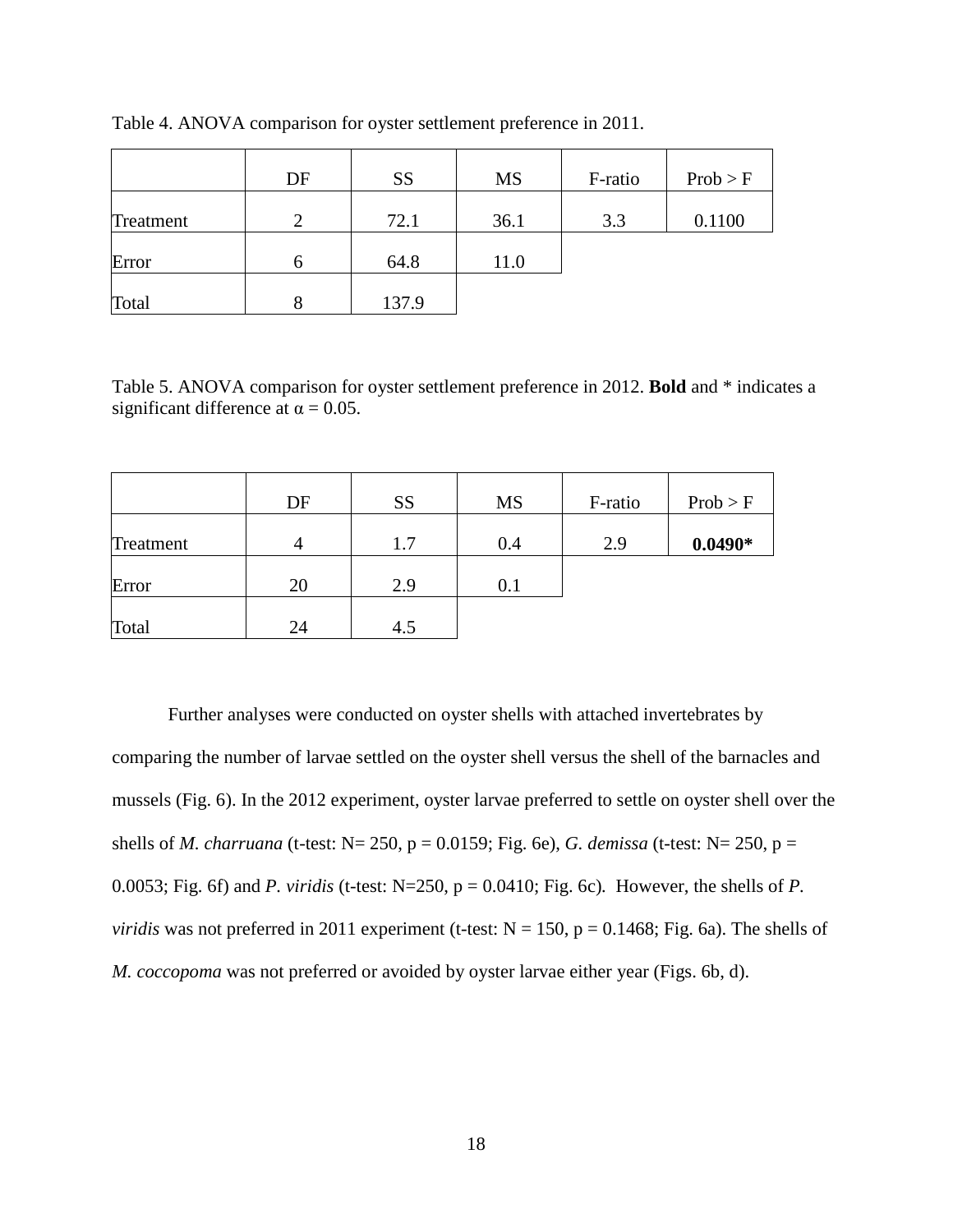

<span id="page-26-0"></span>Fig. 6. Settlement location of oyster larvae on oyster shells with native or nonnative species attached to the shell. The number of settled larvae on nonnative species is shown for a) 2011: *Perna viridis*, b) 2011: *Megabalanus coccopoma*, c) 2012: *P. viridis*, d) 2012: *M. coccopoma*, e) 2012: *Mytella charruana* and f) 2012: native *Geukensia demissa*. Native/nonnative shell indicates number of oyster larvae settled on the shells of attached invertebrates. Oyster shell indicates number of oyster larvae settled on the oyster shell with invertebrates attached.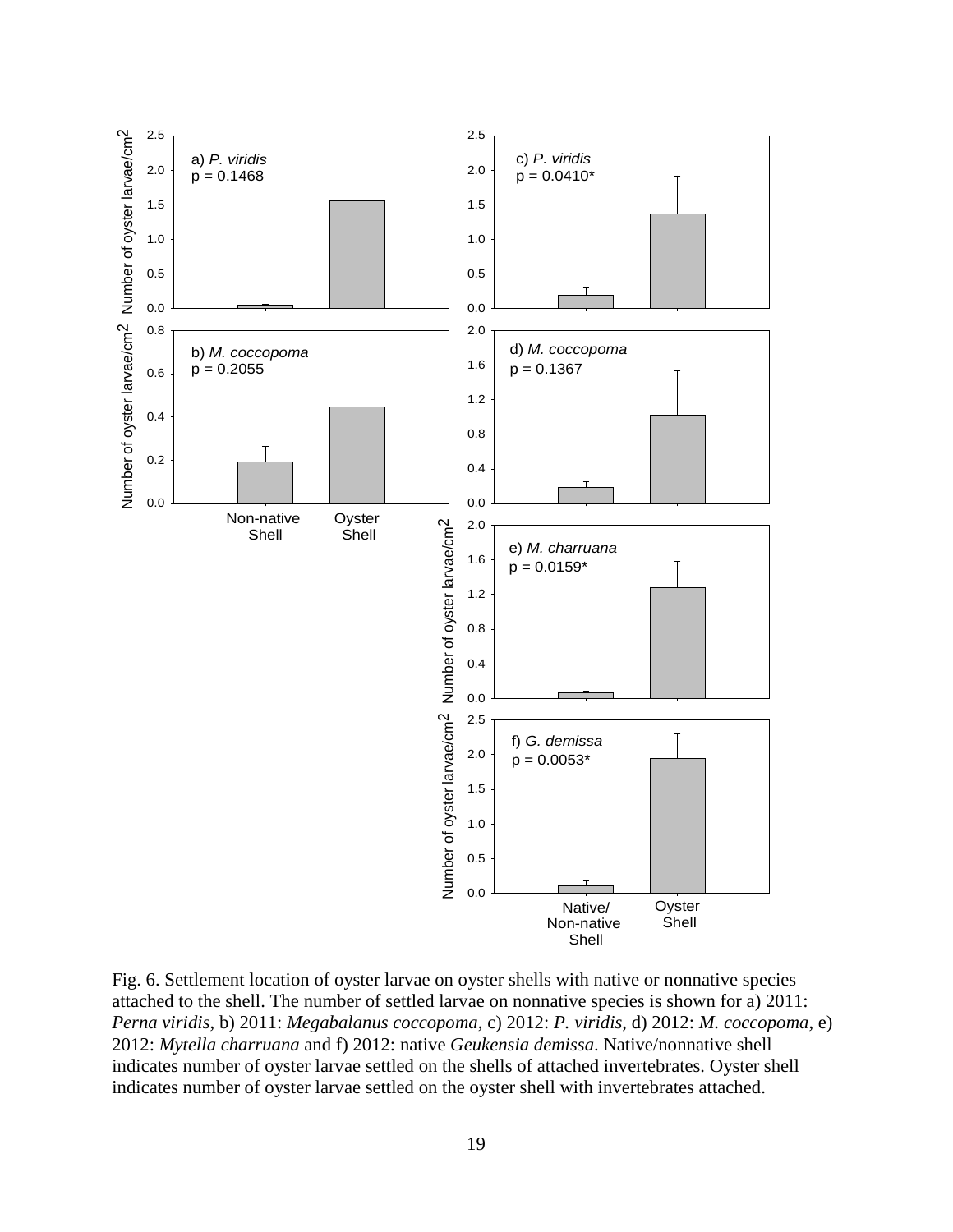#### <span id="page-27-0"></span>**Oyster Spat: Survival**

For the 2011 experiment, there was a significant difference in final oyster survival among all tested treatments (logistic regression:  $r = 0.1879$ , chi<sup>2</sup> = 13.4, p = 0.0002). Spat on the oyster shell - only treatment had a 90% survivorship at the end of experiment. The survivorship of spat on oyster shell was not significantly different from oyster shells with *M. coccopoma* (85% survivorship), but different from oyster shells with *P. viridis* (45% survival, Fig. 7a). In the 2012 experiment, there was also a significant difference in final survival among treatments (logistic regression:  $r = 0.0269$ ,  $chi^2 = 4.35$ ,  $p = 0.0411$ ). Caged-control (60% survivorship) and uncagedcontrol (55% survivorship) treatments were not significantly different, suggesting that cages had no effect on oyster spat survival (chi<sup>2</sup> = 0.1023, p = 0.749). Spat surrounded by clusters of *P*. *viridis* had the lowest survival; only 20% of spat survived. In the presence of *M. charruana, M. coccopoma* and *G. demissa*, 25, 35, and 45% of oysters survived, respectively (Fig. 7b).

Kaplan-Meier survival analysis for the 2011 experiment showed that there was a significant difference ( $p = 0.0006$ ) in spat survival slopes among the treatments over six weeks (Fig. 7a). Pairwise analyses then showed that there was a significant difference ( $p = 0.0061$ ) between spat-only treatment and spat with *Perna viridis*. However, no significant difference in survivorship (p = 0.5537) was shown between control and spat in the *M. coccopoma* treatment over the course of the experiment (Fig. 7a). In 2012, the survival analysis again showed that there was a significant overall difference ( $p = 0.0060$ ) in survivorship of spat among the treatments over six weeks. The two nonnative mussels, *P. viridis* and *M. charruana,* had the greatest impact (20 and 25% survived, respectively) on oyster spat survival. The survivorship curve for the spat with *M. charruana* showed a large decrease during the third to fourth week (Fig. 7b). The spat in the uncaged control treatment, the caged control treatment, and in the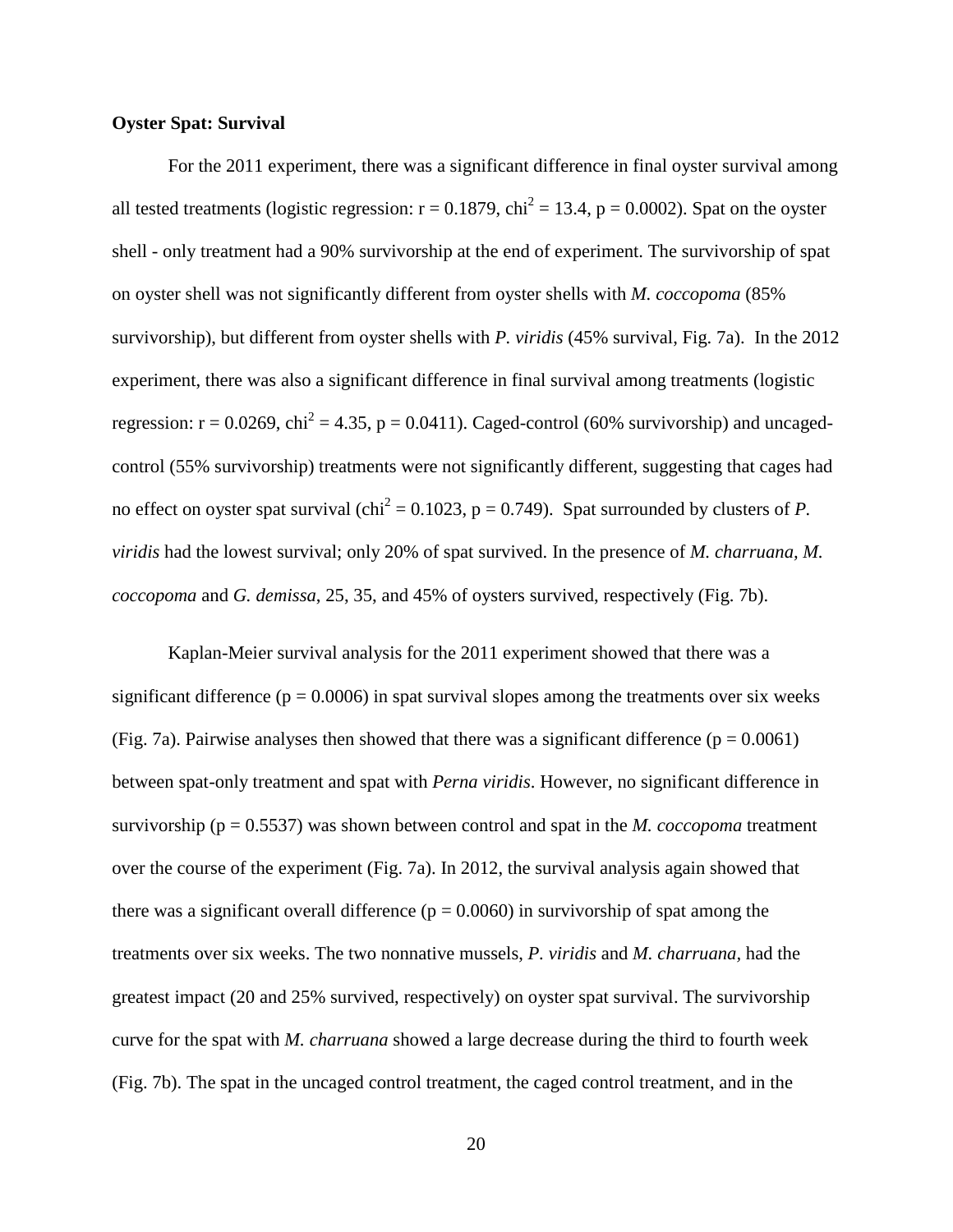native mussel treatment (*Geukensia demissa*) had similar survival curves with final survival of 55, 60, and 45% (Fig. 7b). The spat in the *Megabalanus coccopoma* treatment had a steady decline over the course of six weeks with a final survival of 35% (Fig. 7b).



<span id="page-28-0"></span>Fig. 7. Survival over time of oyster spat (*Crassostrea virginica*) exposed to native or nonnative species a) 2011: *Megabalanus coccopoma* and *Perna viridis* and b) 2012: *M. coccopoma. P. viridis*, *Mytella charruana* and *Geukensia demissa*. Cage control treatment was added in 2012. Treatments were compared using Kaplan-Meier multiple pairwise comparisons for survival over time; different letters at week 6 indicate significant differences at  $\alpha = 0.05$ .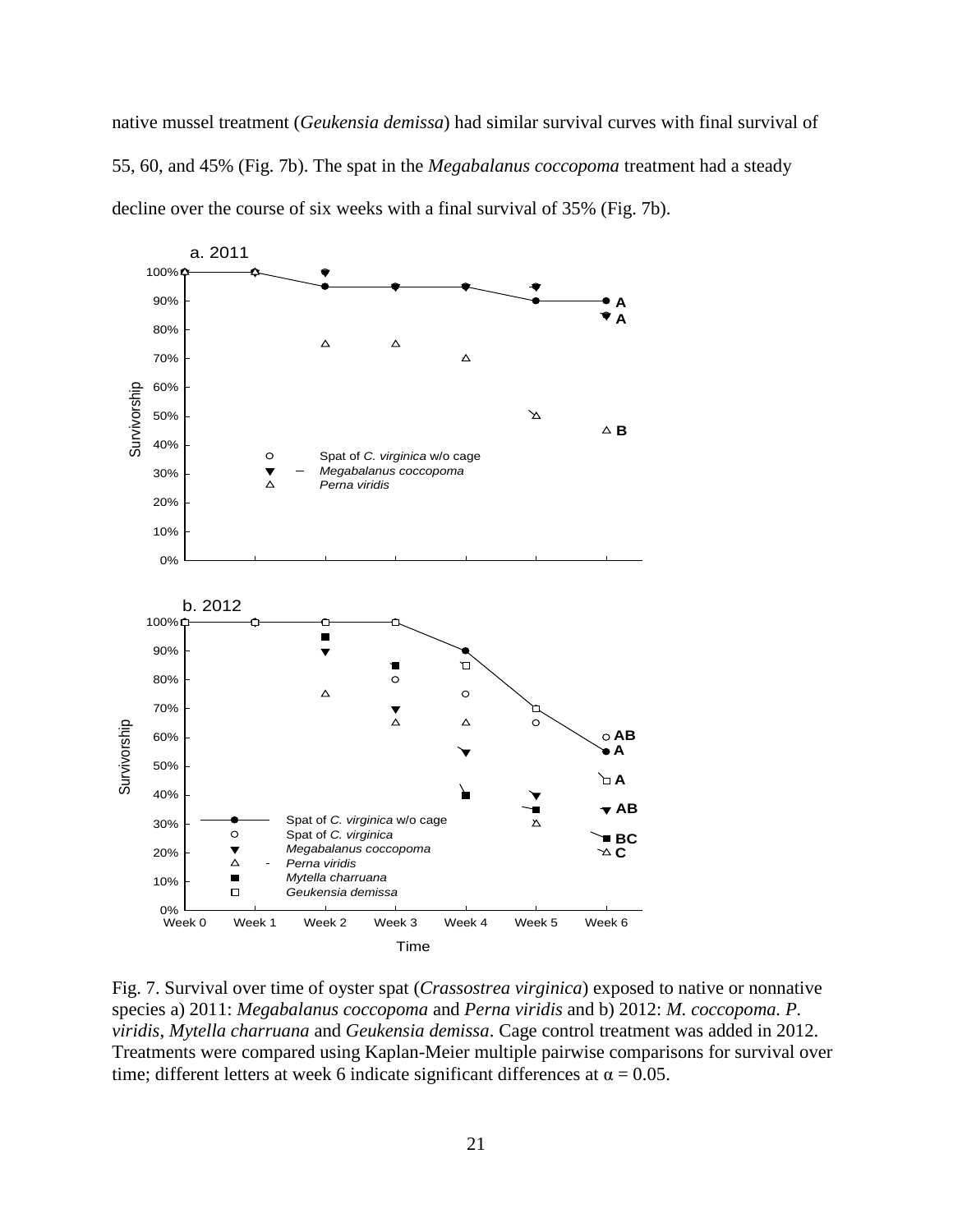# <span id="page-29-0"></span>**Oyster Spat: Growth**

With regard to oyster spat overall growth in the 2011 experiment, the initial spat size was significantly different among treatments (ANCOVA,  $F_{1,40} = 10.7$ ,  $p = 0.0020$ ; Table 6; Fig. 8a) and treatment did not have an effect on growth (F<sub>1,40</sub> = 2.3, p = 0.11, Table 6; Fig. 8a) because the initial size of oyster spat influenced growth. The interaction of initial spat size and treatments was not significant (ANCOVA,  $F_{2, 38} = 0.57$ , p = 0.57); therefore, an interactive effect was not included in this analysis.

<span id="page-29-1"></span>Table 6. ANOVA comparison for oyster spat growth in 2011. **Bold** and \* indicates a significant difference at  $\alpha = 0.05$ .

|              | DF | <b>SS</b> | <b>MS</b> | F-ratio | Prob > F  |
|--------------|----|-----------|-----------|---------|-----------|
| Initial size |    |           |           |         |           |
| (covariate)  |    | 36.4      | 36.4      | 10.7    | $0.0020*$ |
| Treatment    | 2  | 15.6      | 7.8       | 2.3     | 0.1100    |
| Error        | 40 | 135.8     | 3.4       |         |           |
| C. Total     | 43 | 180.1     |           |         |           |

Initial spat size was not significantly different among the tested treatments in 2012 experiment (One-way ANOVA, F<sub>5, 114</sub> = 0.0563, p = 0.9979; Table 7). There was a significant difference in the growth of spat among treatments (One-way ANOVA,  $F_{5, 42} = 3.5$ , p=0.0098; Fig. 8b; Table 8). Tukey's *a posteriori* showed oyster growth in the presence of *M. charruana* was significantly slower than uncaged oyster spat, caged oyster spat, and spat with *G. demissa*. In 2012, cages had no effect on spat growth as no significant difference was detected between spat with and without cages (Tukey's *a posteriori:*  $p = 0.7337$ ).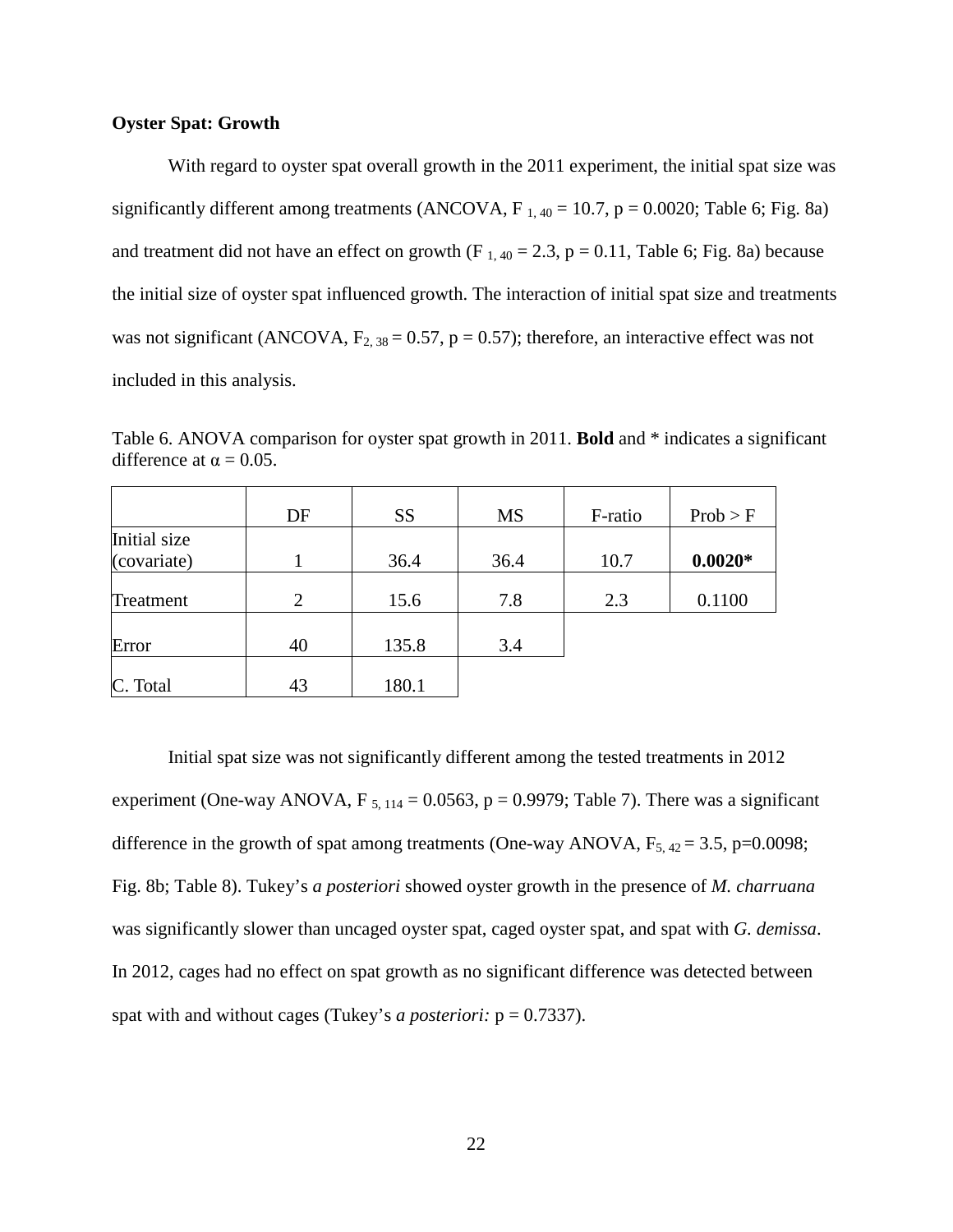

<span id="page-30-0"></span>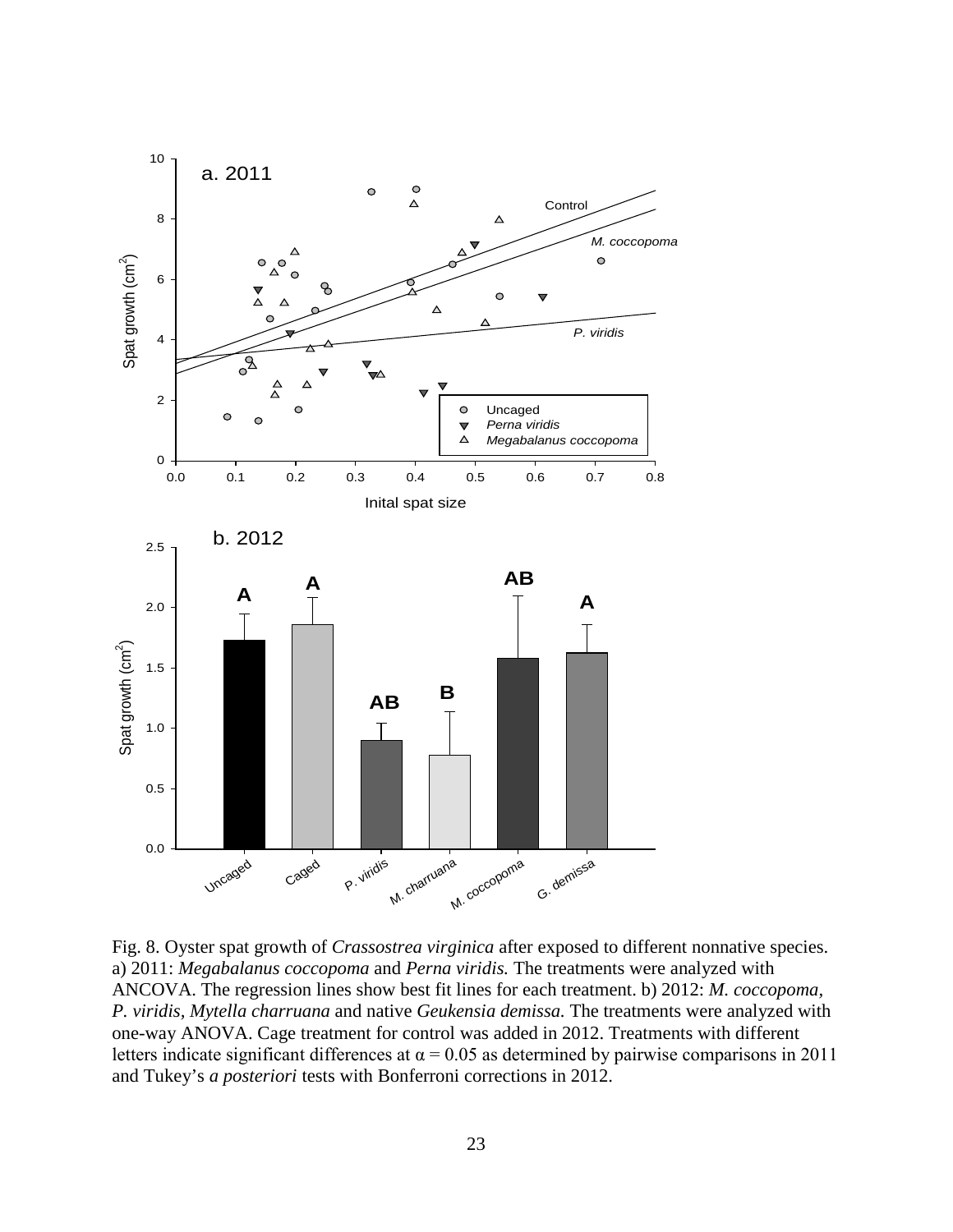|           | DF  | <b>SS</b> | <b>MS</b> | F-ratio | Prob > F |
|-----------|-----|-----------|-----------|---------|----------|
|           |     |           |           |         |          |
| Treatment |     | 0.0002    | 0.000038  | 0.1     | 0.9979   |
|           |     |           |           |         |          |
| Error     | 114 | 0.1       | 0.000682  |         |          |
|           |     |           |           |         |          |
| Total     | 119 | $0.1\,$   |           |         |          |

<span id="page-31-0"></span>Table 7. ANOVA comparison for initial oyster spat size in 2012.

<span id="page-31-1"></span>Table 8. ANOVA comparison for oyster spat growth in 2012. **Bold** and \* indicates a significant difference at  $\alpha = 0.05$ .

|           | DF | <b>SS</b> | <b>MS</b> | F-ratio | Prob > F  |
|-----------|----|-----------|-----------|---------|-----------|
| Treatment |    | 1.1       | 0.2       | 3.5     | $0.0098*$ |
| Error     | 42 | 2.5       | 0.1       |         |           |
| Total     | 47 | 3.6       |           |         |           |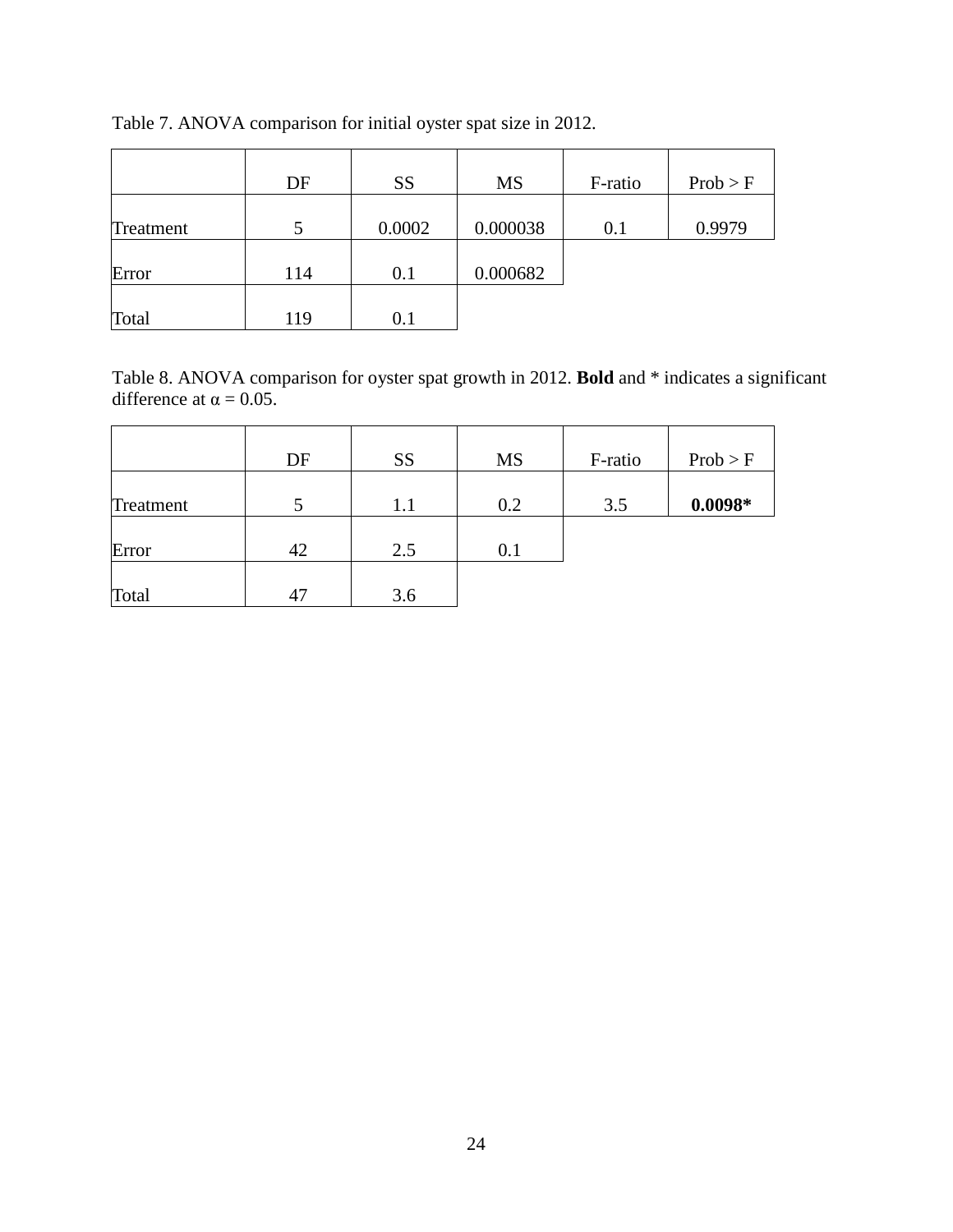#### **CHAPTER FOUR – DISCUSSION**

<span id="page-32-0"></span>This study sought to investigate how three recent marine invaders [(*Megabalanus coccopoma* (Darwin, 1854), *Perna viridis* (Linnaeus, 1758), and *Mytella charruana* (d'Orbigny, 1846)] impact two life history stages (larvae and spat) of the native eastern oyster *Crassostrea virginica* (Gmelin, 1791). I found that all three tested nonnative species negatively affected in some manner *C. virginica*. Two of the three species, *M. coccopoma* and *P. viridis,* reduced larval settlement and all mussel species [*M. charruana*, *P. viridis* and *Geukensia demissa* (Dillwyn, 1817)] influenced the attachment location for larvae that did settle (Table 9). In addition, spat survival was reduced by *M. charruana* and *P. viridis,* while spat growth was reduced when surrounded by *M. charruana* (Table 9)*.* Below I discuss how these three nonnative species impact oyster settlement, survival and growth of oyster spat and compare these species to other known marine invaders. This study concludes by discussing the risks these species pose to the native oyster populations in the southeastern United States.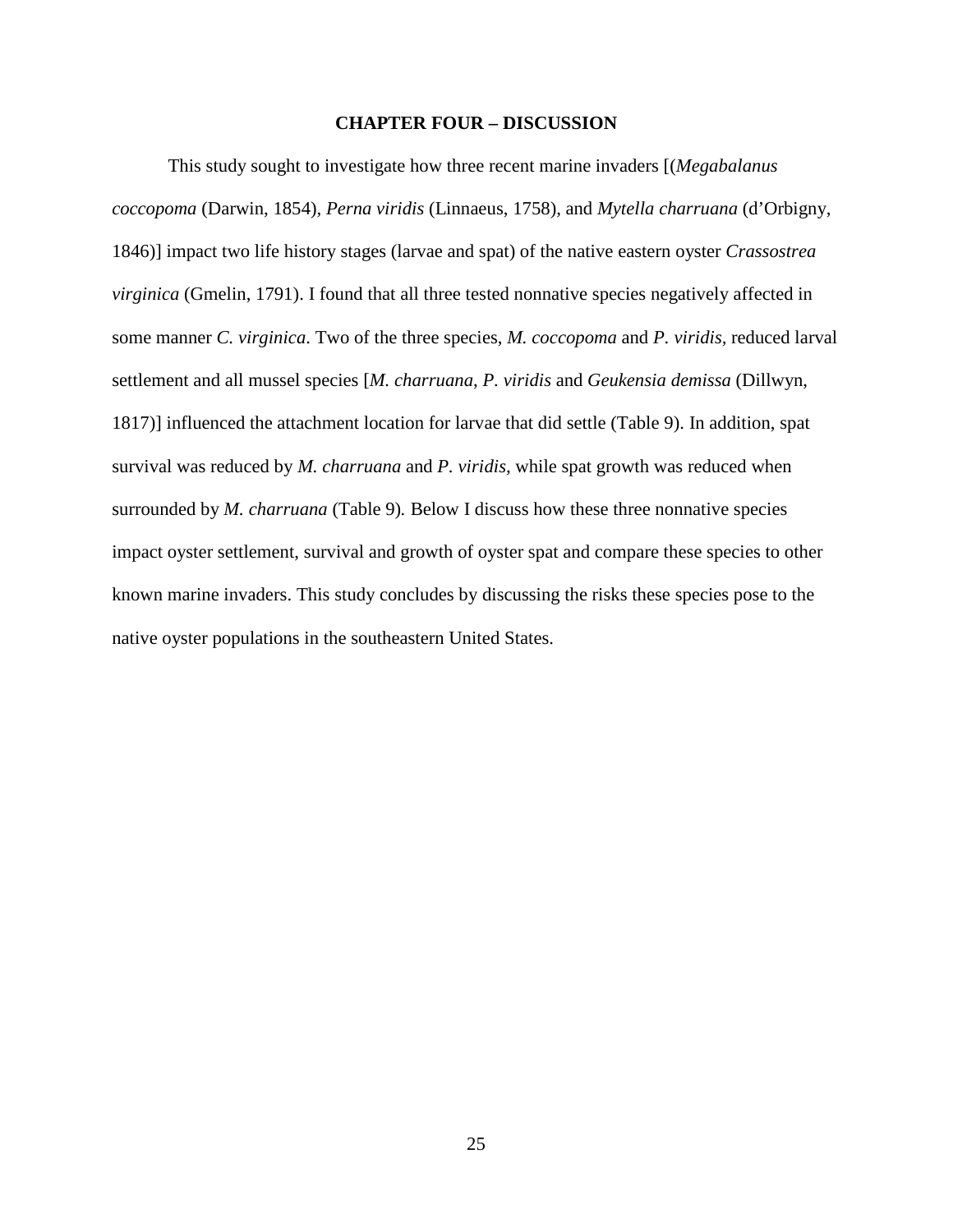<span id="page-33-0"></span>Table 9. Summary of results for oyster larval and spat experiment. Settlement refers to larval choice to settle or not settle. Settlement preference refers to any location preference made by oyster larvae.

|                                                                                |        | Larvae of Crassostrea virginica |      |                                        |        | Spat of Crassostrea virginica |                          |        |  |
|--------------------------------------------------------------------------------|--------|---------------------------------|------|----------------------------------------|--------|-------------------------------|--------------------------|--------|--|
|                                                                                |        | <b>Settlement</b>               |      | <b>Settlement</b><br><b>Preference</b> |        | <b>Survival</b>               |                          | Growth |  |
|                                                                                | 2011   | 2012                            | 2011 | 2012                                   | 2011   | 2012                          | 2011                     | 2012   |  |
| M. coccopoma                                                                   | $\ast$ | $**$                            | X    | X                                      | X      | X                             | X                        | X      |  |
| P. viridis                                                                     | $\ast$ | X                               | X    | $\ast$                                 | $\ast$ | $\ast$                        | X                        | X      |  |
| M. charruana                                                                   |        | X                               |      | $\ast$                                 |        | $\ast$                        | $\overline{\phantom{0}}$ | $\ast$ |  |
| G. demissa                                                                     |        | X                               |      | $\ast$                                 |        | X                             | $\overline{\phantom{a}}$ | X      |  |
| indicates a significant difference between nonnative species and control.<br>∗ |        |                                 |      |                                        |        |                               |                          |        |  |

\*\* indicates a significant difference between nonnative species and native *G. demissa* only.

X indicates no statistical difference was found between treatment and control.

indicates not tested in 2011.

Chemicals that repel oyster settlement and the consumption of oyster larvae before settlement are two mechanisms that have been shown to reduce oyster settlement (Kennedy 1996). First, allelopathic chemicals (surface-bound or excreted) produced by benthic species have been found to repel larvae from settling on or near defended species (Goodbody 1961). For example, Johnson and Strathmann (1989) found larvae of *Balanus glandula* avoid settling on and near the snail *Nucella lamellosa*, a predator of barnacles, because of chemicals contained in the mucus they produced. Based on my results, the release of chemicals that prevented oyster larvae from settling is possible only for *P. viridis.* It is unlikely that *M. coccopoma* released deterrent chemicals because larvae were found both on and near *M. coccopoma*. Second, some large sessile species are known to prey on oyster larvae. Benthic predators such as sea anemones, barnacles, and ascidians are all predators of oyster larvae and, thus, reduce oyster larval settlement (MacKenzie 1977, Steinberg and Kennedy 1979, Osman et al. 1989; Kennedy 1996).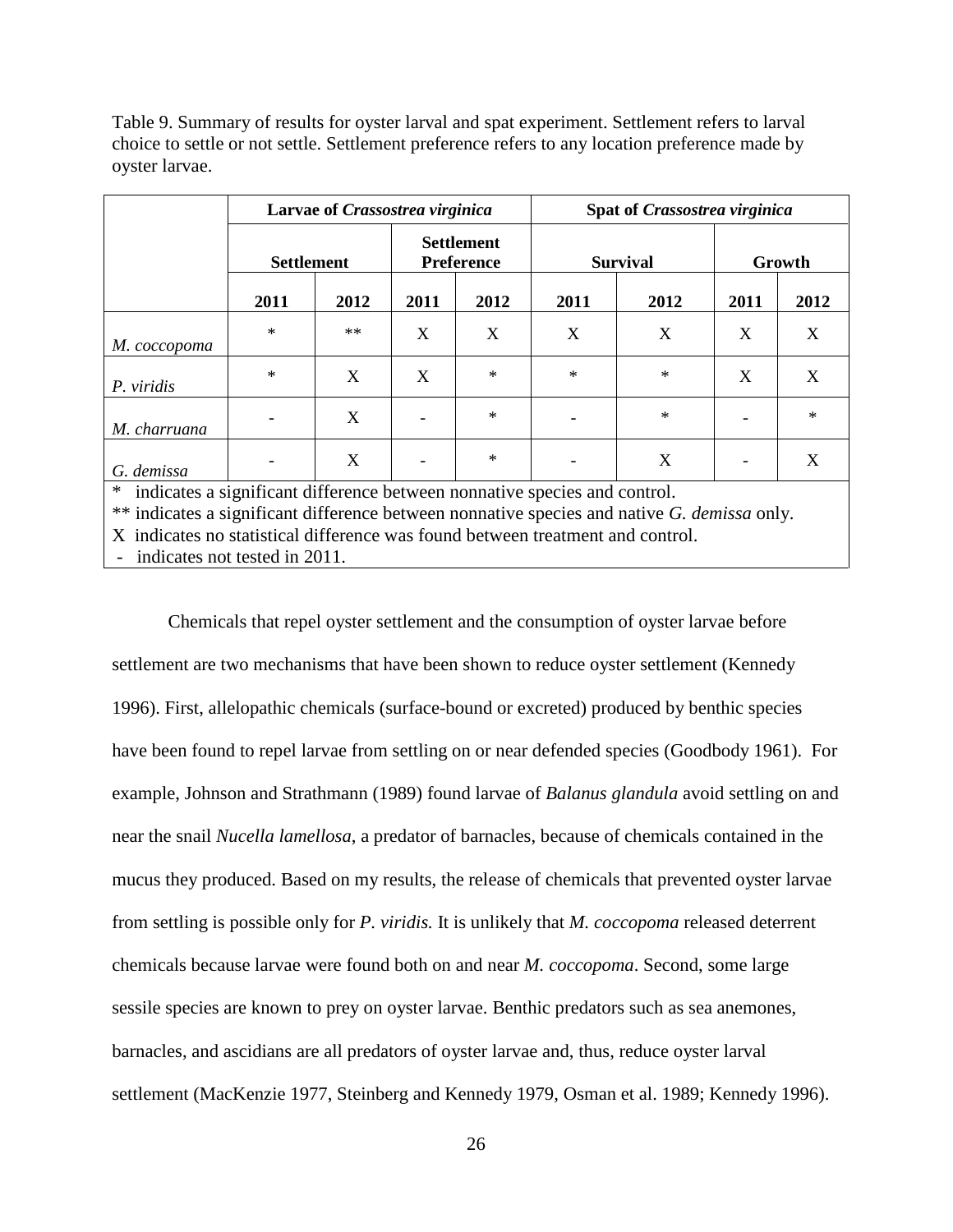Steinberg and Kennedy (1979) observed that barnacles ingested as well as partially digested larvae found in their guts. In my study, predation by *M. coccopoma* and *P. viridis* was potentially a cause of the reduction of larval settlement. Egan and Anderson (1986) documented that adult *Balanus amphitrite* used their cirral fans to capture and prey on zooplankton, including oyster larvae. *Megabalanus coccopoma* was approximately twice the size of the barnacles used in the study by Egan and Anderson (1986), so it is possible that *M. coccopoma* was also able to consume oyster larvae. In other studies, predation by adult barnacles decreased larval settlement of benthic species by 65 - 100% (Anderson 1994, Navarrete and Wieters 2000). Much like barnacles, large marine mussels can ingest zooplankton, including larvae of invertebrates (Lehane and Davenport 2002). *Perna canaliculus,* a congener to *P. viridis,* has been found to consume zooplankton up to 430 μm in size (Zeldis et al. 2004), which is larger than the average size of oyster larvae  $(250 \mu m)$  used in my study.

For the oyster larvae that settled, individuals avoided shells of mussels and showed no settlement preference or avoidance of barnacle and oyster shells. This difference was not likely due to the composition of the shells because the shells of oysters, barnacles and mussels are all composed of calcium carbonate (Bourget 1987; Osman and Whitlatch 1995; Hamester et al. 2012). Preference for specific shell surface topographic complexity is a plausible explanation for the oyster larvae that settled on barnacle shells, but not mussel shells (Steinberg and Kennedy 1979; Osman and Whitlatch 1995). Surface topography often regulates the location where larvae settle (Walters and Wethey 1991, Walters 1992, Tamburri et al. 2008). Oyster and barnacle shells shared similar surface roughness and texture; creating small crevices for oyster larvae to settle (Osman and Whitlatch 1995). Additionally, Diederich (2005) found larvae of the Pacific oyster *C. gigas* preferred shells of oysters over mussels or a mixture of both. Even larvae of the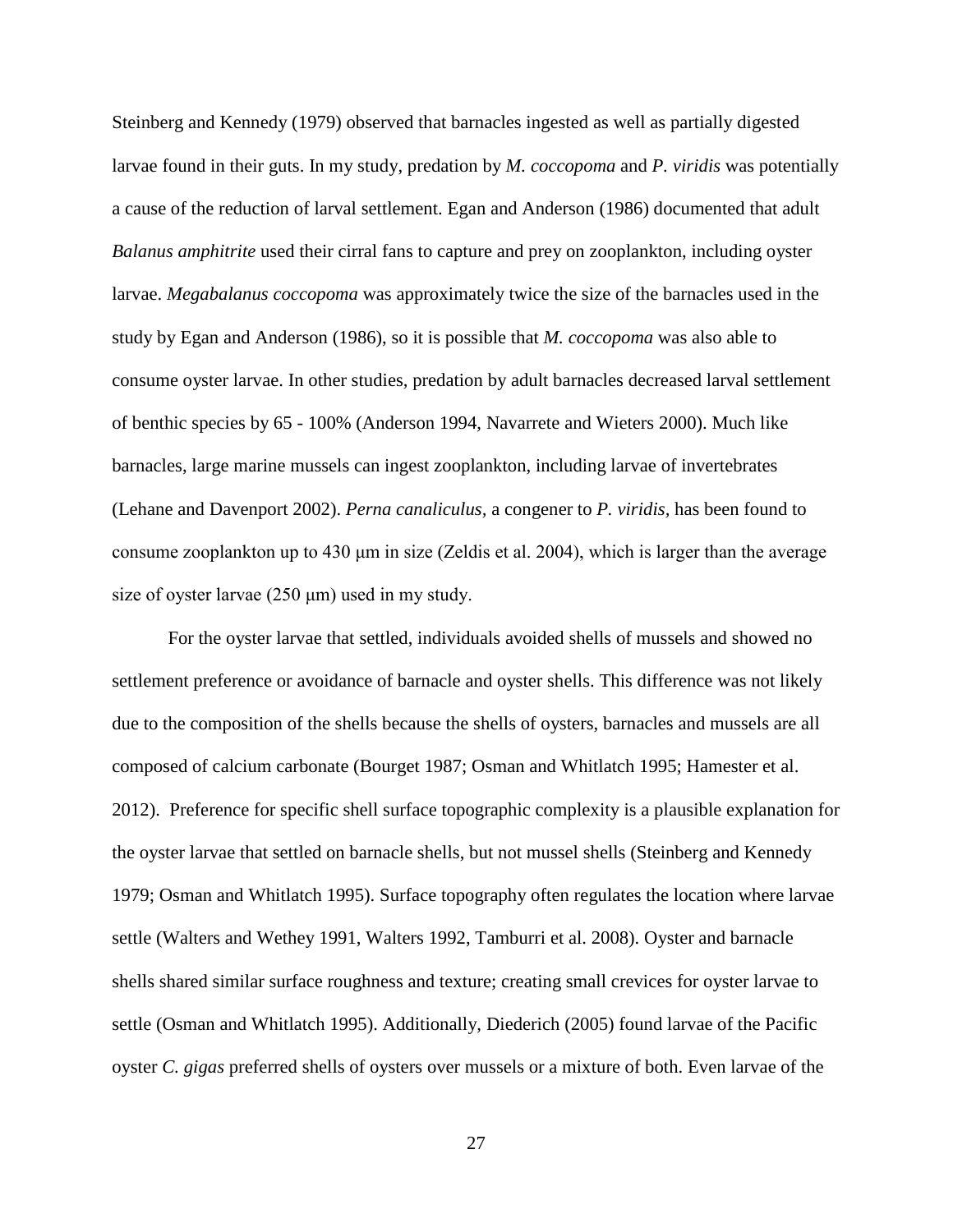gregarious barnacle *Elminius modestus* preferred to settle on the shells of oysters over mussels as substratum (Kochmann et al. 2008).

In my study, the reductions in survival and growth of oyster spat may be, in part, the results of weight from *P. viridis* and *M. charruana* on oyster spat, as well as from byssal threads produced by the mussels that covered the shells of the oyster spat. Competition from epibiont organisms is one of the main causes of mortality and reduction in growth for some juvenile basibionts (Osman et al. 1989; Kennedy et al. 1996). First, calcareous epibionts can increase weight and decrease accessibility to resources (food, space) for basibionts (Wahl 1989). For example, Royer et al. (2006) found that epibionts, such barnacles, mussels, polychaetes and ascidians, can increase the total weight (oyster and epibionts) up to 35.2% within a six month period. Second, studies have shown that the production of byssal threads of mussels can restrict the amount of food availability for basibionts; this includes oysters and mussels (Zardi et al. 2006; Wahl 2008). In these studies, the epibionts decreased growth and eventually caused mortality of the basibionts (Zardi et al. 2006; Wahl 2008). Koganezawa (1972) found that clusters of three and seven mussels reduced oyster growth by 20% and 40%, respectively in the field. Similar to Kogenazawa (1972), I placed clusters of mussels (4/cluster) around each oyster spat. Additionally, I expected *P. viridis* to have equal or greater effect on oyster spat because *P. viridis* was twice the size of *M. charruana*. However, the reduction of spat growth was not observed with *P. viridis.* Although the lack of observable impact of *P. viridis* on oyster spat growth was counter to what I expected, this result was likely due to the fact that *P. viridis* affected spat differentially that resulted in spat mortality. This is evident from high mortality occurring within the first two weeks of the experiment in treatments with *P. viridis*, whereas, spat with *M. charruana* experienced higher mortality after week 3. Another surprising result was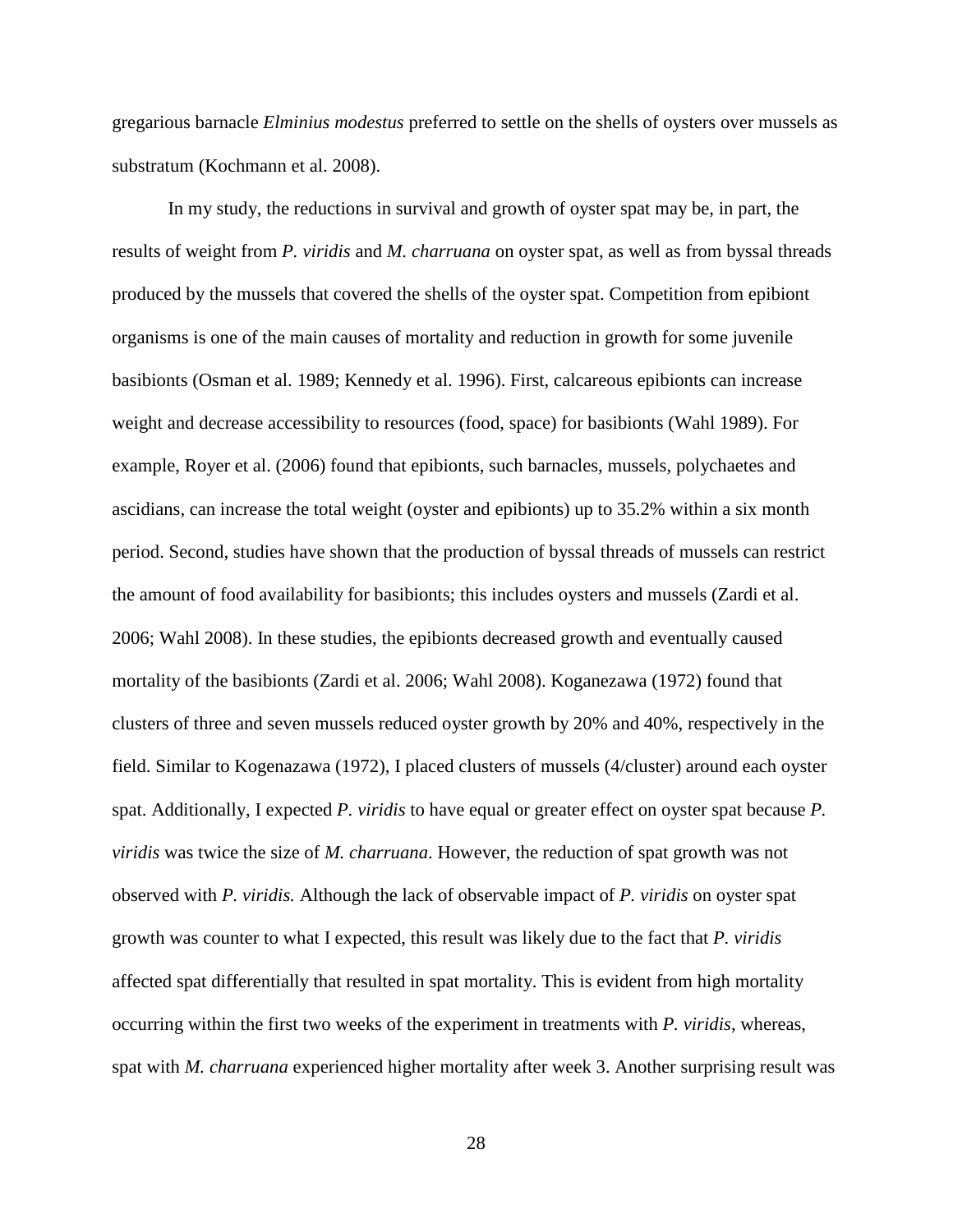that only *M. charruana* reduced oyster growth rate even though *M. charruana* and *G. demissa* were similarly sized. Invasive *M. charruana* may have greater detrimental effects on oyster spat than native *G. demissa* due to a higher production of byssal threads (Brodsky et al. 2011). Brodsky et al. (2011) found that *M. charruana* produced twice as many byssal threads as *G. demissa* at 23°C in 7 days. When sufficient numbers are present, byssal threads from mussels can decrease food consumption of basibionts by restricted bivalves from opening as well as hindering water flow (Haag et al. 1993).

In my study, I found that barnacles had no effect on the survival or growth of oyster spat. These results are counter to results from Boudreaux et al. (2009), also working in Mosquito Lagoon, who found that the presence of the native barnacle *B. eburneus* and the nonnative barnacle *B. amphitrite* reduced oyster spat growth. This result was independent of barnacle density. In the same study, oyster survival was negatively affected by high barnacle density but not by the presence of barnacles (Boudreaux et al. 2009). It is possible that higher densities of *M. coccopoma* than those used in in my study (clusters of 4/spat) are needed to impact oyster survival.

Differences in larval settlement and differences in spat survival of control treatments were found between experiments run in 2011 and 2012. First, higher density of oyster larvae settled in 2011 compared to 2012 in the larval experiment using a recirculating flume with local water. This was surprising as there were 10X more larvae used in 2012. It is possible that the brown tide alga *Aureoumbra lagunensis* influenced oyster settlement in 2012 as cell densities of *A. lagunensis* reached 3.2 billion/liter in Mosquito Lagoon during my study (St. Johns River Water Management District 2013). My larval settlement experiment in 2012 coincided with the first appearance of *A. lagunensis* in the Mosquito Lagoon, the source of the water used in my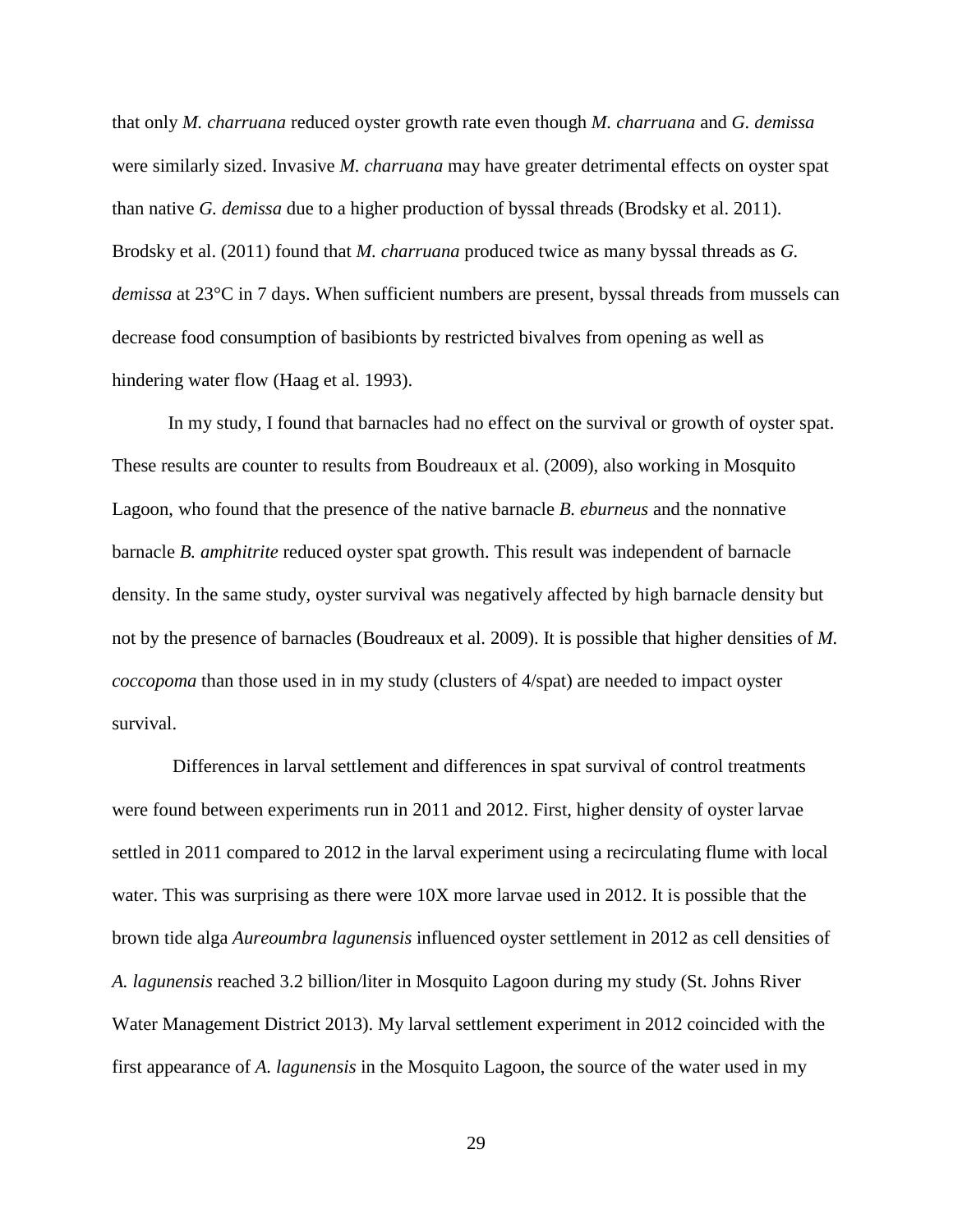experiment. Although the water used in the flume was filtered with a nominal opening of 25  $\mu$ m, the smaller *A. lagunensis* (4-5 μm) would not be completely filtered out (Gobler and Sunda 2012). The variation between years in the proportions of settled larvae could also be due to differences in larval sources or the age of the larvae when tested. The larvae came from two different hatcheries; Virginia was the source of larvae for the 2011 experiment and Florida was the source in 2012. The hatcheries shared the same basic protocols but there were unavoidable differences in handling, equipment and shipping time. It is possible that the oyster larvae in the 2011 experiment were more competent to settle than in 2012. Second, one surprising conclusion was that there were observed year-to-year differences in how *P. viridis* impacted oyster larval settlement (Fig. 4). A statistically significant reduction was found in 2011 experiment, but not in 2012. However, the overall trend did show a small reduction in larval settlement in the presence of *P. viridis* (p = 0.3199). Third, there was a 35% difference in spat survival of the control treatments for the field experiment between the two years (Fig. 7). The additive effects of *A. lagunensis* plus high salinity (40 during my experiment) likely contributed to the differences in spat survival and growth. Gobler et al. (2013) found that *A. lagunensis* was associated with a significant reduction in the size of *C. virginica* that settled in summer of 2012 when compared to previous 3 years. Unlike the larval experiment in the flume where I was able to modify salinity, I was unable to adjust the salinity for the field experiment for spat survival and growth.

Like other sessile invaders, *M. coccopoma*, *P. viridis* and *M. charruana* are now established along the southeastern US and it would be almost impossible to eradicate all three populations (Thresher and Kuris 2004; Molnar et al. 2008). The densities of these nonnative species depend on environmental factors such as temperature and salinity (Yuan et al. 2010; Spinuzzi et al. 2013; Yuan et al. unpublished data) as well as propagule pressure (number of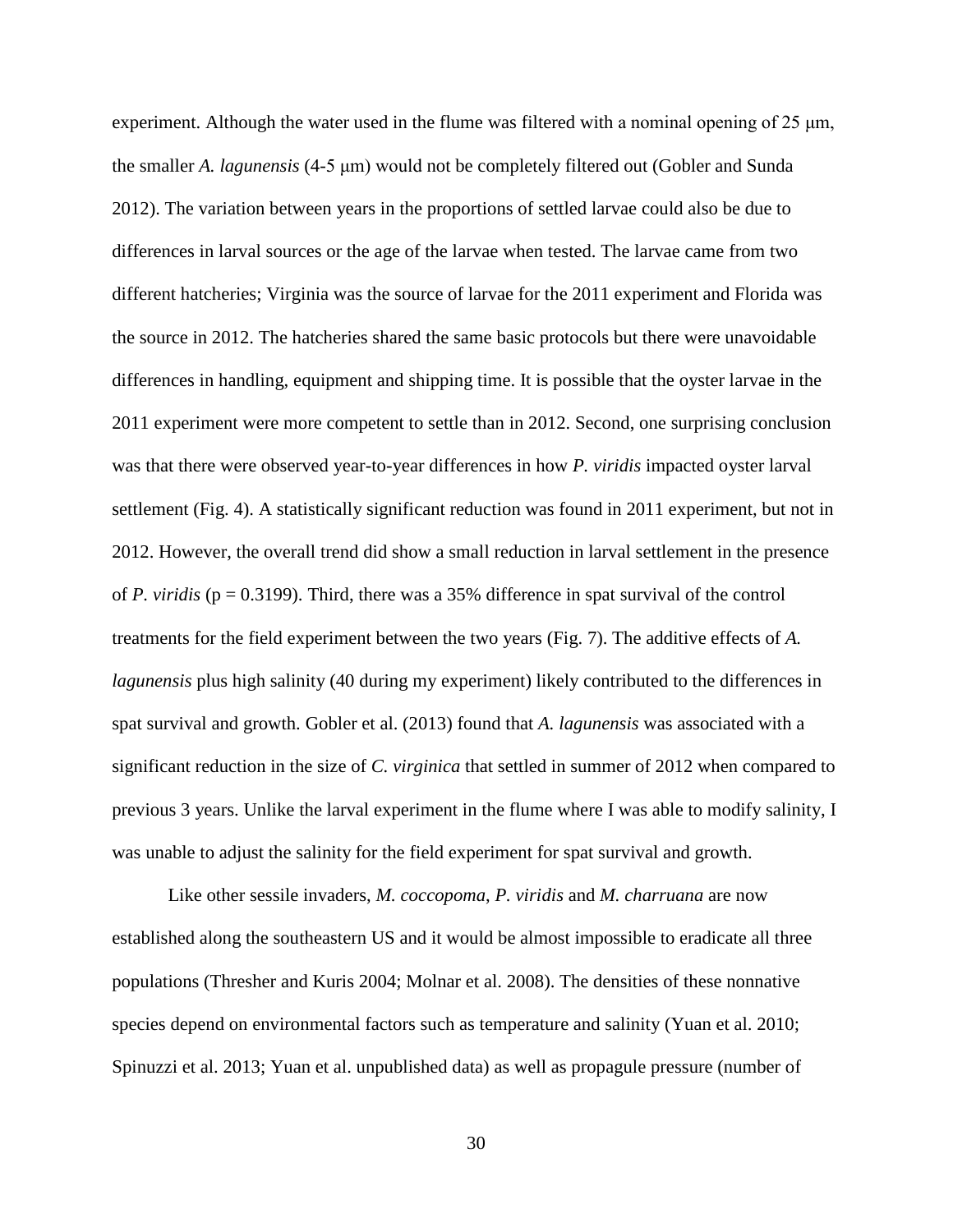introductions which is currently unknown). Years with warmer winters yielded higher counts of nonnative species (Spinuzzi et al. 2013); global climate change will likely influence the number of these nonnative species in the introduced range as the projections for temperature are increasing over time (Molnar et al. 2008; Lewis and Coutts 2010). The negative effects of nonnative species competing for resources can amplify the global stress already present for reefs of *C. virginica* (Beck et al. 2011; zu Ermgassen et al. 2013). My study showed that the three tested nonnative invertebrates do, in fact, negatively affect *C. virginica* during two different lifestages (i.e., larval and early juvenile). Given these negative effects, all three of these nonnative species should be categorized as invasive according to Executive Order 13112 (1999), whereby invasive species are defined as nonnative species that either cause economic or environmental harm or impact to human health. The combined impact of these challenges can put oysters in a vulnerable state, which may leave them more susceptible to the effects of other abiotic and biotic stressors. This study provides important insights that will help conserve remaining oyster reef habitats, as well as underscore the threats that invasive species pose to the conservation of this imperiled ecosystem.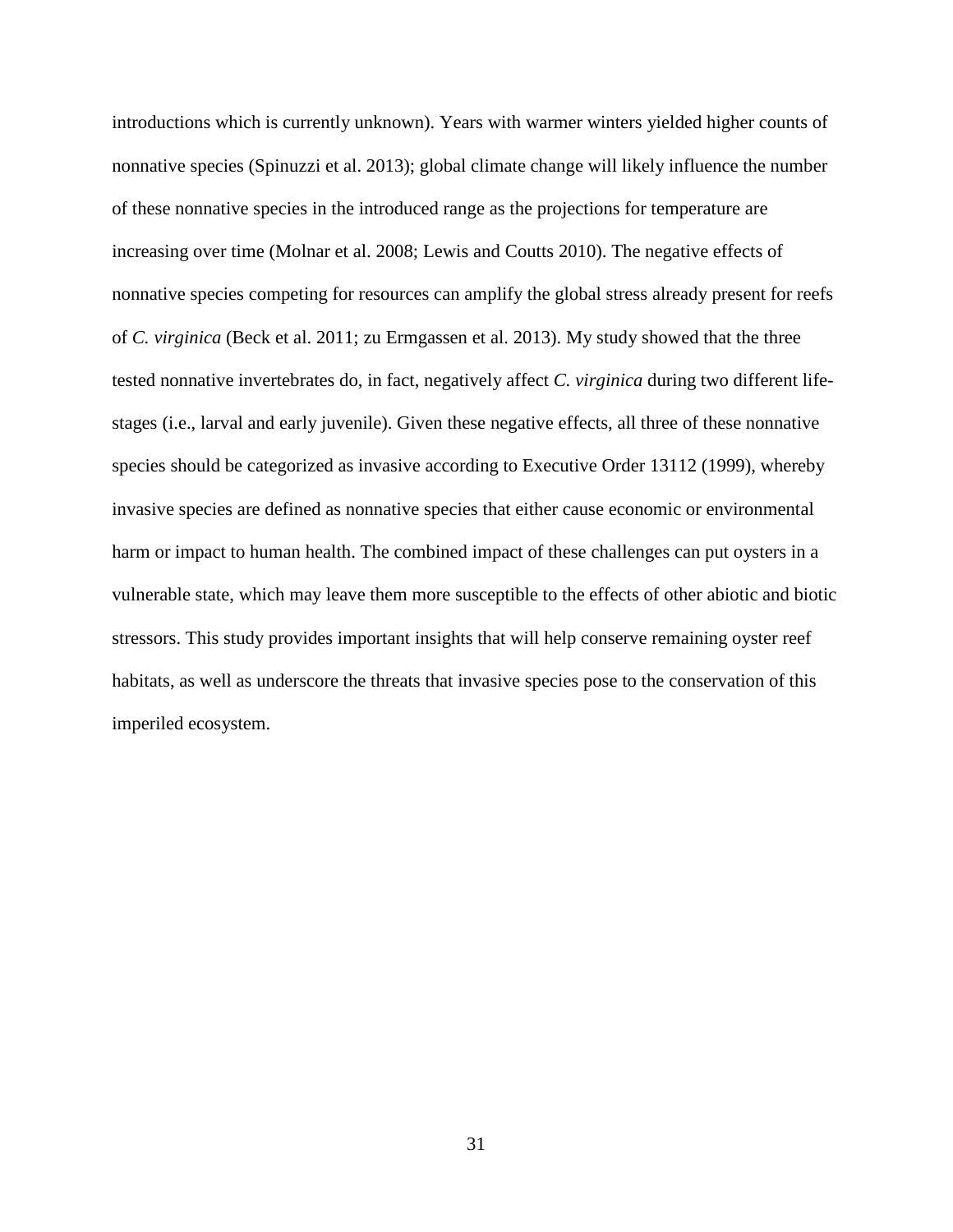# **LIST OF REFERENCES**

<span id="page-39-0"></span>Abràmoff MD, Magalhães PJ, Ram SJ (2004) Image processing with ImageJ. Biophotonics international 11:36-43

Anderson AS, Bilodeau AL, Gilg MR, Hilbish TJ (2002) Routes of introduction of the Mediterranean mussel (*Mytilus galloprovincialis*) to Puget Sound and Hood Canal. J Shellfish Res 21:75– 79

Anderson DT (1994) Barnacles: structure, function, development and evolution. St. Edmundsbury Press Limited, Suffolk

Apte S, Holland BS, Godwin LS, Gardner JPA (2000) Jumping ships: a stepping stone event mediating transfer of a non-indigenous species via a potentially unsuitable environment. Biol Invasions 2:75–79

Baker P, Fajans JS, Arnold WS, Ingrao DA, Marelli DC, Baker SM (2007). Range and dispersal of a tropical marine invader, the Asian green mussel, *Perna viridis*, in subtropical waters of the southeastern United States. J Shellfish Res 26:345-355

Beck MW, Brumbaugh RD, Airoldi L, Carranza A, Coen LD, Crawford C, Defeo O, Edgar GJ, Hancock B, Kay MC, Lenihan HS, Luckenbach MW, Toropova CL, Zhang G, Guo X (2011) Oyster reefs at risk and recommendations for conservation, restoration, and management. BioScience 61:107-116

Boudreaux ML, Walters LJ (2006) *Mytella charruana* (Bivalvia: Mytilidae): A new, invasive bivalve in Mosquito Lagoon, Florida. Nautilus 120:34-36

Boudreaux ML, Walters LJ, Rittschof D (2009) Interactions between native barnacles, nonnative barnacles, and the Eastern oyster *Crassostrea virginica*. Bull Mar Sci 84:43-57

Bourget, E (1987) Barnacle shells: composition, structure and growth. In: Southward AJ (ed) Barnacle Biology*.* 1st edn. A.A. Balkema, Netherlands, pp 267-285

Branch GM, Steffani CN (2004) Can we predict the effects of alien species? A case-history of the invasion of South Africa by *Mytilus galloprovincialis* (Lamarck). J Exp Mar Biol Ecol 300:189-215

Brodsky S, Walters L, Schneider K, Hoffman E (2011) Cold Temperature effects on byssal thread production by the native mussel *Geukensia demissa* versus the non-native mussel *Mytella charruana*. Univ Central Fla Undergrad Res J 5:1-10

Crisp DJ (1961) Territorial behaviour in barnacle settlement. J Exp Biol 38:429-446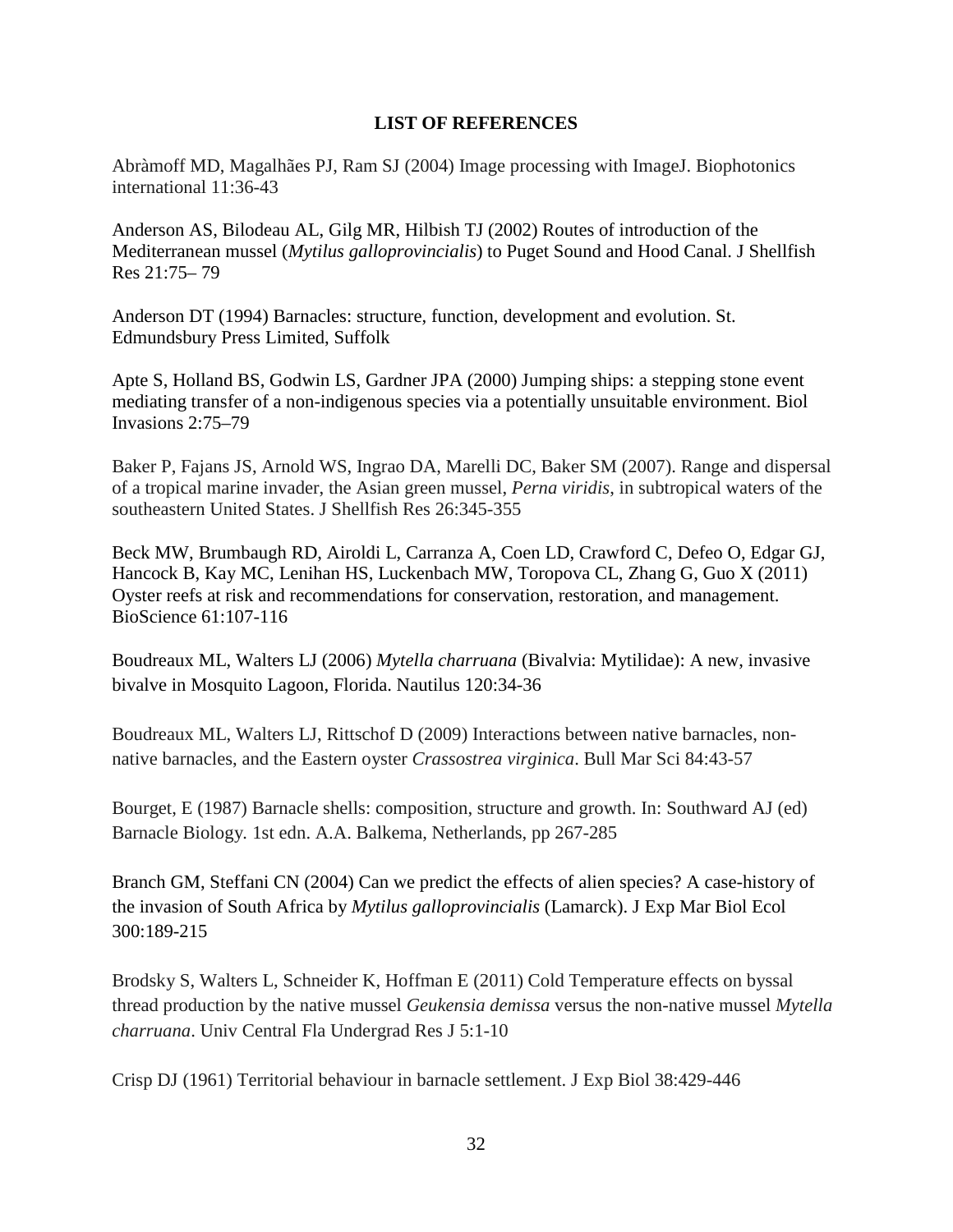Denley EJ, Underwood AJ (1979) Experiments on factors influencing settlement, survival, and growth of two species of barnacles in New South Wales. J Exp Mar Biol Ecol 36:269-293

Diederich S (2005) Differential recruitment of introduced Pacific oysters and native mussels at the North Sea coast: coexistence possible? J Sea Res 53:269-281

Diederich S (2006) High survival and growth rates of introduced Pacific oysters may cause restrictions on habitat use by native mussels in the Wadden Sea. J Exp Mar Biol Ecol 328: 211- 227

Egan EA, Anderson DT (1986) Larval development of *Balanus amphitrite* Darwin and *Balanus variegatus* Darwin (Cirripedia, Balanidae) from New South Wales, Australia. Crustaceana 51:188-207

Executive Order 13112 (1999) Invasive species. Federal Register 64:6183-6186

Galil BS, Clark PF, Carlton JT (eds) (2011) In the wrong place-alien marine crustaceans: distribution, biology and impacts. Invading Nature – Springer Series in Invasion Ecology 6. Doi: 10.1007/978-94-007-0591-3

Gilg MR, Lukaj E, Abdulnour M, Middlebrook M, Gonzalez E, Turner R, Howard R (2010) Spatio-temporal settlement patterns of the non-native titan acorn barnacle, *Megabalanus coccopoma*, in northeastern Florida. J Crustac Biol 30:146-150

Gobler CJ, Sunda WG (2012) Ecosystem disruptive algal blooms of the brown tide species, *Aureococcus anophagefferens* and *Aureoumbra lagunensis*. Harmful Algae 14:36-45

Gobler, CJ, Koch F, Kang Y, Berry DL, Tang YZ, Lasi M, Walters L, Hall L, Miller JD (2013) Expansion of harmful brown tides caused by the pelagophyte, *Aureoumbra lagunensis* DeYoe et Stockwell, to the US east coast. Harmful Algae 27:29-41

Goodbody I (1961) Continuous breeding in three species of tropical ascidian. P Zool Soc Lond 136:403-409

Haag WR, Berg DJ, Garton DW, Farris JL (1993) Reduced survival and fitness in native bivalves in response to fouling by the introduced zebra mussel (*Dreissena polymorpha*) in western Lake Erie. Can J Fish Aquat Sci 50:13-19

Hamester MRR, Balzer PS, Becker D (2012) Characterization of calcium carbonate obtained from oyster and mussel shells and incorporation in polypropylene. Mat Res 15:204-208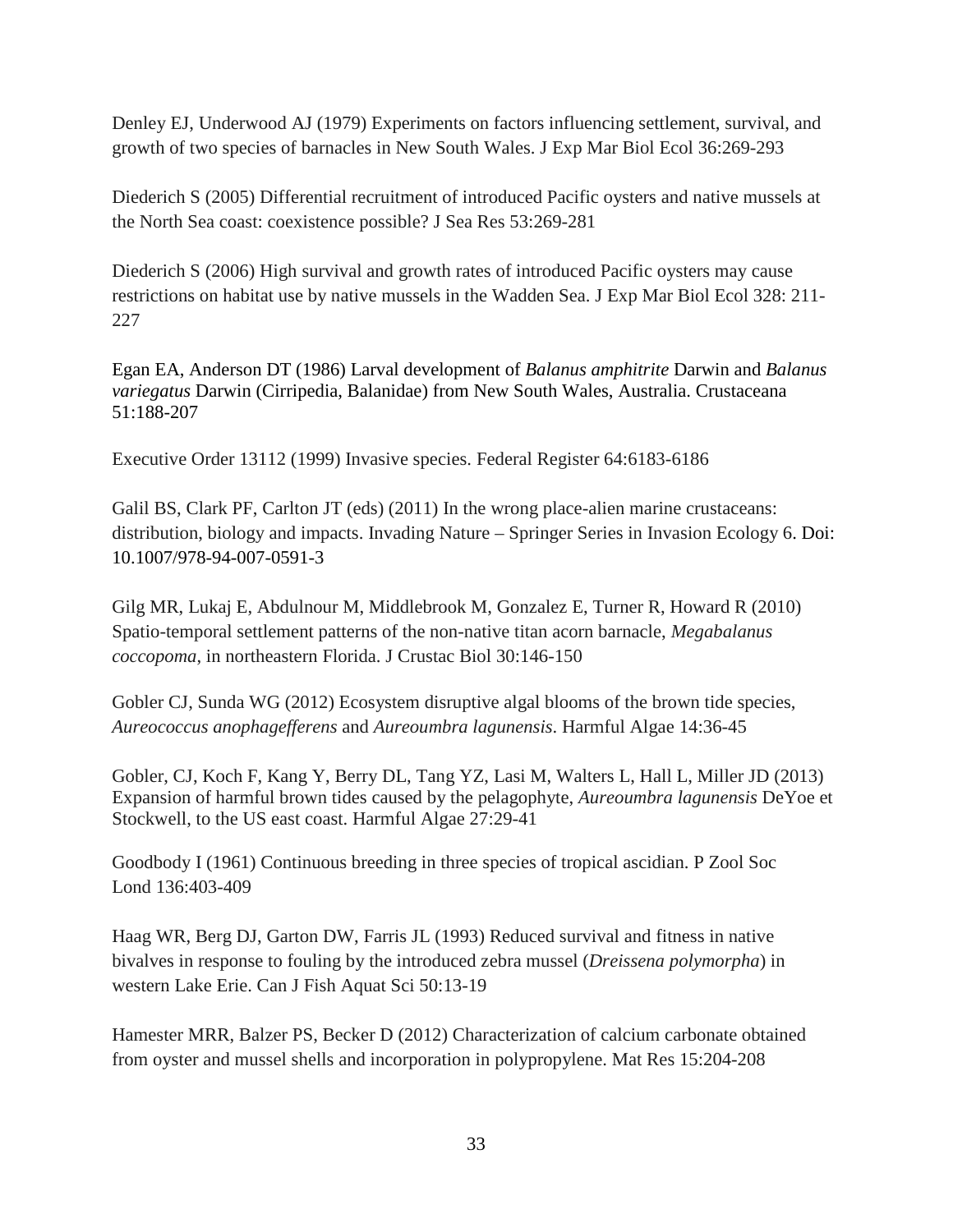Heath DD, Rawson PD, Hilbish TJ (1995) PCR-based nuclear markers identify alien blue mussel (*Mytilus* spp.) genotypes on the west coast of Canada. Can J Fish Aquat Sci 52:2621-2627

Hockey PAR, van Erkom Schurink C (1992) The invasive biology of the mussel *Mytilus galloprovincialis* on the southern African coast. Trans R Soc S Afr 48:123-139

Johnson LE, Strathmann RR (1989) Settling barnacle larvae avoid substrata previously occupied by a mobile predator. J Exp Mar Biol Ecol 128:87-103

Kennedy VS, Newell RI, Eble AF (1996) The eastern oyster: *Crassostrea virginica*. Maryland Sea Grant College, College Park, MD

Kerckhof F (2002) Barnacles (Cirripedia, Balanomorpha) in Belgian waters, an overview of the species and recent evolutions, with emphasis on exotic species. Bull Kon Belg Inst Natuurwet Biologie 72:93-104

Kerckhof F, Haelters J, Degraer S (2010) The barnacles *Chirona* (Striatobalanus) *amaryllis*  (Darwin 1854) and *Megabalanus coccopoma* (Darwin 1854) (Crustacea, Cirripedia): two invasive species new to tropical West African waters. Afr J Mar Sci 32:265-268

Kimbro DL, Grosholz ED, Baukus AJ, Nesbitt NJ, Travis NM, Attoe S, Coleman-Hulbert C (2009) Invasive species cause large-scale loss of native California oyster habitat by disrupting trophic cascades. Oecologia, 160:563-575

Kochmann J, Buschbaum C, Volkenborn N, Reise K (2008) Shift from native mussels to alien oysters: differential effects of ecosystem engineers. J Exp Mar Biol Ecol 364:1-10

Koganezawa A (1972) Ecological studies at a seed oyster production area. II. Studies on the spawning condition of the pacific oyster in Matsushima Bay. Bull Jpn Soc Sci Fish 38:1315- 1324

Lacombe D, Monteiro W (1974) Balanídeos como indicadores de poluição na Baía de Guanabara. Ver Bras Biol Rio de Janeiro 34:633-644

Lee HG (1987) Immigrant mussel settles in Northside Generator. Jacksonville Shell Club website. Url:<http://www.jaxshells.org/immigran.htm> Accessed 10 October 2013

Lehane C, Davenport J (2002) Ingestion of mesozooplankton by three species of bivalve; *Mytilus edulis, Cerastoderma edule* and *Aequipecten opercularis*. J Mar Biol Ass U.K. 82:615-619

Lewis JA, Coutts ADM (2010) Biofouling Invasions, In: Dürr S, Thomason CJ (eds) Biofouling, Wiley-Blackwell, Oxford pp 348-365

Lockwood LJ, Hoopes MF, Marchetti MP (2007) Invasion ecology. Blackwell, Malden, MA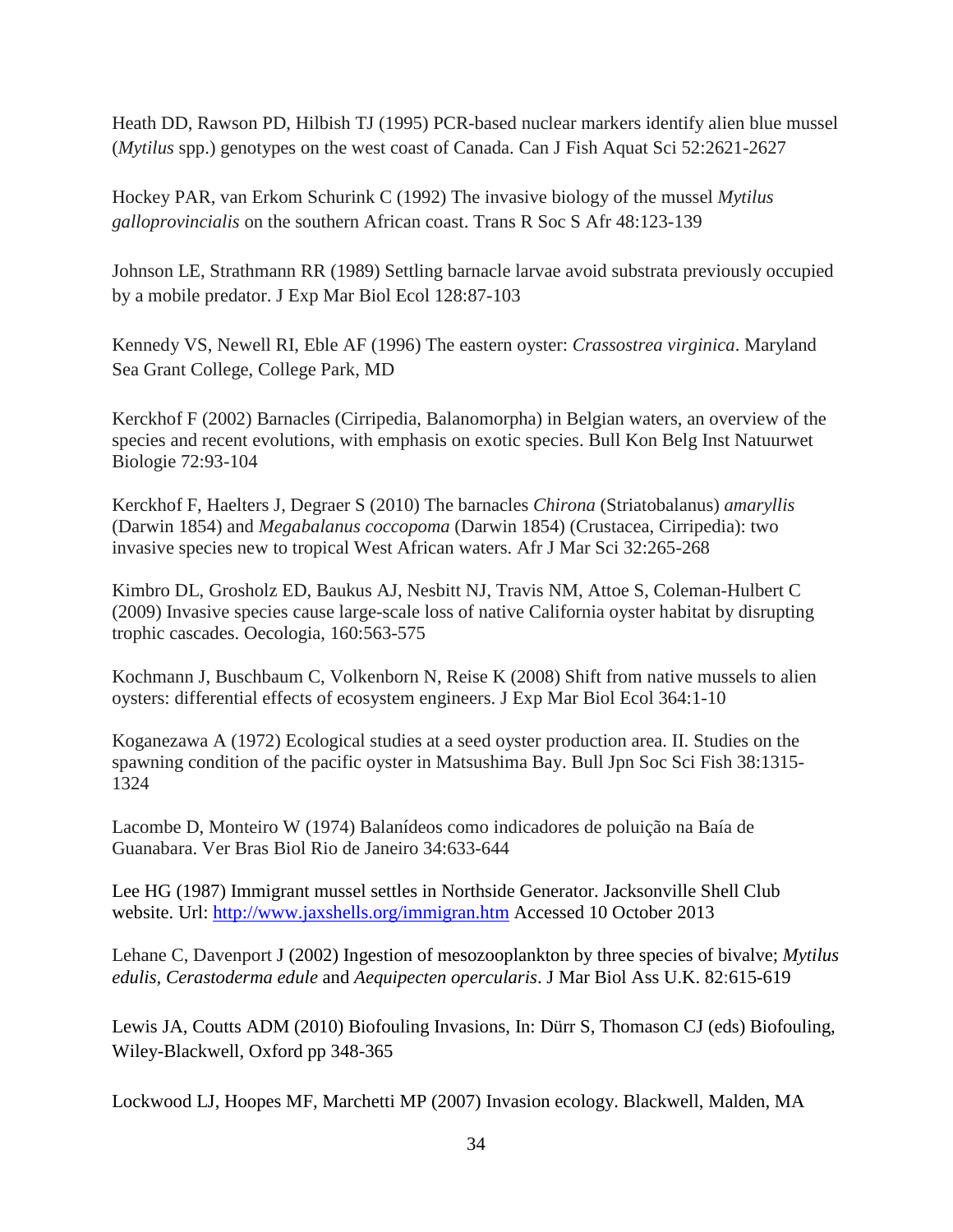Mackenzie CL (1977) Sea anemone predation on larval oysters in Chesapeake Bay (Maryland). In Proc Natl Shellfish Assoc 67:113-117

Markert A, Wehrmann A, Kröncke I (2010) Recently established *Crassostrea-*reefs versus native *Mytilus*-beds: differences in ecosystem engineering affects the macrofaunal communities (Wadden Sea of Lower Saxony, southern German Bight). Biol Invasions 12:15-32.

Marsden JR (1991) Responses of planktonic larvae of the serpulid polychaete *Spirobranchus polycerus* var. *augeneri* to an alga, adult tubes and conspecific larvae. Mar Ecol Prog Ser 71:245- 251

McDonald JH, Koehn RH (1988) The mussels *Mytilus galloprovincialis* and *M. trossulus* on the Pacific coast of North America. Mar Biol 99:111-118

McDonald JH, Seed R, Koehn RH (1991) Allozyme and morphometric characters of three species of *Mytilus* in the Northern and Southern Hemispheres. Mar Biol 111:323–335

Minchinton TE, Scheibling RE (1993) Free-space availability and larval substratum selection as determinants of barnacle population-structure in a developing rocky intertidal community. Mar Ecol Prog Ser 95:233-244

Molnar JL, Gamboa RL, Revenga C, Spalding MD (2008) Assessing the global threat of invasive species to marine biodiversity. Front in Ecol Environ 6:485-492

Nalepa TF, Fahnenstiel GL (1995) *Dreissena polymorpha* in the Saginaw Bay, Lake Huron ecosystem: overview and perspective. J Great Lakes Res 21:411-416

Navarrete SA, Wieters EA (2000) Variation in barnacle recruitment over small scales: larval predation by adults and maintenance of community pattern. J Exp Mar Biol Ecol 253:131-148

Newman WA, McConnaughey RR (1987) A tropical eastern pacific barnacle, *Megabalanus coccopoma* (Darwin), in southern California, following El Niño 1982-83. Pac Sci 41:1-4

Osman RW, Whitlatch RB (1995) The influence of resident adults on recruitment: a comparison to settlement. J Exp Mar Biol Ecol 190:169-198

Osman RW, Whitlatch RB, Zajac RN (1989) Effects of resident species on recruitment into a community: larval settlement versus post-settlement mortality in the oyster *Crassostrea virginica*. Mar Ecol Prog Ser 54:61-73

Perrings C, Burgiel S, Lonsdale M, Mooney H, Williamson M (2010) International cooperation in the solution to trade‐related invasive species risks. Annals NY Acad Sci 1195:198-212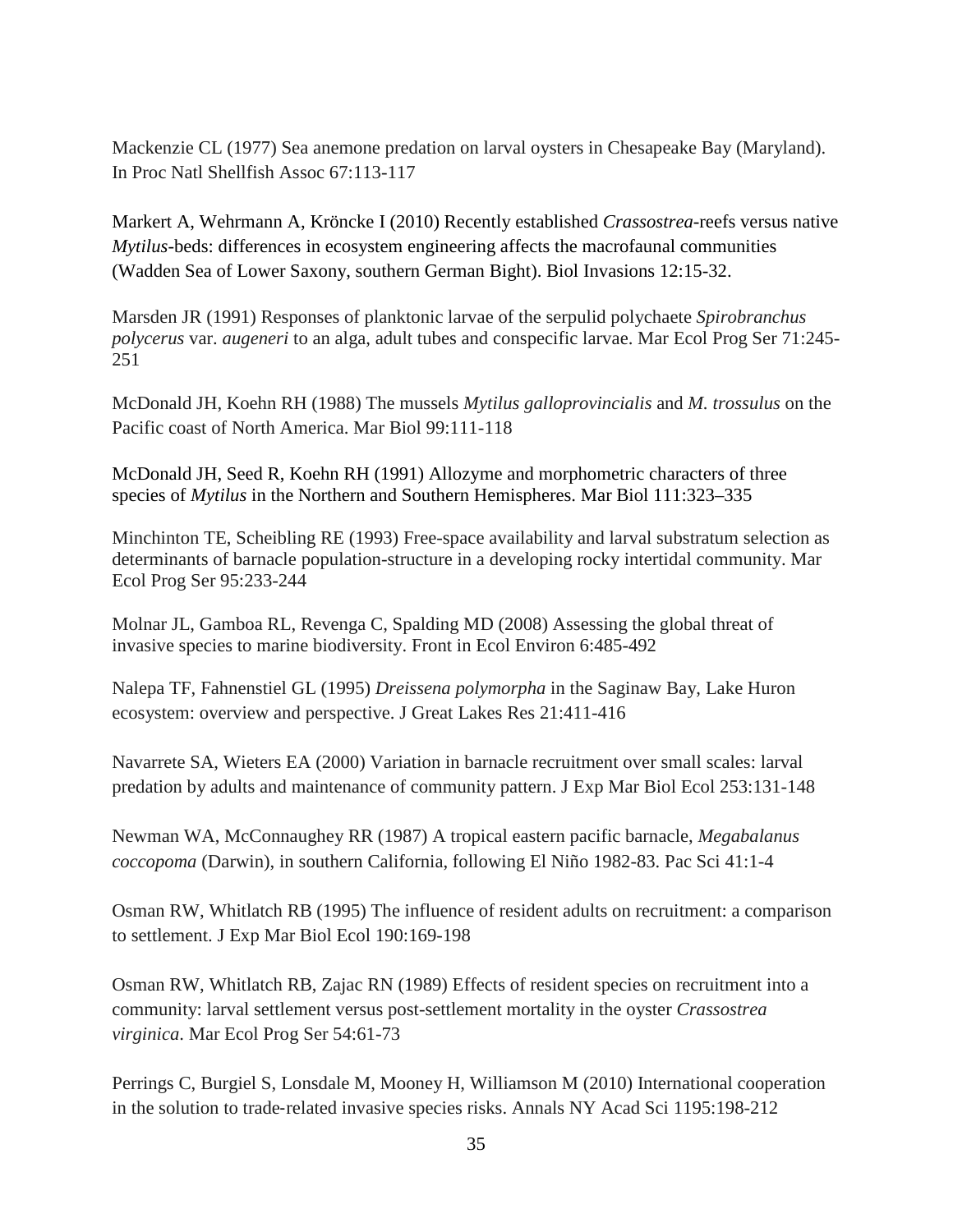Pimentel D, Zuniga R, Morrison D (2005) Update on the environmental and economic costs associated with alien-invasive species in the United States. Eco Econ 52:273-288

Power AJ, Walker RL, Payne K, Hurley D (2004) First occurrence of the nonindigenous green mussel, *Perna viridis* (Linnaeus, 1758) in coastal Georgia, United States. J Shellfish Res 23:741- 744

Rajagopal S, Venugopalan VP, van der Velde G, Jenner HA (2006) Greening of the coasts: a review of the *Perna viridis* success story. Aquat Ecol 40:273-297

Ramirez SC, Ca´ceros-Martı´nez J (1999) Settlement of the blue mussel *Mytilus galloprovincialis* Lamarck on artificial substrates in Bahı´a de Todos Santos, B.C., Me´xico. J Shellfish Res 18:33–39

Reise K (1998) Pacific oysters invade mussel beds in the European Wadden Sea. Senckenb Marit 28:167–175

Royer J, Ropert M, Mathieu M, Costil K (2006) Presence of spionid worms and other epibionts in Pacific oysters (*Crassostrea gigas*) cultured in Normandy, France. Aquaculture 253:461-474

Ruiz GM, Carlton JT (eds) (2003) Invasive species: vectors and management strategies. Island Press, Washington, DC

Ruiz GM, Carlton JT, Grosholz ED, Hines AH (1997) Global invasions of marine and estuarine habitats by non-indigenous species: mechanisms, extent, and consequences. Am Zool 37:621–32

Sanford E, Gaylord B, Hettinger A, Lenz EA, Meyer K, Hill TM (2014) Ocean acidification increases the vulnerability of native oysters to predation by invasive snails. P Roy Soc B: Biol Sci 281:20132681

SAS Institute Inc. 2009. JMP 10. Cary, NC

Schloesser DW, Nalepa TF (1994) Dramatic decline of unionid bivalves in offshore waters of western Lake Erie after infestation by the zebra mussel, *Dreissena polymorpha*. Can J Fish Aquat Sci 51:2234-2242

Sidall SE (1980) Clarification of the genus *Perna*. Bull Mar Sci 30:858-870

Southward AJ, Burton RS, Coles SL, Dando PR, DeFelice R, Hoover J, Parnell PE, Yamaguchi T, Newman WA (1998) Invasion of Hawaiian shores by an Atlantic barnacle. Mar Ecol Prog Ser 165:119-278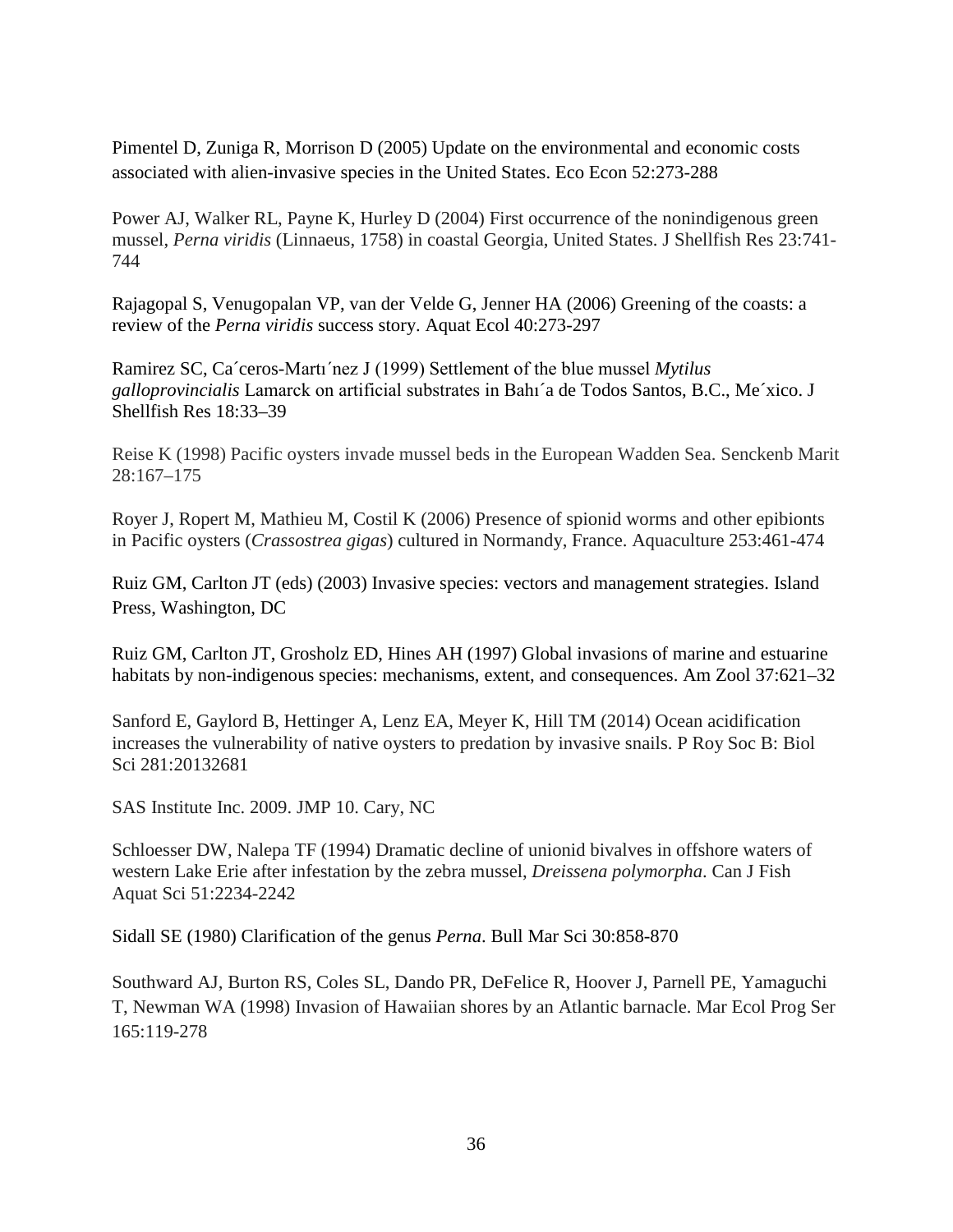Spinuzzi S, Schneider KR, Walters LJ, Yuan WS, Hoffman EA (2013) Tracking the distribution of non-native marine invertebrates (*Mytella charruana*, *Perna viridis* and *Megabalanus coccopoma*) along the south-eastern USA. Marine Biodiversity Records 6:55-68

St. Johns River Water Management District (2013) Brown tide bloom in northern lagoon. Current lagoon news. Url:<http://floridaswater.com/itsyourlagoon/currentnews.html> Accessed 25 January 2014

Steinberg PD, Kennedy VS (1979) Predation upon *Crassostrea virginica* (Gmelin) larvae by 2 invertebrate species common to Chesapeake Bay oyster bars. Veliger 22:78-84

Tamburri MN, Finelli CM, Wethey DS, Zimmer-Faust RK (1996) Chemical induction of larval settlement behavior in flow. Biol Bull 191:367-373

Tamburri MN, Luckenbach MW, Breitburg D L, Bonniwell SM (2008) Settlement of *Crassostrea ariakensis* larvae: Effects of substrate, biofilms, sediment and adult chemical cues. J Shellfish Res 27:601-608

Thomas CD, Ohlemüller R (2010) Climate change and species' distributions: an alien future? In: Perrings C, Mooney H, Williamson M (eds) Bioinvasions and Globalization: Ecology, Economics, Management and Policy. Oxford University Press, Oxford, pp 19-29

Thresher RE, Kuris AM (2004) Options for managing invasive marine species. Biol Invasions 6:295-300

Underwood AJ, Denley EJ (1984) Paradigms, explanations, and generalizations in models for the structure of intertidal communities on rocky shores. In: Simberloff D, Strong R, Abele L, Thistle AR (eds) Ecological communities: conceptual issues and the evidence. Princeton Univ Press, New Jersey pp 151-180

Vakily JM (1989) The biology and culture of mussels of the genus *Perna*. Internal Center for Living Aquatic Recourses Management, Manila, Philippines

Vario SL, Koehn RK, Vaino la R (1988) Evolutionary genetics of the *Mytilus edulis* complex in the North Atlantic region. Mar Biol 98:51– 60

Wahl M (1989) Marine epibiosis. I. Fouling and antifouling: some basic aspects. Mar Ecol Prog Ser 58:175-189

Wahl M (2008) Ecological lever and interface ecology: epibiosis modulates the interactions between host and environment. Biofouling 24:427-438